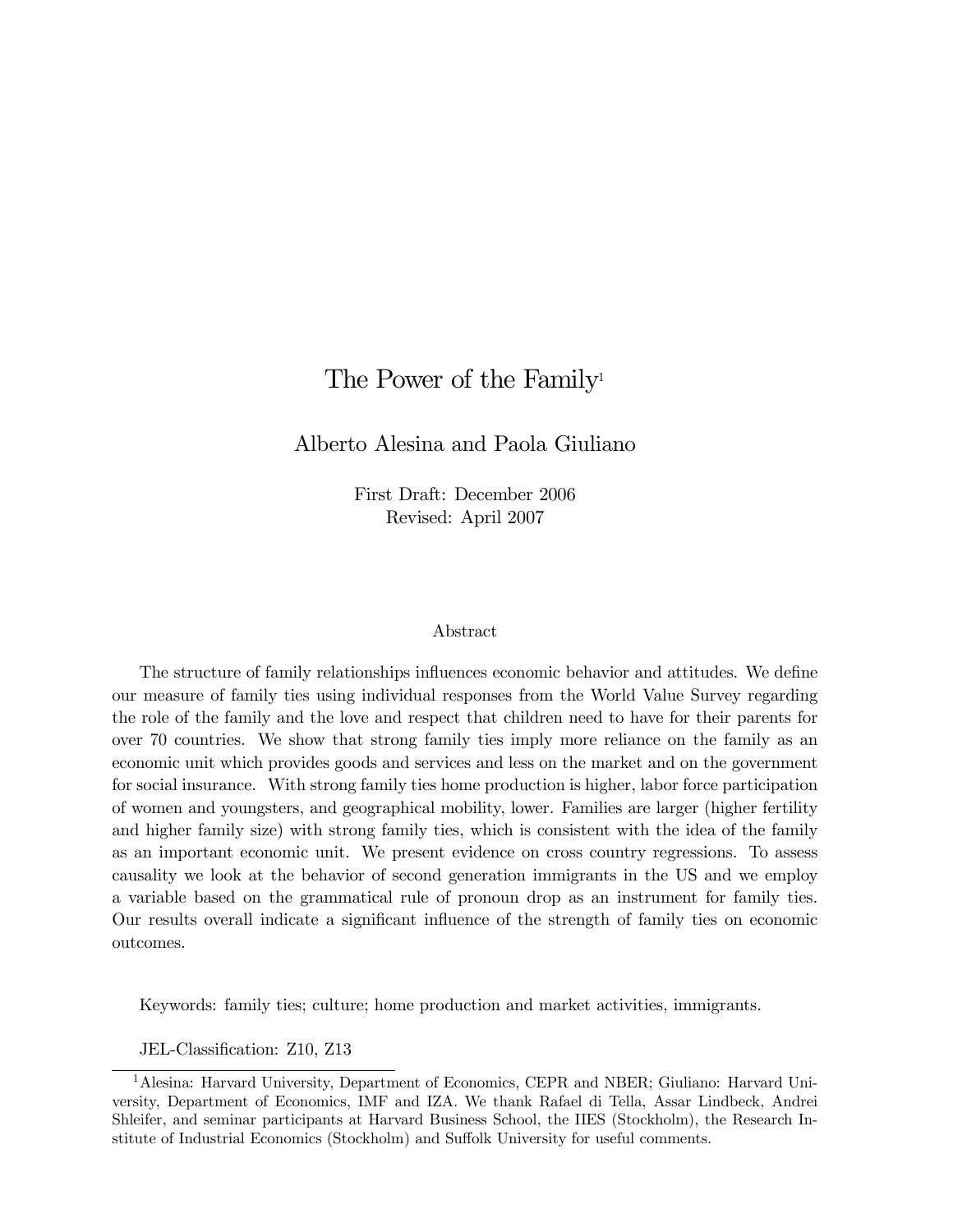# 1 Introduction

The family is one of the most important socio economic institutions in our society, but the nature of the links between family members varies dramatically across nationalities. Do countries with a culture fostering strong family ties tend to have different economic outcomes than more individualistic societies? While sociologists and political scientists have paid some attention to this question, this is an issue vastly ignored by economists, even though the latter do recognize the role of the family in economic decisions.

In this paper we present an empirical investigation of how the strength of family relationships affects economic outcomes. We construct a cultural measure of family ties, using individual responses from the World Value Survey on the role of the family and the love and respect that children need to have for their parents for over 70 countries. Our hypothesis in the most general terms is that strong family ties societies rely more on the family than on the market and the government for production of income and insurance. This basic idea has a host of implications that are important both for understanding individual behavior and for targeting appropriately public policies.

To begin with we find that when family ties are strong there is more reliance on home production and less participation in market activities, especially in the case of youngsters and women. In particular the role of women in the family and in the society is different. Strong family ties imply a stricter division of labor with the male working in the market and the female working at home performing a variety of services, probably including maintaining the family ties strong. Consistently with this, women education is lower with strong family ties and fertility higher. Since strong family ties produce social insurance, less is needed from the government. Family ties and the insurance that they provide can work only if extended families live close to each other and therefore geographical mobility is lower. With strong family ties inward looking families trust family members more but trust non family members less.

Strong family ties are by no mean an economic "bad" on all grounds. With strong family ties participation in market activities is lower, but home production is higher. Since home production is by and large not included in GDP statistics, the later could display a downward bias as a measure of total production (home and market) in countries with strong family ties. Even though lower market participation may imply a lower income, family ties reduce the variance of income by providing insurance. On balance, are people happier or not in cultures with strong family ties? Is there a trade off between participation in market activities with their ups and downs and uncertainty, and happiness or life satisfaction? This is of course an exceptionally difficult question to answer. We find that indeed strong family ties are correlated positively with happiness, at least to the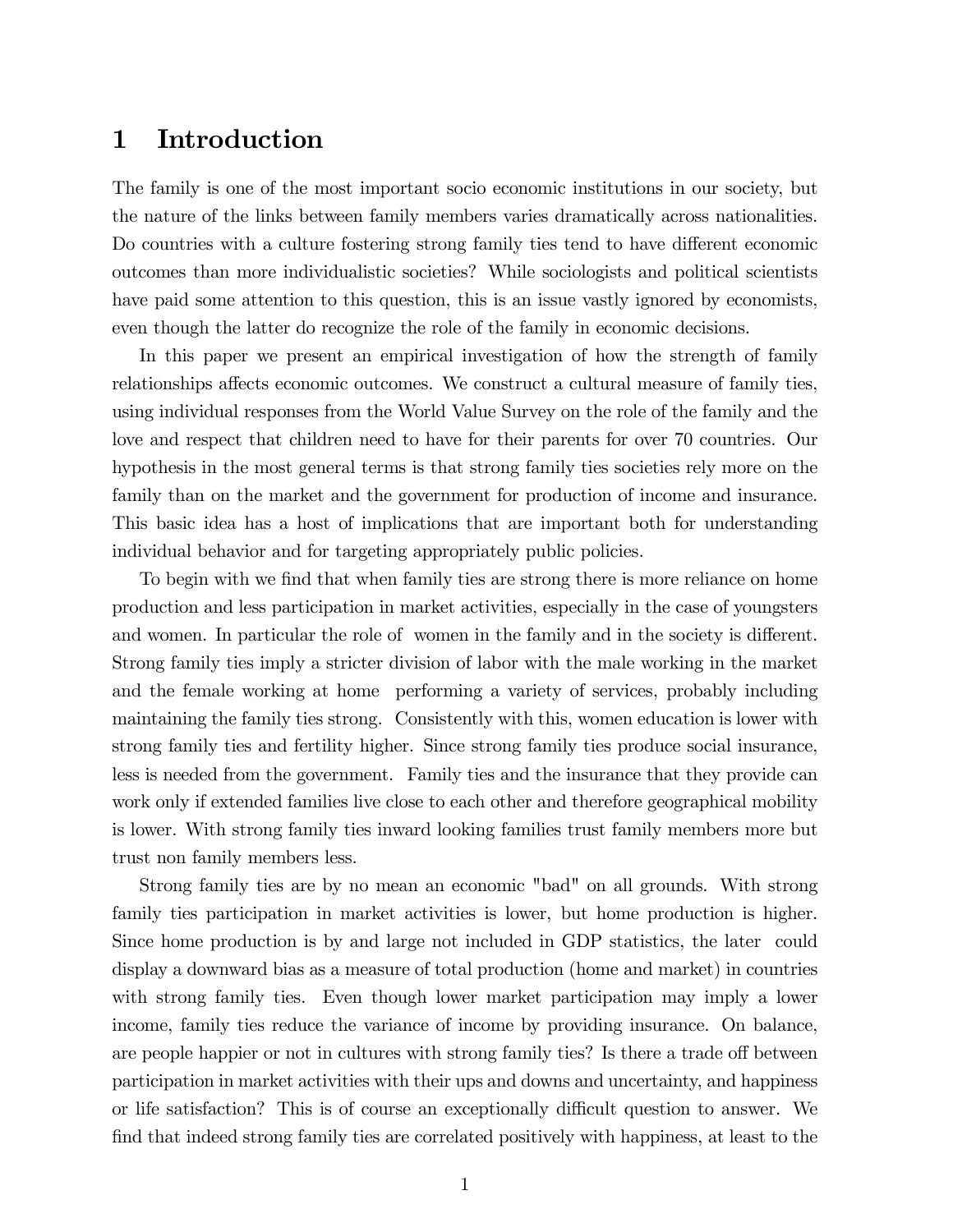extent that happiness data can be trusted.

After establishing these correlations, we address the issue of causality. Although cross country differences in family links have most likely long historical roots, we formally address this issue of causality in several ways. First, we use second generation immigrants in the U.S. If differences in economic behavior as a function of family ties persist among second generation immigrants, they cannot be attributed to different economic environment, as all immigrants face the same one. Using second generation immigrants is a good way of addressing endogeneity, but it is not free of problems. Although the selection problem is mitigated compared to the first generation, second generations are still not a random sample of the population. Omitted variables remain also a concern: even among second generation immigrants our cultural variable could capture some factors which are related to some other characteristics of the countries of origin.

It should be noted that selection in our case goes against finding an effect of the strength of family ties on the economic outcomes of second generation immigrants: the ones who left their countries of origin probably are the less attached to their family in the first place. We address the problem of omitted variables by controlling for some characteristics of the ethnic communities where second generation immigrants live and that could be correlated with our family ties proxy. As an additional test for exogeneity, we use a linguistic instrument related to the structure of different languages which is shown to be correlated to views about family ties, but most likely exogenous to the economic conditions.

Our paper is related to two lines of research. One is the work by political scientists, sociologists and some economists on the socio economic role of the family. Early important work by Banfield (1958) identified "amoral familism" as one of the main causes of Southern Italy's underdevelopment, and Putnam (1993) and Fukuyama (1995) recognized that the lack of reciprocal trust is detrimental to development. Gambetta (1990) shows how a critical characteristic of the mafia "families" is that one can trust only family members, and that the mafia family structure enforces trust in a society lacking it. Esping-Andersen (1999) has argued that differences in welfare systems and employment across different European countries can be traced back to different family structures. Familistic societies are characterized by the "male-bread winner and female housewife model", the family is also seen as the institution able to internalize social risk by pooling resources across generations as opposed to the State and the Market. Reher (1998) argues that beliefs of respect for parents are normally associated with specific forms of living arrangements; similarly geographic mobility is limited as young people tend to live around their family nest. Coleman (1988) argues that family ties can facilitate or inhibit social actions. On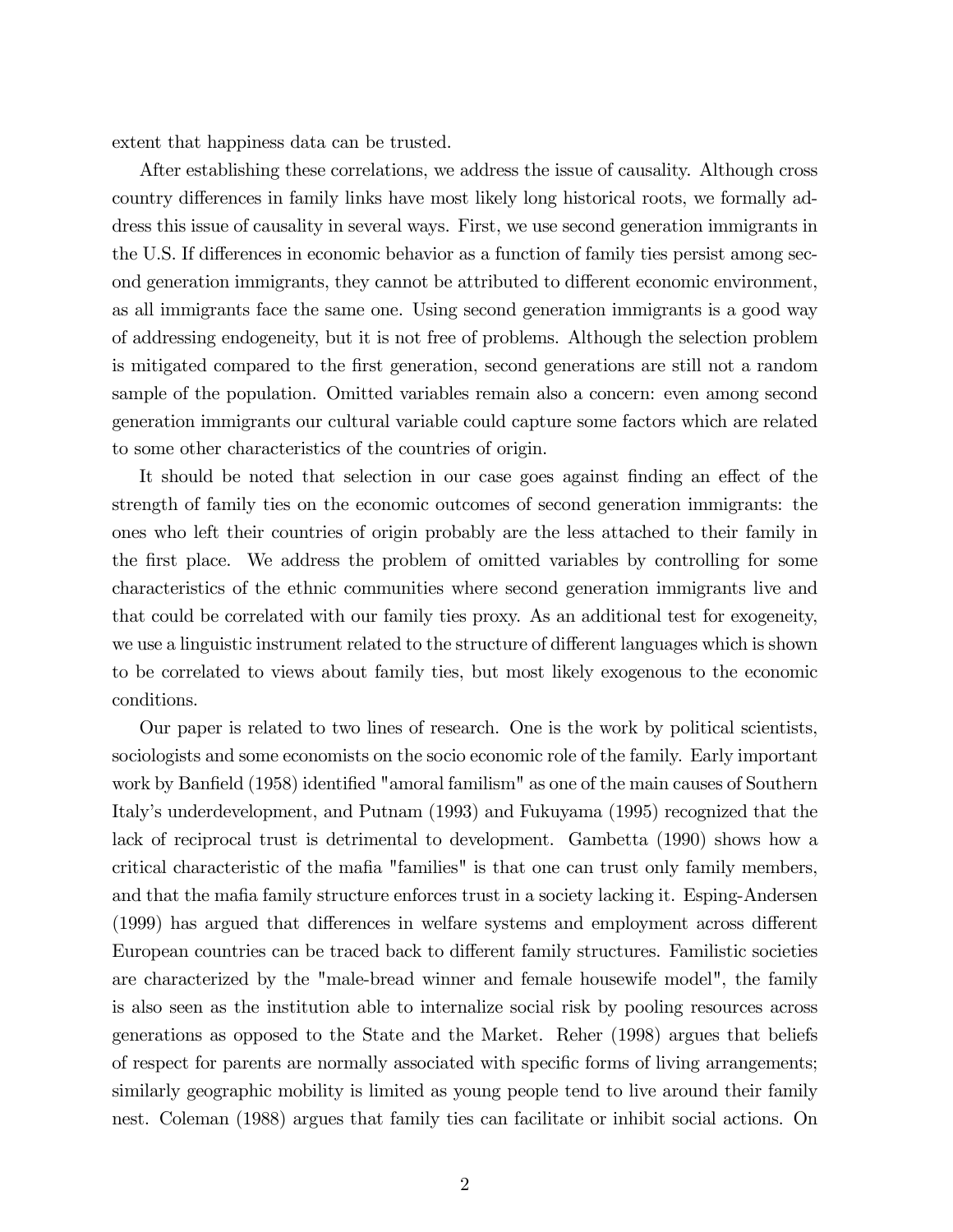the one hand, the young generation receives support from the old one, on the other this sense of belonging to a small community can inhibit individual innovation and openness to new ideas in general. Economists have also noted how in developing countries, especially in Africa, extended family links have substituted for missing credit markets, as discussed for instance in La Ferrara  $(2003)^1$ ; there is also a large literature on the relationship between family-controlled firms and institutions (La Porta, Lopez-de-Silanes and Shleifer, 1999); and on the relationship between family structure and inheritance norms and the performance of family businesses (Perez-Gonzales, 2004). Bentolilla and Ichino (2006) study how countries with different family ties (namely Italy and Spain with strong family ties, the US and the UK with less strong ties) cope with unemployment shocks. They find that the consumption losses after the termination of a job are much lower in Mediterranean Europe, due to strong family ties. There is also a lot of research in sociology looking at the importance of family structure, kinship ties and the quality of parent-child relationship in the study of poverty in lower-class settlements of different countries (Lewis, 1959; Winter, 1975).

The second line of research is a recent literature measuring the importance of culture in the determination of economic outcomes. It includes the impact of culture on development (Tabellini, 2006) and trade (Guiso, Sapienza and Zingales (2005)), the importance of religious beliefs for growth (Barro and McCleary, 2003 and 2006), but also microeconomic studies showing that long lasting cultural differences can determine outcomes such as living arrangements (Giuliano, 2003; forthcoming 2007), fertility and female labor force participation (Fernandez and Fogli, 2005 and Antecol, 2000). The closest paper to the present one is work by Bertrand and Schoar (2006). Using cross-country evidence the authors show that strong family ties societies have smaller firms, more self-employment and a large fraction of family controlled firms among listed firms. They, however, do not formally address any issue related to endogeneity.<sup>2</sup>

This paper is organized as follows. Section 2 presents evidence on cross country differences using evidence drawn from close to 80 countries. Section 3 focuses on second generation immigrants in the US. Section 4 discusses our instrument for family ties based upon linguistic structure and other robustness checks. Section 5 concludes.

 $1$ Our focus will not be on very poor countries.

<sup>&</sup>lt;sup>2</sup>As an indirect way of addressing causality, the authors note that family ties remain constant over time (at least from the 1980s to today) even for countries experiencing big economic transformations.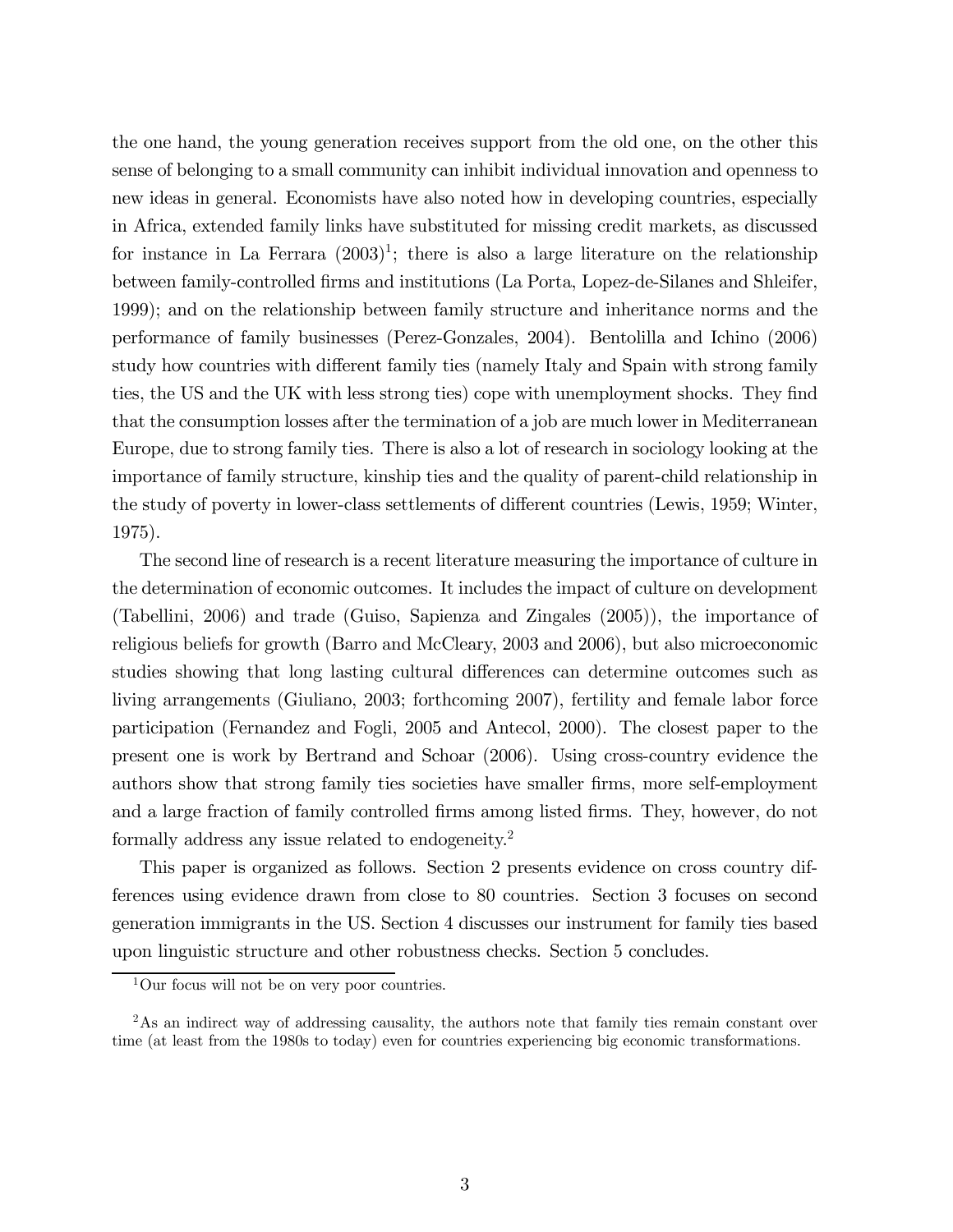# 2 Cross country evidence

#### 2.1 Data

#### 2.1.1 Data description

We use the 1995-97 and 1999-2000 waves of the World Value Surveys (WWS) and the Multinational Time Use Study. The World Value survey is a compilation of national surveys on values and norms on a wide variety of topics. It has been carried out four times, in 1981-84, 1990-1993, 1995-97 and 1999-2004. The coverage varies depending on the wave, starting with 22 countries in 1980 and reaching 81 countries in the fourth wave. The questionnaire contains information on different types of attitudes, religion and preferences, as well as information on standard demographic characteristics (sex, age, education, labor market status, income, etc.). We use the last wave, including almost 85% of the world's population. The majority of the surveys in our sample are from 1999-  $2001$ , but we also included 13 countries<sup>3</sup> that were surveyed in the 1995 wave, in order to provide the broadest possible cross-national comparison. Our sample consists of 78 countries with a broad variety of income levels, religion and geography.

We use the Multinational Time Use Study to analyze the impact of family ties on home production. This survey is a cross-nationally harmonized set of time use surveys composed of identically recorded variables. Each case in the dataset corresponds to one diary day. Only records with complete diaries (that added up to 24 hours) are included. Diaries with more than 60 minutes of unclassified or missing time are excluded. The sample of countries is however small: 12 countries covered for the 1990s. Descriptive statistics for all our outcomes of interest are found in the Appendix.

#### 2.1.2 Weak and strong family ties

We measure the strength of family ties by looking at three WVS variables capturing beliefs on the importance of the family in an individual's life, the duties and responsibilities of parents and children and the love and respect for one own parents. The first question assesses how important is the family in one person's life and can take values from 1 to 4 (with 1 being very important and 4 not important at all). The second question asks whether the respondent agrees with one of the two statements (taking the values of 1 and 2 respectively): 1) Regardless of what the qualities and faults of one's parents are, one must always love and respect them, 2) One does not have the duty to respect and love parents who have not earned it. The third question asks respondents to agree with

<sup>3</sup>These 13 countries are Azerbaijan, Australia, Armenia, Brazil, Taiwan Province of China, Columbia, Dominican Republic, El Salvador, Republic of Georgia, New Zealand, Norway, Switzerland and Uruguay.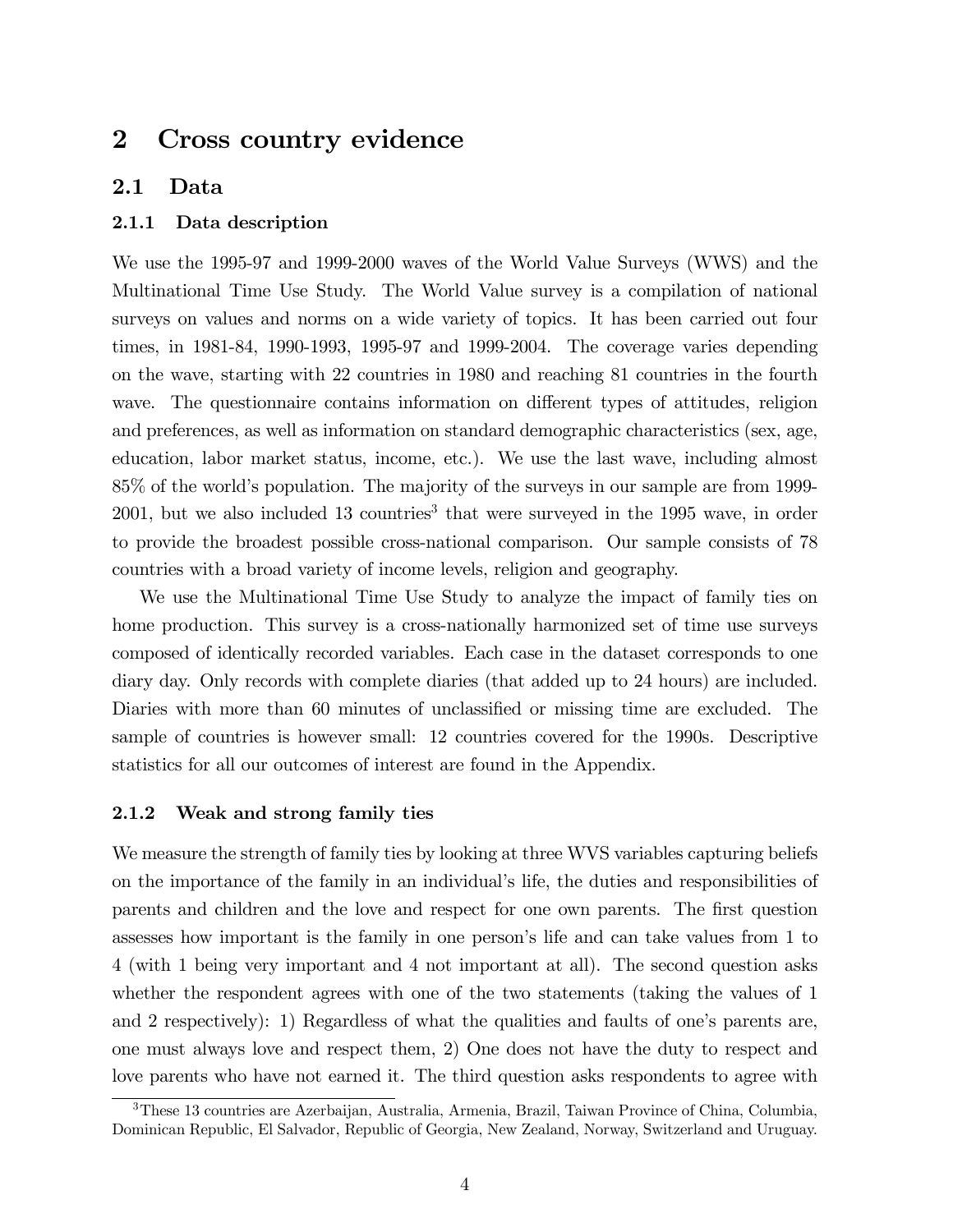one of the following statements (again taking the values of 1 or 2 respectively): 1) It is the parents' duty to do their best for their children even at the expense of their own well-being; 2) Parents have a life of their own and should not be asked to sacrifice their own well being for the sake of their children.

We combine these measures in two ways. First we take the sum of all of them; given the way the variables are coded, a higher number corresponds to weaker family ties. Second, we extract the first principal component from the whole dataset with all individual responses for the original variables. Table 1 displays the correlation at the country level between the three original cultural variables, their sum and the first principal component. All of the variables are highly and positively correlated among each other. Note also that the principal component is almost perfectly correlated with the sum of the three variables; indicating that the principal component assigns very similar weight to all the variables. Given the very high correlation between the sum and the principal component we will use as main cultural variable the first principal component.

#### 2.1.3 Who has weak family ties?

Figure 1 displays the values of our measure of the weakness of family ties (expressed using the first principal component) at the country level (panel a). The ranking of the different countries is broadly consistent with perceptions and insights from the sociological and political science literature. Germany, Netherlands and the Northern European countries are the countries with the weakest ties, while African, Asian and Latin American countries lye in the lowest range. If we limit our analysis to the OECD countries (panel b), we find that Mexico, Poland, US, Canada and Southern European countries (with the exception of Greece) are among the countries with the strongest ties, while as before Northern Europe, Netherlands and Germany are the group with the weakest ties. We also calculate the average of family ties by geographical regions (Figure 1c), we found that African, Latin American, Asian and Southern European countries (plus Ireland<sup>4</sup>) have the strongest family ties. The Northern European group has the lowest family ties followed by Continental Europe, Central and Eastern Europe and the group including US, Canada, UK, Australia and New Zealand, that is the group of English speaking Anglo Saxons OECD countries. The relatively weak family ties of many Central and Eastern European former communist countries may be the result of Communist collectivist ideology and propaganda.<sup>5</sup>

<sup>&</sup>lt;sup>4</sup>We include Ireland with Southern European countries as it is considered a strong family ties society by Reher (1998).

<sup>&</sup>lt;sup>5</sup>For a discussion of the effect of communism on socio economic preferences of individuals see Alesina and Fuchs-Schundeln (2007).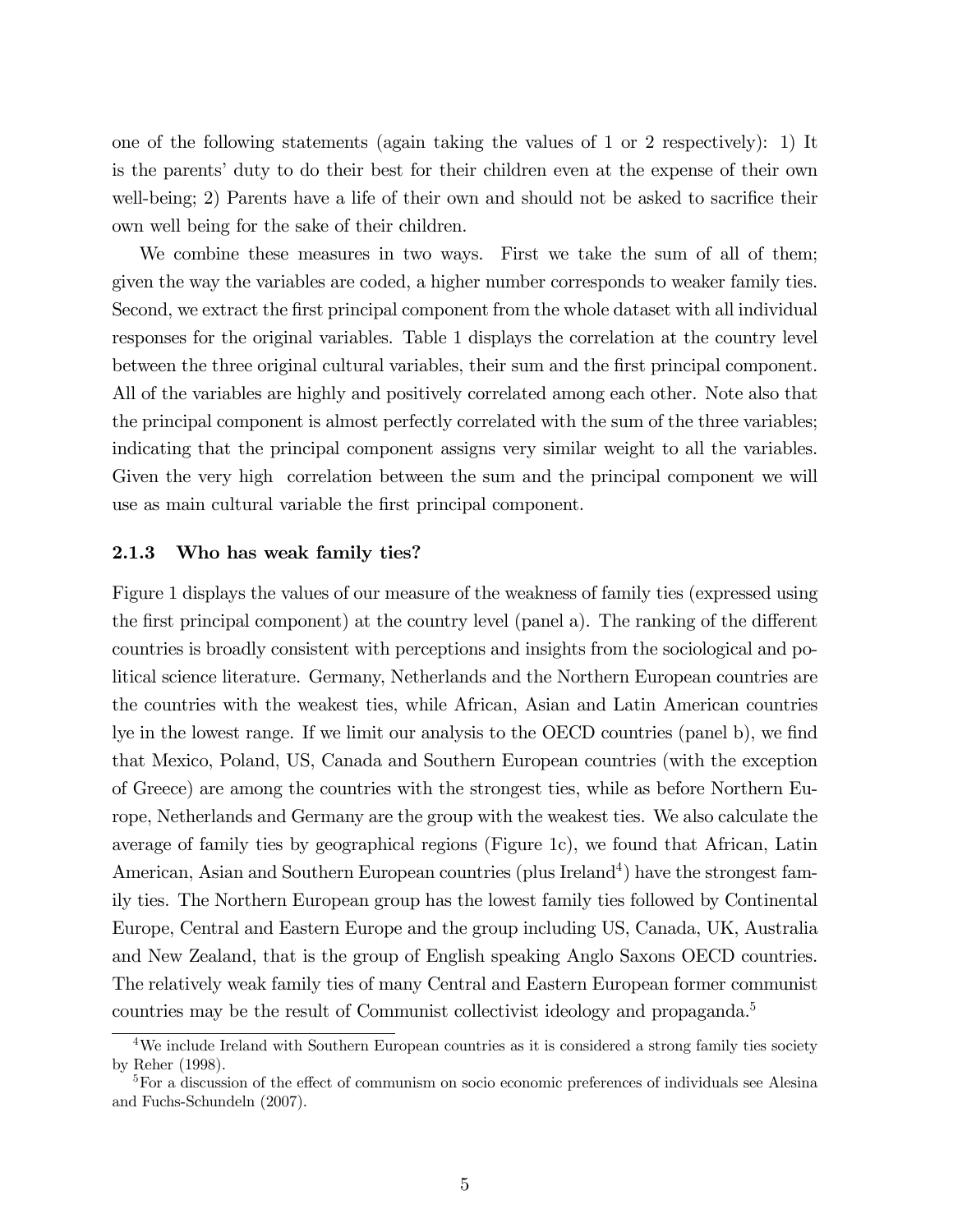#### 2.1.4 Specification

For our cross-country empirical analysis, we run a series of regressions of the following type:

$$
Y_{ij} = \beta_0 + \beta_1 WFT_{ij} + \beta_2 X_{ij} + \beta_3 \gamma_j + \epsilon_{ij}
$$

where the left hand side variable  $Y_{ij}$  represents the realization of a certain variable for individual i in country j. We use either probit or ordered logit or OLS depending on the nature of  $Y_{ij}$ .  $WFT_{ij}$  is our variable of interest defined as "weakness of family ties".  $X_{ij}$  are our controls which vary depending on the left hand side variable. Our choice of controls is standard and follows the relevant literature, but two observations are important. First we carefully control for religious variables using as many religious denominations are available in the WVS. This is important for us because in order to evaluate the role of family ties we need to control for religious beliefs which may influence many of the various left hand side variables which we measure (for instance the role of women in society and their fertility or labor participation.) Second in the baseline specification we do not control for the respondent's income because by doing so we would loose many (about 16,000) observations. However we do control for the level of education which is correlated with income.

We have rerun all of our regressions controlling for income and all of our results are qualitatively unchanged. None of the relevant coefficients on family ties looses significance with one minor exception, mentioned below. In order to eliminate the impact of other country characteristics, all the regressions include country fixed effects, which are likely to underestimate the effect of family ties to the extent that their impact has been absorbed in the national culture.

#### 2.2 Market activities versus household production

Our hypothesis is that families with strong ties provide many home produced goods and services, like child care, home cooking in family meals, caring for the elderly, children education etc. This of course requires time away from market activities and lower participation in the labor force especially for women, and youth who stay at home longer.

We begin with some simple correlations. Figure 2 (Panels a to c) represents the correlations at the country level between female and youth labor force participation, time spent in home production and the weakness of family ties. The figures a and b show a positive correlation between youth and women labor force participation and weak family ties. As labor force participation is lower in countries with strong family ties, we also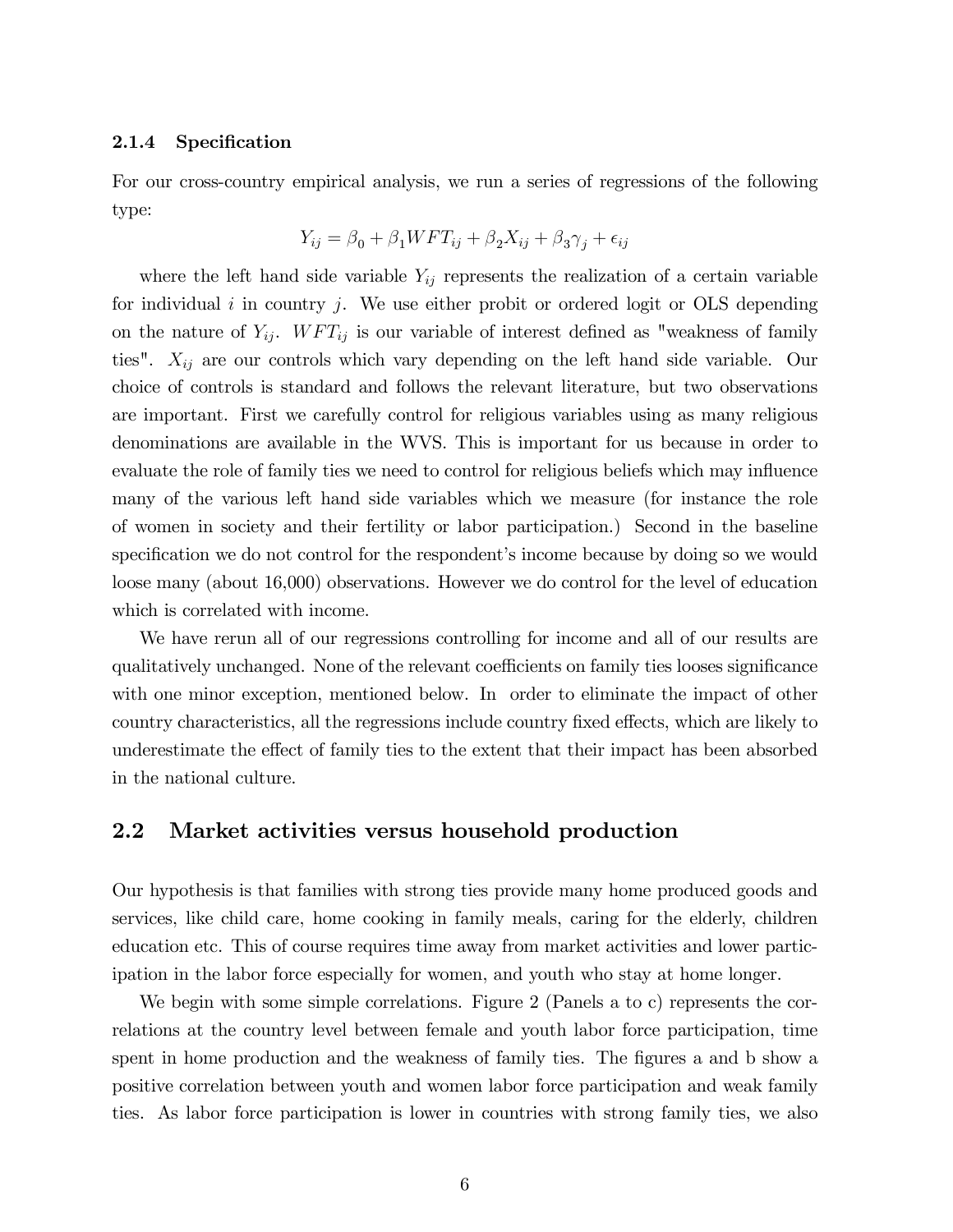explore whether this lower level of participation imply more leisure or more home production. What people do when they do not work in the market is a topic that has received much empirical attention recently in the context of a discussion of a decline in hours worked in the market in some European countries relative to the  $US^6$  Figure 2c shows the correlation between home production (housework) and family ties in the 12 countries for which data are available<sup>7</sup>. Note that using data on time use, Burda, Hammermesh and Weil (2006) show that men and women work exactly the same amount with variable shares of market versus non market activities in different countries, a result consistent with the correlation shown above: when women participate less in the labor force they work more at home. It also appears that women involvement in home production is substantially higher in strong family ties societies, while this difference does not exist for men. According to Eurostat (2004), Spanish women devote one more hour to home production per day than Swedish women; on the other hand while 92 percent of Swedish men ever engage in household activities, the fraction is much lower for Spain and Italy where only 70% of men tend to do so.

Now, some statistical analysis. Table 2 reports the results of probit regressions on female and youth labor force participation. The coefficient on  $WFT$  is significant with the expected sign, implying more labor force participation of women and youth. The reported coefficients are the effect of a marginal change in the corresponding regressor on the probability of being part of the labor force. The probability of participating into the labor force for women moving from the bottom percentile to the top percentile of WFT would increase by  $16\%$ , that is almost a third in the average of female labor force participation. For a young person the probability of participating into the labor force will increase by about 7%.

The coefficient on the other controls are sensible. In the regression for women the  $\alpha$  education variables<sup>8</sup> have the expected sign and size. More educated women participate more into the labor force. The fact that in the youth regression primary and secondary education have a positive sign is due to the fact that the omitted category include all those attending college or universities (tertiary education) and therefore not in the labor force,

 $6$ See Prescott (2004) Blanchard (2004) and Alesina Glaeser and Sacerdote (2005) for instance. Note how in Scandinavian countries with weak family ties, hours worked in the market per person have declined much less than in France Germany and Italy with strong family ties, despite a higher rate of taxation.

<sup>7</sup>Housework is defined as the sum of the following activities: washing, hanging and ironing clothes, making beds, any form of house cleaning, other manual domestic work, and putting shop away. We do not consider as home production eating and cooking as to some extent they can be close to the leisure definition. We do not also consider kid care as home production since this could be affected by different types of welfare systems.

<sup>8</sup>The dummies for education include completed elementary education and completed secondary education. The excluded group is given by people with some or completed college.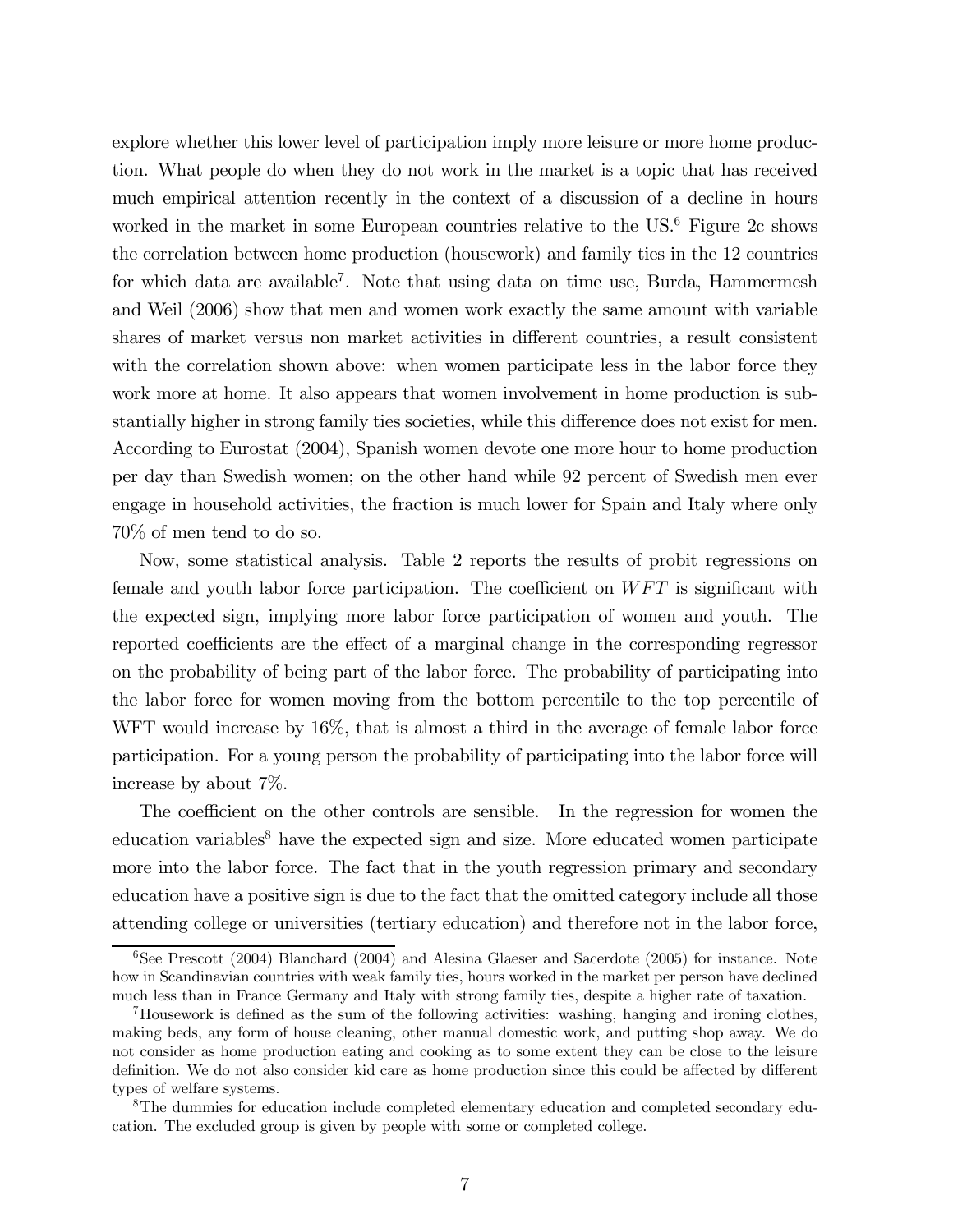just yet. When we exclude students from the regressions, our coefficients on primary and secondary education are negative and significant as expected (see column 3). The omitted category in the religion indicator is Atheists. Note how all coefficients on religion are negative although mostly not significant, except for Catholic and Muslim and Hindu for which it is negative and statistically significant in the women participation regression. The only religion for which both women and youth labor force participation is significantly lower is the Hindu one.

In Table 3 we regress (OLS) the amount of housework for people 15 to 49 years old on a quadratic for age, gender and education and our measure of weak family ties. We merge the individual data on home production coming from the Time Use Survey with our measure of family ties aggregated at the country level. As we have now individual data on the time use and country level data on the weakness of family ties, we cannot control for country fixed effects. However, we control for some other country characteristics that could drive home production such as per capita GDP and years of education<sup>9</sup> (Columns 2) and 3); the standard errors are clustered at the country of origin level. Weak family ties are correlated with less home production. In this case moving from strong to weak family ties will decrease the amount of home production by about 14 minutes, forty percent of the average home production in the sample. The other coefficients are very sensible, for instance the large positive coefficient on women for home production.

As a further robustness check we also control for other cross-country differences that could be relevant in the determination of home production. Following Nickel et al. (2006) and Jaumotte (2003), we first control for a series of tax variables. Those variables include the marginal tax rates facing married women at zero hours of work and when they are earning 67% of average earnings given their spouses are earning 100% of average earnings, the marginal tax rate facing a single earner and the average tax wedge<sup>10</sup>. We also control for the strictness of employment protection  $\text{laws}^{11}$  and for variables capturing public expenditure on children and parental leave<sup>12</sup>. Overall, the inclusion of all these variables does not change our results. Note that we do not have all these additional controls for our sample. The data are available for only 8 of our countries. For that reason, we first

 $9$ The data for years of schooling are obtained from Barro-Lee (2003).

 $10$ The average tax wedge is the average labor tax rate, the sum of the average payroll, income and consumption tax rates. The data are taken by Faggio and Nickell (2006).

 $11$ The employment protection index comes from Faggio and Nickell (2006) and it refers to regular employment.

<sup>&</sup>lt;sup>12</sup>These variables include real expenditure on cash benefits (annual public expenditures in real dollars on family cash benefits per child age 0-14 divided by 1,000); real expenditures on parental leave (annual public expenditure in real dollars on maternity and parental leave per child aged 0-3 divided by 1,000), real expenditures on family services (annual public expeditures in real dollars on family services per child aged 0-14 divided by 1,000).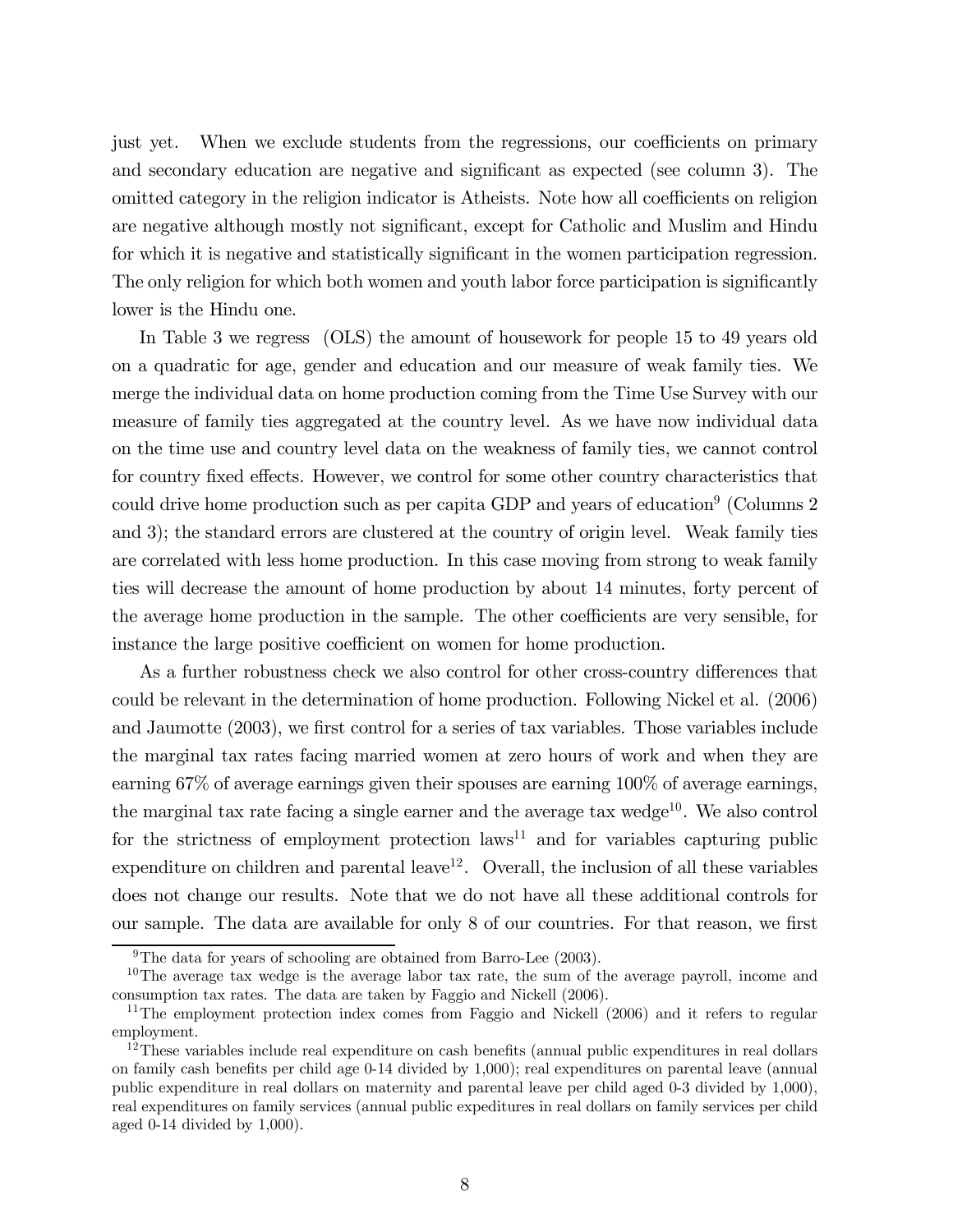rerun our basic regression for the restricted sample (column 4) and then we include the additional controls.

# 2.3 The role of women and fertility

Lower labor force participation of women affects fertility and reflects the perceived role of women in society. To evaluate the latter we use the following 3 questions from the WVS: "When jobs are scarce, men should have more right to a job than women." In the original survey the variable could take the values 1(agree), 2 (neither) and 3(disagree). The second and third variables are phrased as follows "A working mother can establish just as warm and secure a relationship with her children as a mother who does not work", and "Being a housewife is just as fulfilling as working for pay". Those two variables can take the values from 1 (agree) to 4 (strongly disagree). We recode those three variables so that a higher number represents a higher degree of agreement with each statement.

In Table 4 we present our regressions of the three answers concerning the role of women (columns 1 to 3) and fertility (column 4) on our measure of the weakness of family ties, country fixed effects and several individual characteristics, including a quadratic for age, a dummy for being male (not in column 4 obviously!), dummies for the level of education and religion. We run OLS regressions but since our left hand side variables are categorical (for the attitudes variables), we successfully check the robustness of our results running an ordered logit regression. The coefficient on weak family ties has the expected sign for all three attitudinal questions (in two out of three they are statistically significant at conventional levels) and fertility. Moving from a strong to a weak family ties society will improve substantially the attitudes toward a less traditional role of women in the society: moving from a weak to a strong family ties society will reduce the probability of thinking that if jobs are scarce they should go to men by 15%, a 40% of the average attitude in the sample. Belonging to a weak family ties will also reduce the average number of children born to a woman by 0.52, a 30% of the sample average. The other controls also make sense. Men tend to have (more than women) a traditional view about women role. Most religions (remember that the omitted category is atheist) tend to have a more traditional view of women and a higher level of fertility.

#### 2.4 Family versus government insurance

An especially important home produced service is insurance against income fluctuations of family members, both cyclical and related to the life cycle. If this is the case there is less need of government provided insurance with strong family ties. We consider the answer to the following question: "Could you please tell me which type of society you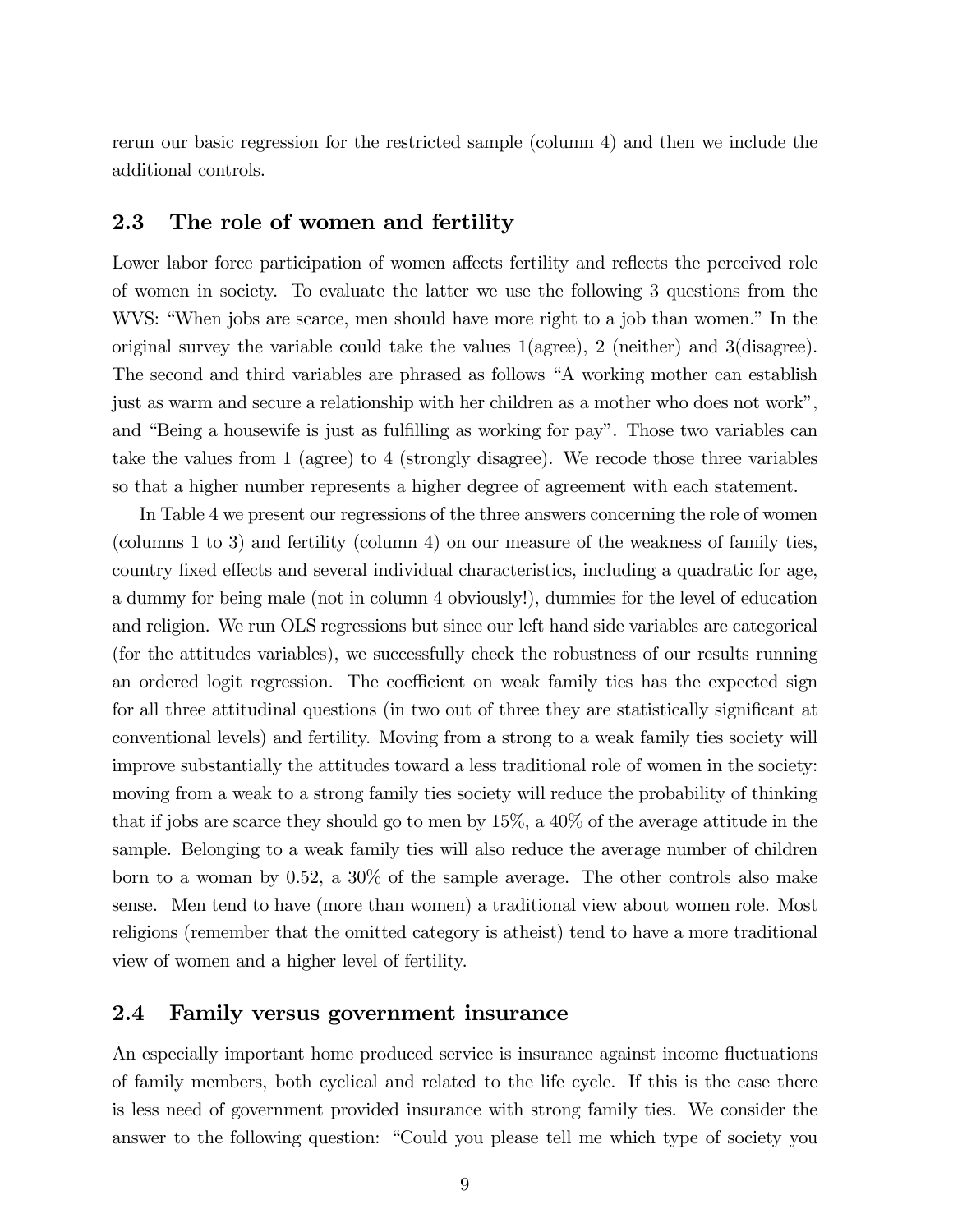think this country should aim to be in the future. For each pair of statements, would you prefer being closer to the first or the second alternative? A society with extensive social welfare, but high taxes (first statement) versus a society where taxes are low and individuals take responsibility for themselves (second statement). The possible values go from closer to the first statement (1) to closer to the second (5). In Table 5 we show the results. Weak family ties are positively correlated with a preference for an extensive social welfare. The other controls are consistent with the results of others (see for instance Alesina and La Ferrara (2005)). Women, youngster and people with lower income are more pro-government redistribution. We also include as a robustness check a measure of political attitudes (measured on a scale from 1 to 10 representing whether a person is more left versus right wing) and our results are unaffected. In this regression, the income variable is especially important; when we rerun the same regressions on the smaller sample which allows us to include the income of the respondent, our results on the weak family ties variable is actually even stronger.

## 2.5 Trust and "inward" attitudes

We define a variable called trust, based on the following question: "Generally speaking, would you say that most people can be trusted or that you need to be very careful in dealing with people?" The variable is equal to 1 if participants report that most people can be trusted and 0 otherwise.<sup>13</sup> In Column 1 of Table 6 we report a regression which shows that weak family ties imply more trust<sup>14</sup>. The signs and significance of the controls are consistent with those found in the literature (see Alesina and La Ferrara (2002)); for instance men trust more than women and less educated people trust less. Moving from a strong to a weak family ties society will increase the general level of trust by three percentage points, about 10% of the sample average level of trust. The magnitude of the impact of family ties is smaller compared to the previous variables however it is not inferior to the importance of education. For example increasing the level of education from primary to secondary will increase the level of trust by 2.5 percentage points, about 9% of the sample average of trust in the sample.

Lower trust with strong family ties may capture an inward looking attitude that may be correlated with other attitudes such as acceptance of new ideas. Some of these

<sup>&</sup>lt;sup>13</sup>We are aware of the criticism to the concept of trust versus trustworthiness which emerges form experiments by Glaeser et al. (2000), but this is an issue which we do not pursue here.

 $14$ This is the only regression for which controlling for the respondent income makes a bit of a difference. If both income and education are controlled for the variable  $WFT$  looses statistical significance at the usual levels maintaining, however, the expected sign. The coefficient on  $WFT$  remains significant if income is included and education is not.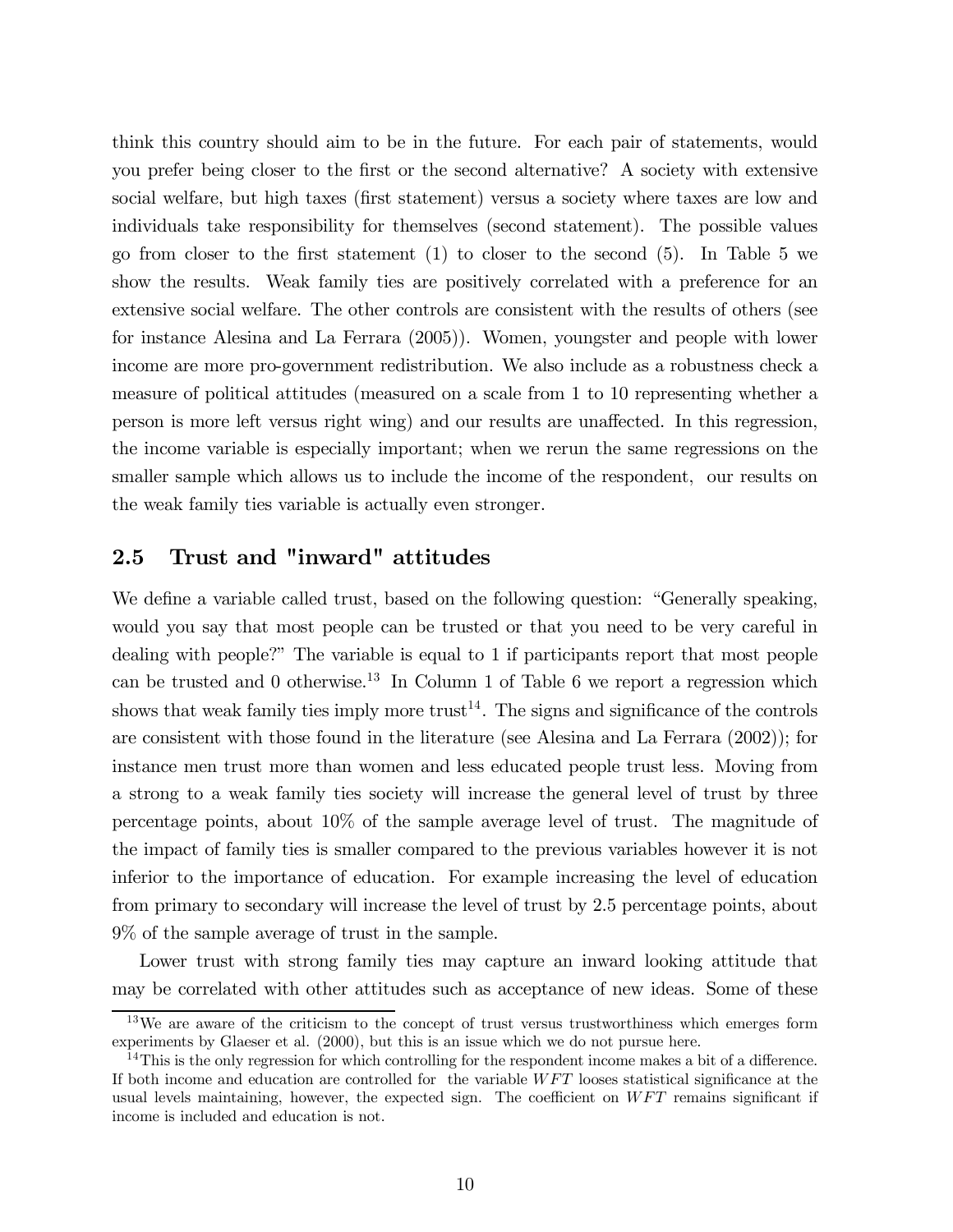attitudes are measured by the WVS. We consider a question representative of inward looking attitudes phrased as follows: "Ideas that have stood the test of time are generally the best" (1) versus "New ideas are generally better than old ones"(10). Weak family ties lead to more acceptance of new ideas, so does age as expected. Men seem more open than women, probably a sign of more risk taking behavior. Relative to atheists only Buddhist seem to be more open to new ideas.

#### 2.6 Happiness

Strong family ties, even though they may imply inward looking attitudes and less market activities, may indeed make people less unhappy and more satisfied with their own life. We look at two questions representing measures of self-reported happiness or satisfaction in life. One is: "Taking all things together, would you say you are very happy, quite happy, not very happy, not all happy" (respondents answered on a 1 to 4 scale with 1=very happy and 4=not very happy at all. We recode this variable so that a higher number corresponds to happiness). The second is : "All things considered, how satisfied are you with your life as a whole these days?" The variable goes from being dissatisfied (1) to being satisfied (10). Self-reported happiness measures have been used by many authors as proxies for well-being<sup>15</sup>. Many however remain skeptical about he use of these variables. We present our results and we let the reader decide.

Table 7 suggests that people belonging to strong family ties societies are happier and more satisfied with their life. The sign and significance of the controls are consistent with those found in the literature (see Di Tella et al., 2001). For instance, women, young, married and more educated people are happier, while being unemployed makes people more unhappy. Moving from a strong to a weak family ties society will increase happiness (life satisfaction) by 0.37 (0.91), about  $12\%$  (14%) of the sample average level of happiness (life satisfaction). Thus, strong family ties imply less participation in market activities, lower income (at least lower market income without taking into account home production) but also higher happiness. This consideration may contribute to explain the "puzzle" that in some cases when comparing income levels and happiness one finds that the correlation between the two is far from perfect, a result discussed, for instance, in Layard (2005).

<sup>&</sup>lt;sup>15</sup>See for instance, Di Tella, Mc Cullock and Oswald (2001), Frey and Stutzer (2002), Blanchflower and Oswald (2004), Alesina, Di Tella and McCulloch (2004) and Layard (2005).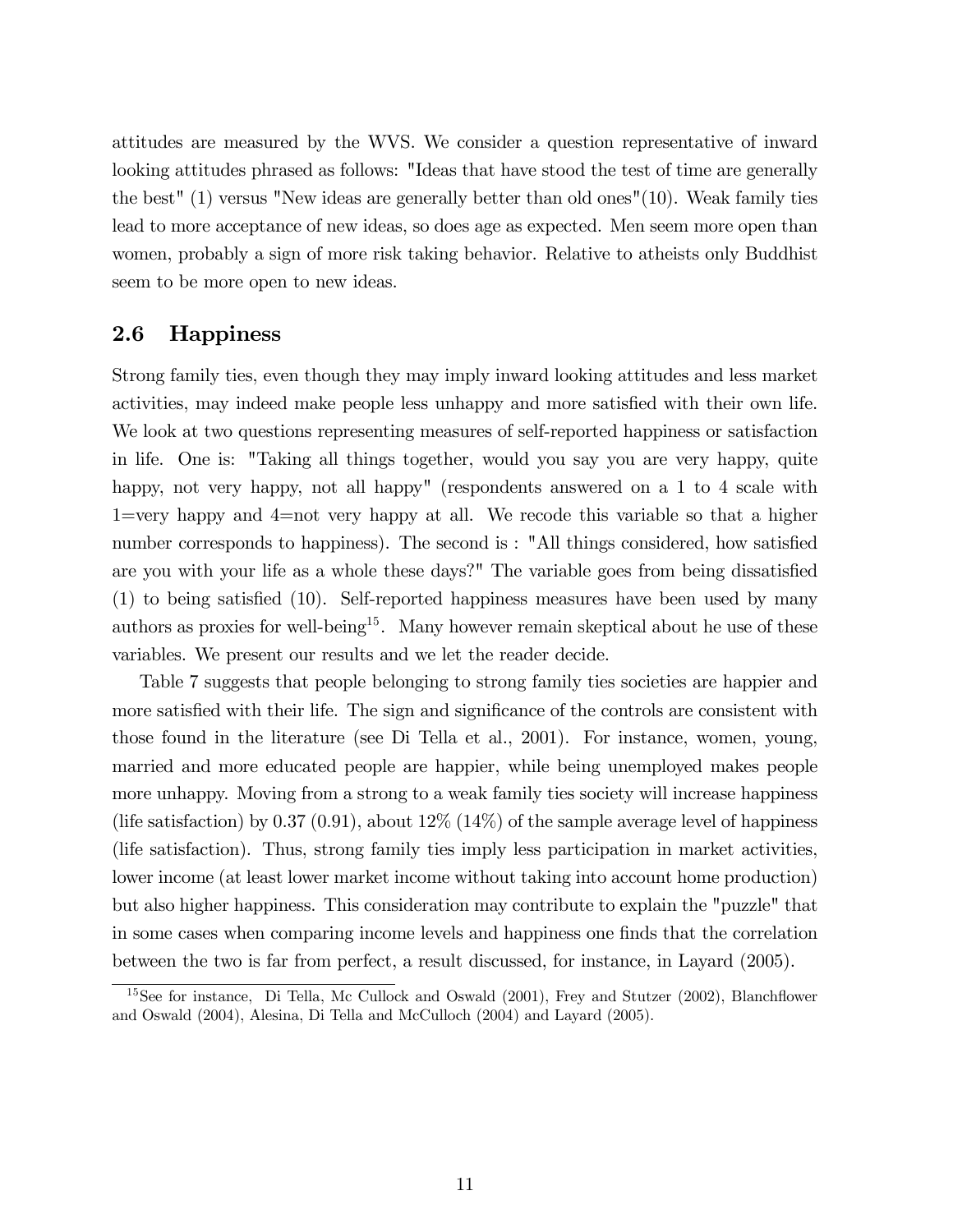# 3 Evidence from second-generation immigrants in the US

Heterogeneity in family ties may be a result of differences in institutions or economic conditions. If cultural values were fairly stable over time, then the impact of economic and institutional conditions on cultural variables in general and family ties in particular would be secondary. Bertrand and Schoar (2006) indeed show that measures of family ties have been stable over time even for countries experiencing big economic transformations.

We formally assess causality studying the impact of different forms of family ties in the original countries on a host of economic outcomes of second generation immigrants in the US. We restrict the definition of "second-generation" to native-born individuals whose fathers were born abroad as it is standard in the literature (see Card, DiNardo and Estes, 1998). The use of immigrants (first or second generation) to study the importance of culture on economic behavior is becoming relatively standard in the analysis of culture (see Antecol (2000), Carroll, Rhee and Rhee (1994) , Fernandez and Fogli (2005) and Giuliano (2003, forthcoming 2007) amongst others). By looking at immigrants one holds constant the economic environment but allows variation in immigrants' culture. We restrict our analysis to second generation immigrants, as selection and disruption due to immigration are less relevant (they are born and raised in the US.)

We associate to each immigrant our measure of family ties defined as the average set of beliefs toward the family in the original countries.<sup>16</sup> If our cultural measure is important in the determination of economic outcomes those beliefs should be significant for immigrants; if those beliefs are the result of economic conditions or institutions then this variable should not be important in the determination of economic outcomes among immigrants, as they are now in a different country with the same institutions and economic environment.

 $16$ Note that our sample mainly consists of individuals between 15 and 29 year old, which means that, since we are considering data from the 1994 to 2005 of the CPS, they are born sometime between 1965 and 1990, so their fathers arrived in the US before that time. Ideally we would like to associate to those individuals the cultural values of their father country of origin for the period of their arrivals in the US. Unfortunately, data on beliefs that go so further back in time do not exist. The only thing we can do, given data availability, is to associate to those immigrants the values that people from their father's country of origin hold today. This is a limitation, but not so dramatic, for several reasons. First, as emphasized before, several recent studies found that cultural differences between nations remained quite stable over time (Inglehart and Baker (2000)), moreover values appear pretty stable even for those countries experiencing dramatic economic changes (see Schwartz, Bardi and Bianchi (2000) for the case of Central and Eastern Europe). The assumption that culture evolves slowly over time is standard in the literature (see Tabellini, 2006.) Moreover, at least for the period between 1980 and 2000, Bertrand and Schoar (2006) found that norms on family values have been pretty stable over time and show little adjustment to economic conditions, at least in the short or medium run.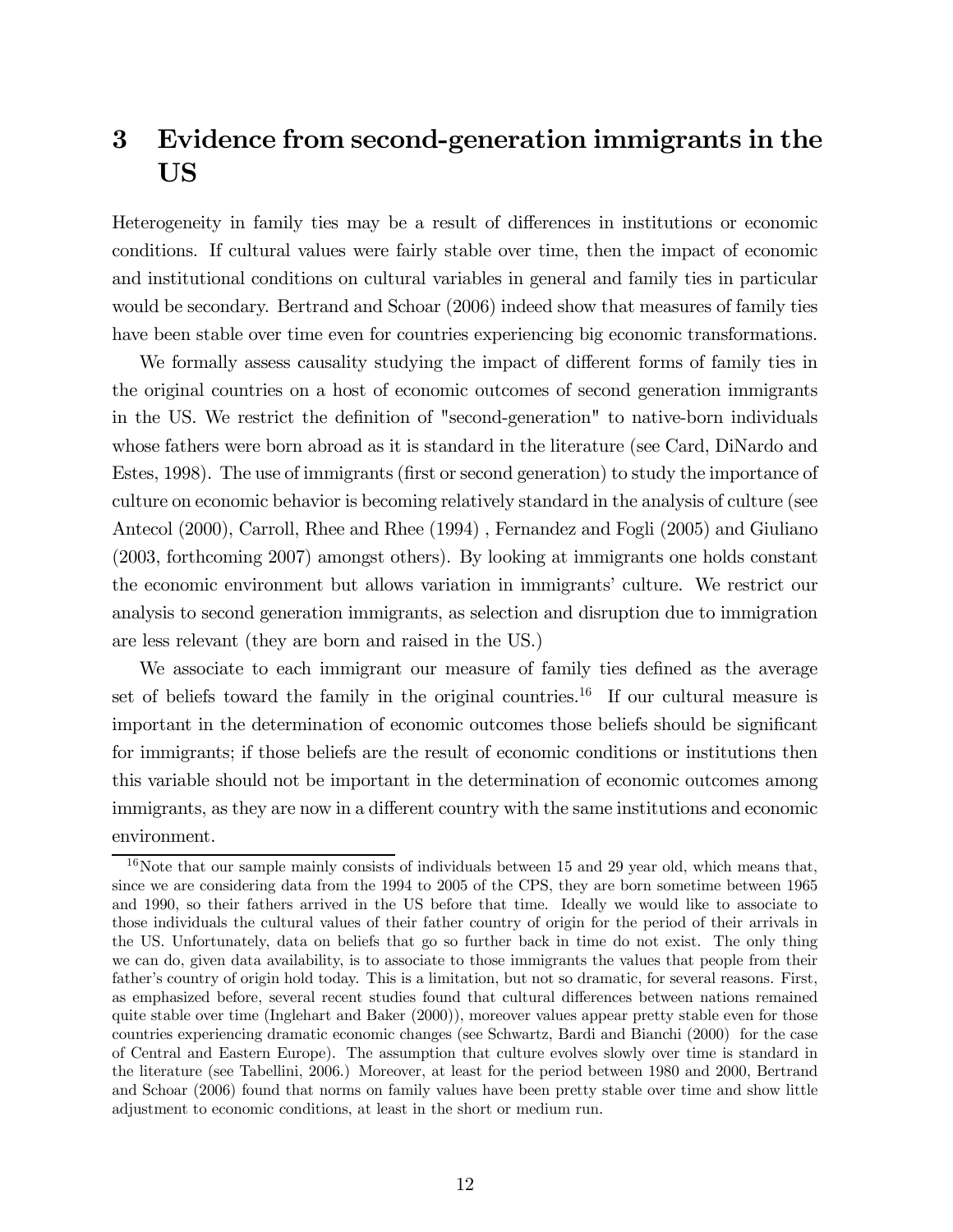There are some problems in taking the unconditional average of our measure of culture at the country level: on the one hand, different characteristics of the country population could drive our results (a richer country could be more likely to develop weaker family ties, similarly for a country with a higher level of education or younger population); on the other hand, there could be a concern of measurement error if the World Value Survey opinion polls are not really representative of the country population. To cope with this problem, we also computed the country measure of family ties after controlling for individual characteristics (age, sex and education). Our conditional measure of culture is given then by the coefficients on the country fixed effects. The correlation between the two measures is very high (0.99) and the results of our regressions do not change when we use the conditional measure.<sup>17</sup>

#### 3.1 Data

Our main dataset is the March Supplement of the Current Population Survey (CPS), the only recent available dataset in which individuals were asked (starting from 1994) about their parents country of origin. We pool eleven years of data to have a higher number of observations. Given the available data on the CPS we can study the following outcomes: female and youth labor force participation, female college education, geographical mobility and living arrangements as measured by the probability of living as young adults in one's parents place, and family size. The March Supplement of the CPS however does not have any information on fertility; for this outcome we rely on the  $5\%$  Census  $1990^{18}$ . Unfortunately, for fertility we need to limit our analysis to first generation immigrants. We control in this case for a large set of years of immigration dummies.

# 3.2 Specification

For consistency with the regressions of the previous section, we run the following model in OLS or probit depending on the nature of the left hand side variable:

$$
Y_{iks} = \alpha_0 + \alpha_1 WFT_k + \alpha_2 X_i + \delta_s + \varepsilon_{iks}
$$

where  $Y_{iks}$  is the left hand side of interest for individual i, living in state s and whose father comes from country  $k$ .  $X_i$  includes a series of individual controls which vary depending on the outcome of interest and are standard in the literature<sup>19</sup>,  $WFT_k$  is our

 $^{17}{\rm The}$  results are available from the authors.

<sup>&</sup>lt;sup>18</sup>The Census 2000 does not have any information on the number of children ever born to a woman.

<sup>&</sup>lt;sup>19</sup>See Blau (1992) and Blau and Kahn (2005) for fertility and labor force participation, and DaVanzo (1983) for geographical migration.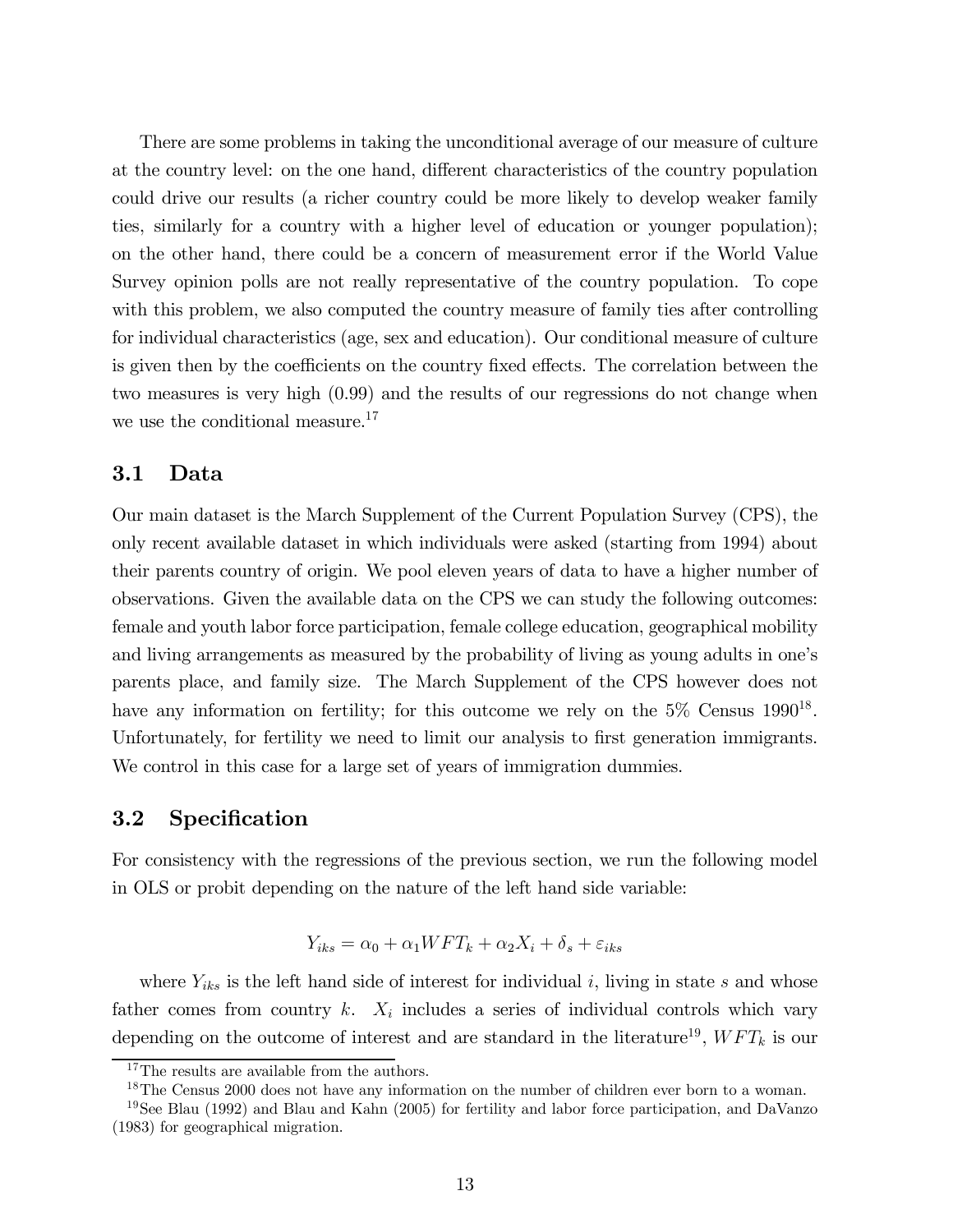measure of the weakness of family ties which varies by immigrants country of origin and  $\delta_s$  is a full set of state dummies. Standard errors are clustered at the country of origin level. The CPS data set allows us to include the household income of the respondents as one of the controls, without loosing any observation. In the baseline regression we then include income in constant 1994 dollars but for consistency with the cross-country analysis we have also run our regressions without it. The results (available upon request) regarding the effect of family ties are practically identical.

#### 3.3 Market activities versus household production

Tables 8 presents our results for youth labor force participation. To be consistent with the previous session we define a dummy equal to one if person  $i$  is in the labor force (labor force participation is defined looking at the number of hours worked last week or weeks worked last year). The two regressions give identical results, so we report only the specification that looks at the number of weeks worked. In Column (1) we run the regression just controlling for a quadratic in age and sex, in Column  $(2)$  we add education<sup>20</sup> and marital status. All the controls have the expected sign. Labor force participation increases with age and education and it is lower for women. Weak family ties increase labor participation for youngsters.

Table 9 presents our results for female labor force participation. Women belonging to weak family ties societies participate more into the labor market. The coefficient, however, becomes not significant once we add the controls, including education. One reason could that with strong family ties, given their effects on the perception of the women's role in the family, women have lower education, and because of that participate less in the labor force. We explore this hypothesis in Table 10, by looking at the women probability of going to college. We regress this probability on our measure of family ties, a female dummy and an interaction between these two variables. If women tend to go to college more in weak family societies, we should expect a positive sign on the interaction term coefficient. This is indeed the case. In other words in strong family ties societies women go less to college and since they are less educated they participate less into the labor force.

#### 3.4 Youth geographical mobility and living arrangements

In countries with strong family ties youth tend to live with their parents for a longer period of their life and have a lower level of geographical mobility. In tables 11 and 12, we regress our measure of geographical mobility (a dummy equal to 1 if the person

 $^{20}$ We include two dummies, one for people with up to 12 years of schooling and one for people with some college. The excluded group is given by people with completed college and more.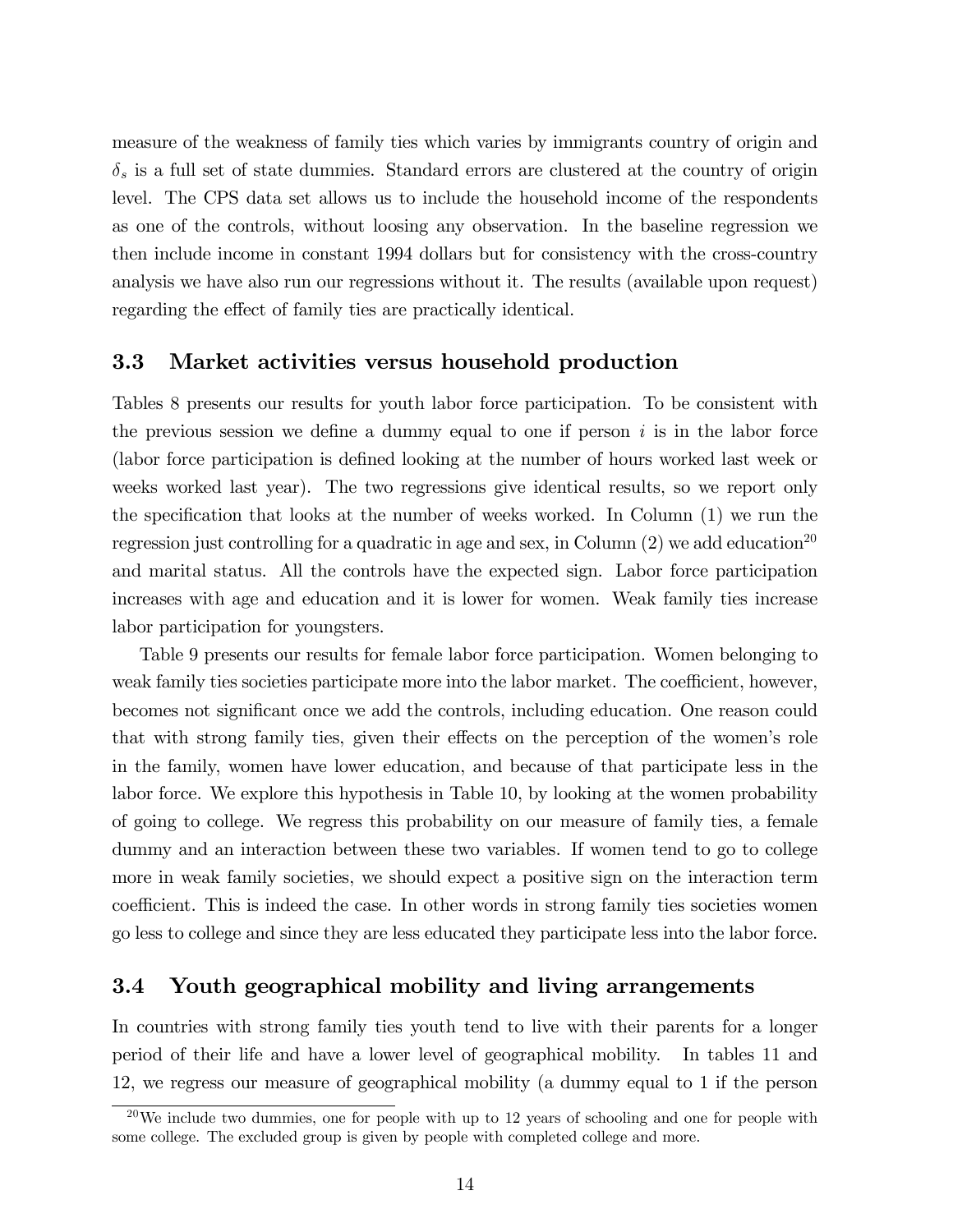moved within states, between states or abroad) on a quadratic for age, a female dummy, marital status, a dummy for being unemployed and family income . The variable on the weakness of family ties is always significant and with the expected sign; youth belonging to immigrant groups coming from strong family ties societies tend to migrate less and stay more with their parents than youth belonging to weak family ties societies. This is also consistent with Giuliano (2007), who uses as proxies for culture both country dummies and measures of living arrangements in the country of origin. Her sample is limited to only European countries, while we extend our analysis to youth coming from all the regions of the world. All the controls have the expected sign. Interesting enough the fraction of people living at home is higher for men than for women. This could be explained by a higher dissatisfaction of women in living at their parents' place (they probably suffer for the traditional role attributed to them in the society and for the amount of home production, as they tend to carry the burden of it.)

On the magnitude of the impact of family ties: moving from strong to weak family ties would increase youth participation into the labor market by 20%, more than a third of the sample average. When we do not include education as a control, the weakness of family ties increases women's probability of participating into the labor market by 10%, about 17% of the sample average. The impact on youth geographical mobility and the probability of living at their parents' place is even bigger: moving from strong to weak family ties will increase geographical mobility by 4 percentage points (40% of the sample average), and the probability of living at home by 11% (about 50% of the sample  $average)^{21}.$ 

# 3.5 The role of women and fertility

Our last two outcomes of interest are family size and fertility (Tables 13 and 14.) The variable family size counts the number of own family members residing with each individual. As for the previous specification, our variable on family ties is always negative and significant. Strong family ties societies tend to be associated with larger families. Moving from strong to weak family ties societies would decrease the average number of people in a family by 0.57, about 20% of the sample average.

As we said before, due to data limitation, we need to run our fertility regression for first generation immigrants, controlling for years of immigration dummies. We run our main specification with married women in the age group  $15-54^{22}$ . Our controls include

<sup>&</sup>lt;sup>21</sup>These magnitudes are in line with results by Giuliano  $(2007)$ .

 $^{22}$ We also extend our analysis to all women in the relevant age group, controlling for marital status finding similar results.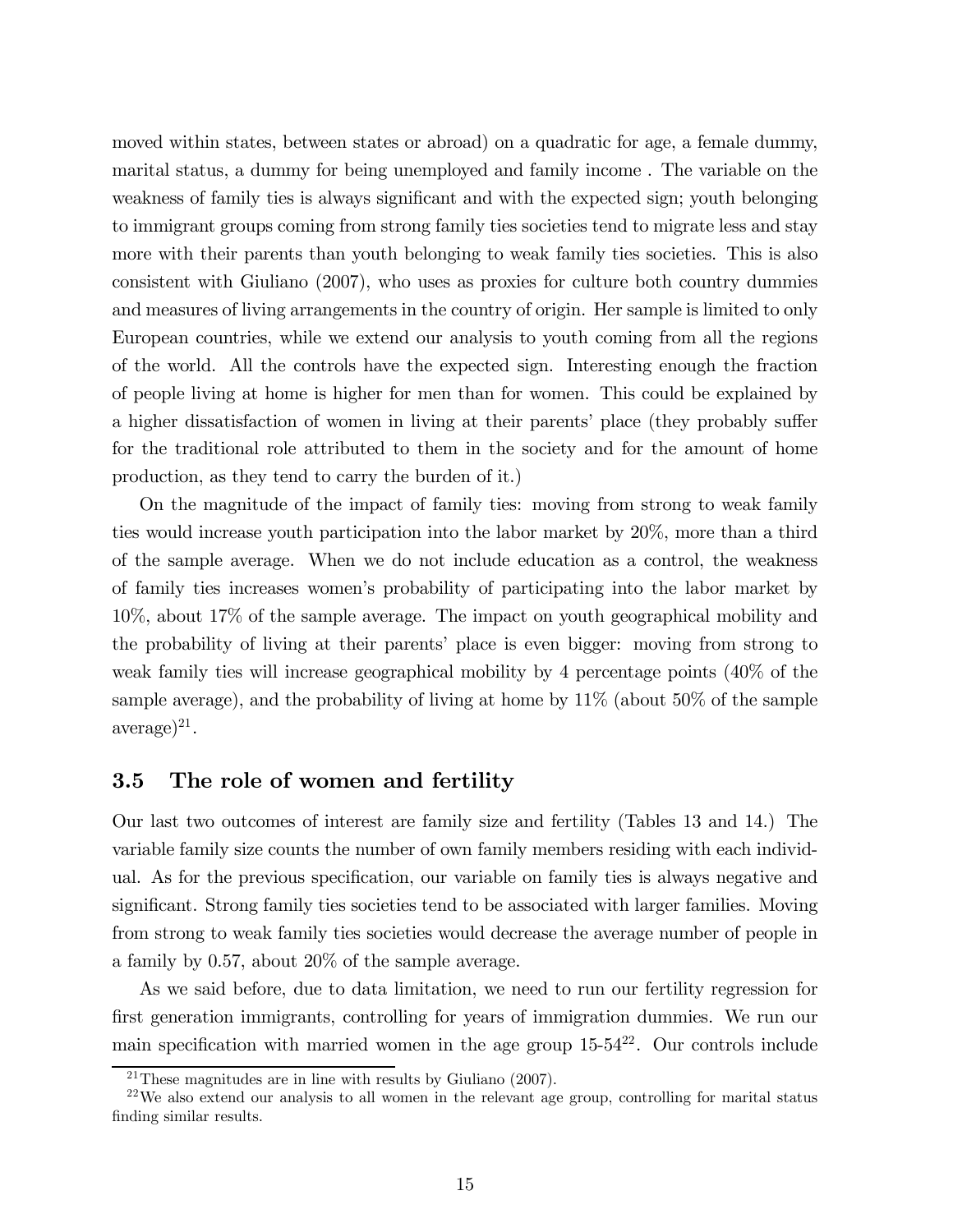a quadratic for age for both husband and wife and level of education for both husband and wife. Fertility decreases with the level of education of both husband and wife, and it is an increasing function of both parents' age, although at a declining rate. Immigrants coming from countries with weak family ties tend to have a significantly lower level of fertility. Moving from weak to strong family ties reduces the number of children by one, a reduction which is equal to almost 50 percent of the sample average.

# 4 Robustness checks

This section provides robustness tests of our findings on the importance of family ties to explain several economic outcomes (columns 4 to 7 or 8 in the previous tables.) We perform the following robustness checks. First, we control for previous measures of culture. Second, we include the average level of human capital of the first generation of the ethnic group to which each immigrant belong. Finally we test the robustness of our results to the exclusion of Mexicans, the biggest immigrant group in our sample.

Columns (4) to (6) in all the previous tables include as regressors measures of economic outcome of interests in the country of origin, whenever available. Previous papers (Antecol (2000), Giuliano (2003) and Fernandez and Fogli (2005)) used quantitative variables in the country of origin as a measure of culture. Those measures should summarize economic, institutional and cultural conditions in the country of origin, but if they are significant for second generation immigrants only cultural beliefs should be relevant. Particularly, we include both contemporaneous and past country of origin variables as alternative measures of culture. As discussed in Fernandez and Fogli (2005) it is not clear, a priori, if we should attach to the second generation immigrants measures of culture that are contemporaneous or the measure of cultures that their parents brought when they arrive in the US.

Our measure of family ties remains statistically significant even after including those variables<sup>23</sup>. Our variable appears to capture better the beliefs relevant to determine second generation immigrant economic outcomes than the variable representing the same economic outcome in the country of origin. One possible interpretation of this finding is that the relationship between country of origin variables and our measure of culture, ultimately passes through the importance of the family. In other words, the importance

<sup>23</sup>Our variable of family ties loose significance only when we include the measure of family size in the original countries for the 1990 and 1980, this could be simply due to the much smaller number of observations, due to lack of information on this variable in the original country. The coefficient remains of similar magnitudes and sign. Note also that we cannot include country of origin variables in the regressions for geographical mobility and living arrangements. For living arrangements those data are available for a very limited set of European countries, and there are no data on geographical mobility for the original countries.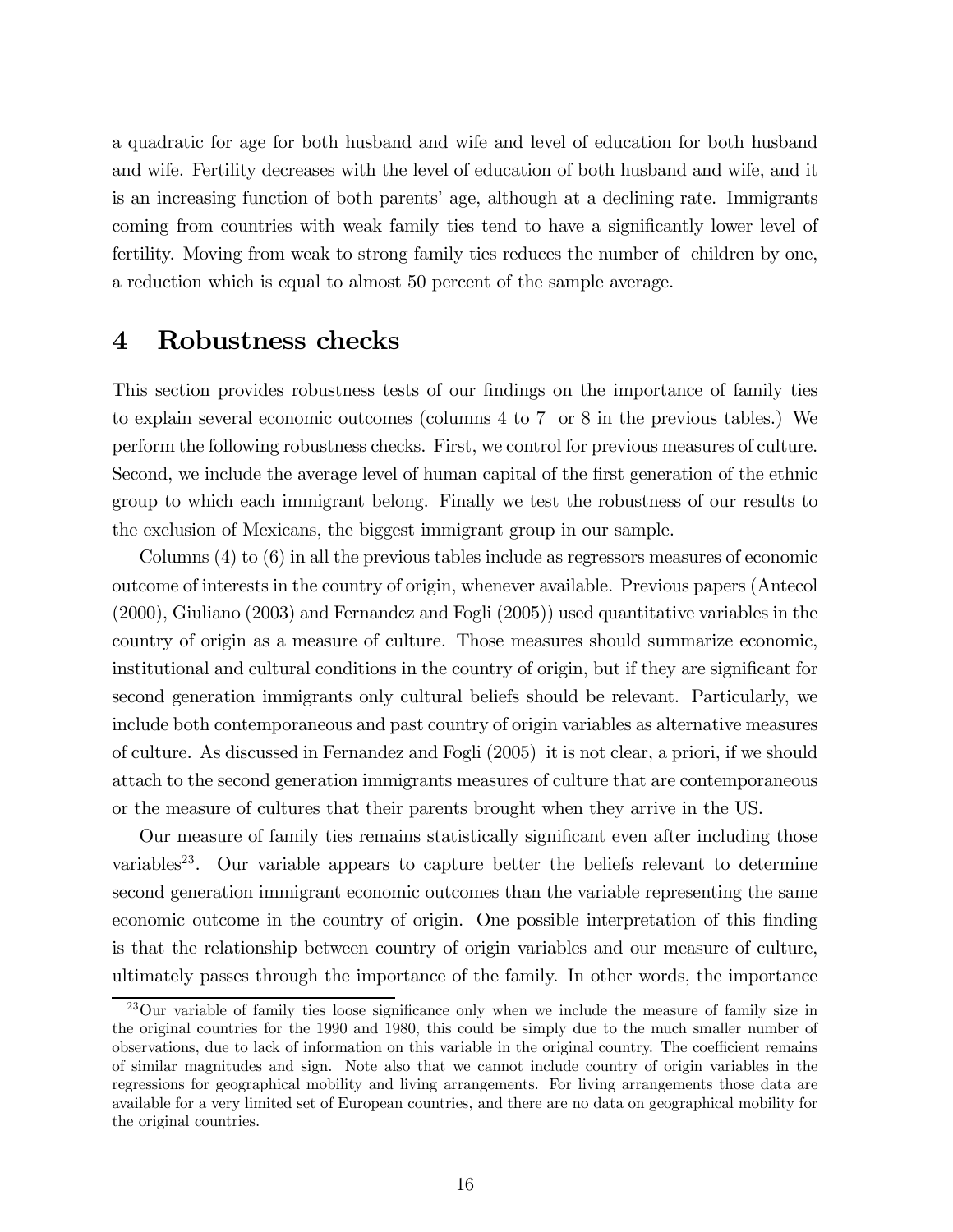of economic outcomes in the original countries for the economic outcomes of immigrant is a function of family values in a society. Alternatively, our family variable might be a better proxy for culture than the other commonly used measures of culture.

As a second robustness check, we investigate if our results are robust to the inclusion of the mean level of human capital of the ethnic group of the fathers' country of origin of our second generation immigrants. This is a standard control in the literature of immigrants assimilation or the role of network<sup>24</sup>; our measure of family ties could indeed simply capture some omitted variables and the level of human capital of the first generation could be the major culprit . We calculate the average level of education for first generation immigrants from the Census 1970 as a measure of ethnic human capital (we chose the Census 1970 because the immigrants who were in the US in this period were very likely to be the fathers of second generation immigrants in our sample)<sup>25</sup>. Our results are robust to the inclusion of this variable.

As a final robustness check, we repeat our specification excluding the Mexicans, to be sure that our results are not driven by the biggest immigrant group in our sample. The exclusion of Mexican second generation immigrants does not change our results.

### 4.1 An instrument based upon language

Although in the previous section we do our best to control for omitted variables by including the measure of the ethnic human capital from the ethnic group of origin and several country of origin measures, omitted variables could still remain a concern. As an additional test for exogeneity we then instrument our family ties variable using a grammatical rule denoting the use of pronoun as an instrument for culture.<sup>26</sup> The relationship between language and culture has been a major issue of concern for applied psychology and anthropology. Hill and Mannheim (1992) suggest that grammatical categories transmit and reproduce culture and social categories. Similarly Kashima and Kashima (1998) try to test the correlation between global cultural characteristics of cultures and rules of

 $^{24}$ See Card (1998), Luttmer (2001), Fernandez and Fogli (2005) and Blau (2006). The importance of the ethnic human capital was first introduced by Borjas (1992 and 1995), who showed that educational attainment and wages of second generation immigrants in the Census 1970 crucially depend on the mean level of human capital of the ethnic group of their fathers' country of origin (defined as the human capital of the first generation immigrants).

 $25$ We calculate the average level of education (defined as the average of the educational variable in the Census, taking values from 1 to 9, with 1 being no education and 9 more than college) for men between 15 and 45 years old. Those men should be approximately correspond to the fathers of our second generation immigrants.

 $^{26}$ This variable considering the grammatical rule on pronoun drop has been used for the first time by Licht et al. (1994) as an instrument for cultural emphasis on embeddedness versus autonomy. When they instrument culture with pronoun drop the authors find a significant influence of culture on governance.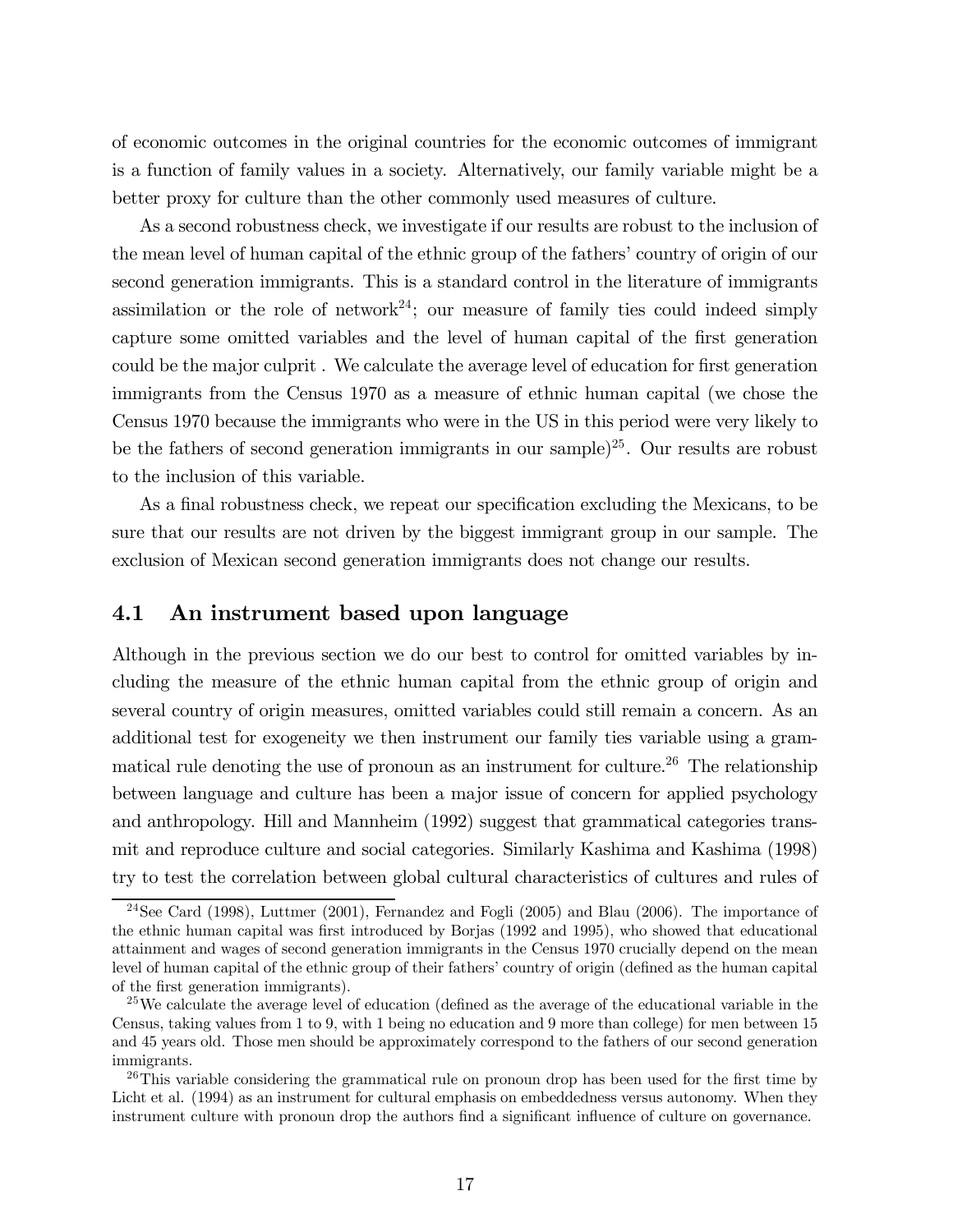language used in those cultures. Some colorful evidence (Semin and Rubini (1990)) also shows that there is a relationship between individualism-collectivism and verbal abuses.

We use the intuition of Kashima and Kashima (1998), that language may embed a particular conception about relationships among people. They suggest that the linguistic practice of pronoun drop, particularly the omission of the first-person singular pronoun (e.g., "I" in English), is linked to the psychological differentiation between the speaker and the context of speech. Societies more individualistic in nature tend to emphasize the importance of the individual in the context of speech, so they tend to keep the first-person singular pronoun. More collectivistic societies, on the other hand, tend to drop the first pronoun.

Our hypothesis is that societies with weak family ties are more individualistic, therefore should be associated with pronoun drop. This intuition is confirmed from the very high correlation between family ties and the linguistic variable on pronoun drop: the correlation is 0.55. The list of countries belonging to the two different language structures is also described in Table A5. The instrument is very unlikely to be related to the economic outcomes of second generation immigrants, who also have English as their primary language. Tables 15 and 16 report the results of the instrumental variables regressions. All the results are consistent with the corresponding OLS models, exhibiting only slightly higher coefficients. Table 17 reports the coefficients on the variable on pronoun drop coming from our first stage regressions.

# 5 Conclusions

The family is a key socio economic unit in society and the nature of its organization greatly varies across nationalities. In some cultures/nationalities family ties are weak and members only feel obligated up to a point to be linked to others members of the family. In other cultures family ties are strong. We measure family ties based on answers from the World Value Survey and we show that strong family ties imply more home production of goods and services and less participation in market activities especially for women and youngsters which stay at home longer. This is associated with higher fertility (family ties may also provide child care services) and a more "traditional" role for women, with less education and more work at home. Strong family ties are also associated with less geographical mobility since ties are more useful if people live close to each other. Family with strong ties trust family members more but trust others outside the family less and are inward looking. On the positive side, people belonging to strong family ties societies appear to be happier and satisfied with their life.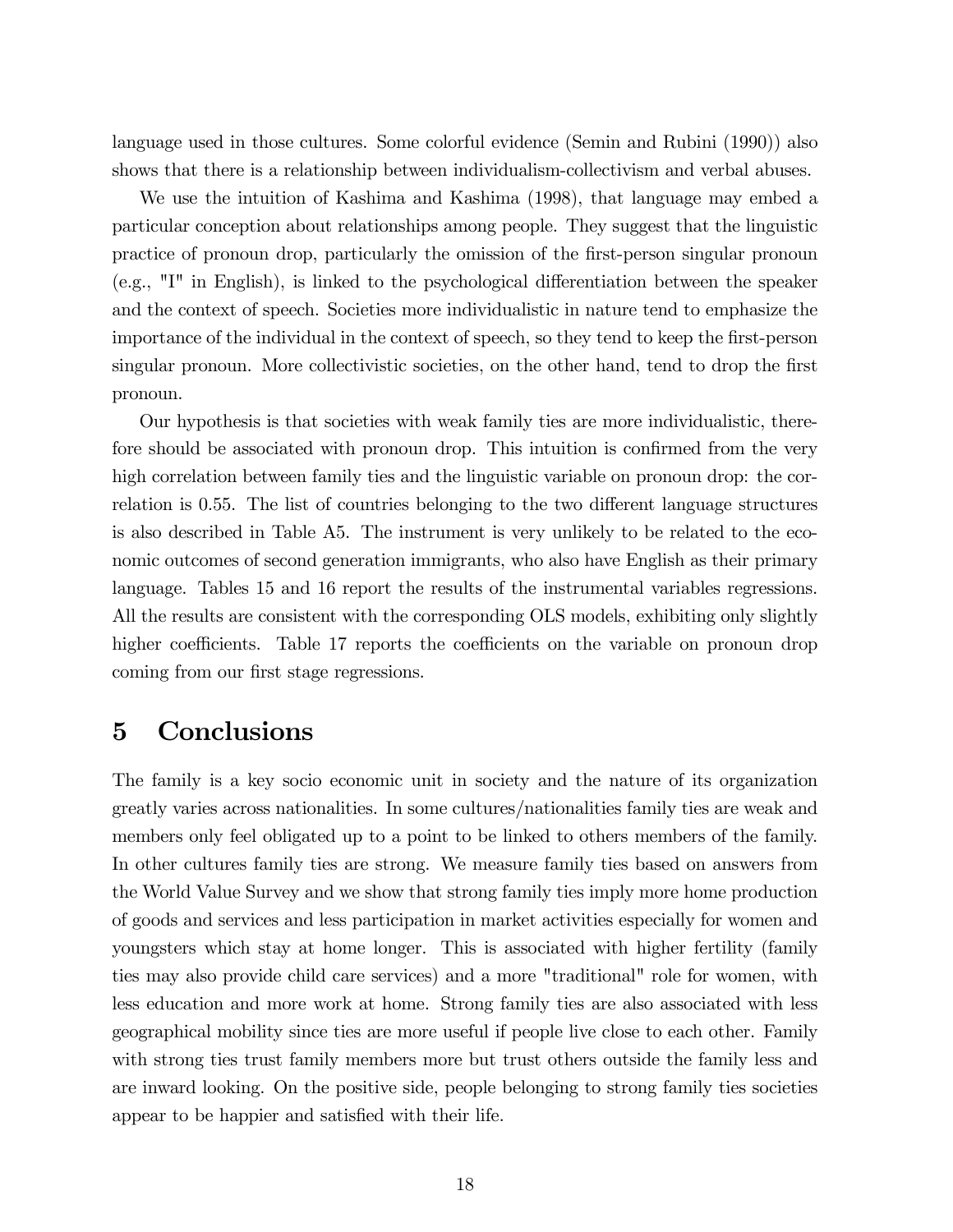In order to mitigate problems of reverse causation and endogeneity of cultural traits to economic outcomes we use second-generation immigrants in the US as a test that holds constant the economic environment but allows variation in immigrants' culture. We also use an instrument based on linguistic characteristics, on the assumption that the language structure is correlated (as it is) to beliefs about individualistic versus groups relationships. Overall both the size and the statistical significance of the coefficients imply a large effect of the nature of family relationships on economic structures. These considerations are important for the design of public polices since the same set of interventions may have very different effects in countries with different family ties.

# References

- [1] Alesina A. and N. Fuchs-Schundeln (2007) "Good Bye Lenin (or not?). The effect of Communism on people's preferences" American Economic Review, forthcoming
- [2] Alesina A. E. Glaeser and B. Sacerdote (2005) "Work and Leisure in the US and Europe: Why so Different?" Brookings Papers on Economic Activity, Fall
- [3] Alesina A. and E. La Ferrara (2005) " Preference for Redistribution in the Land of Opportunity" Journal of Public Economics, 89 897-931
- [4] Alesina A. and E. La Ferrara (2002), "Who Trust Others?" Journal of Public Economics 85, 207-34.
- [5] Card, D., DiNardo J. and E. Estes (1998), "The More Things Change: Immigrants and the Children of Immigrants in the 1940s, the 1970s, the 1990s", NBER Working Paper 6519
- [6] Coleman, J. (1988), "Social Capital in the Creation of Human Capital", American Journal of Sociology 94, 95-121.
- [7] Banfield, E. C. (1958), The Moral Basis of a Backward Society, New York: The Free Press
- [8] Barro, R. and R. McCleary (2003), "Religion and Economic Growth", American Sociological Review 68, 760-781
- [9] Barro, R. and R. McCleary (2006), "Religion and Economy", Journal of Economic Perspectives 20, 1-25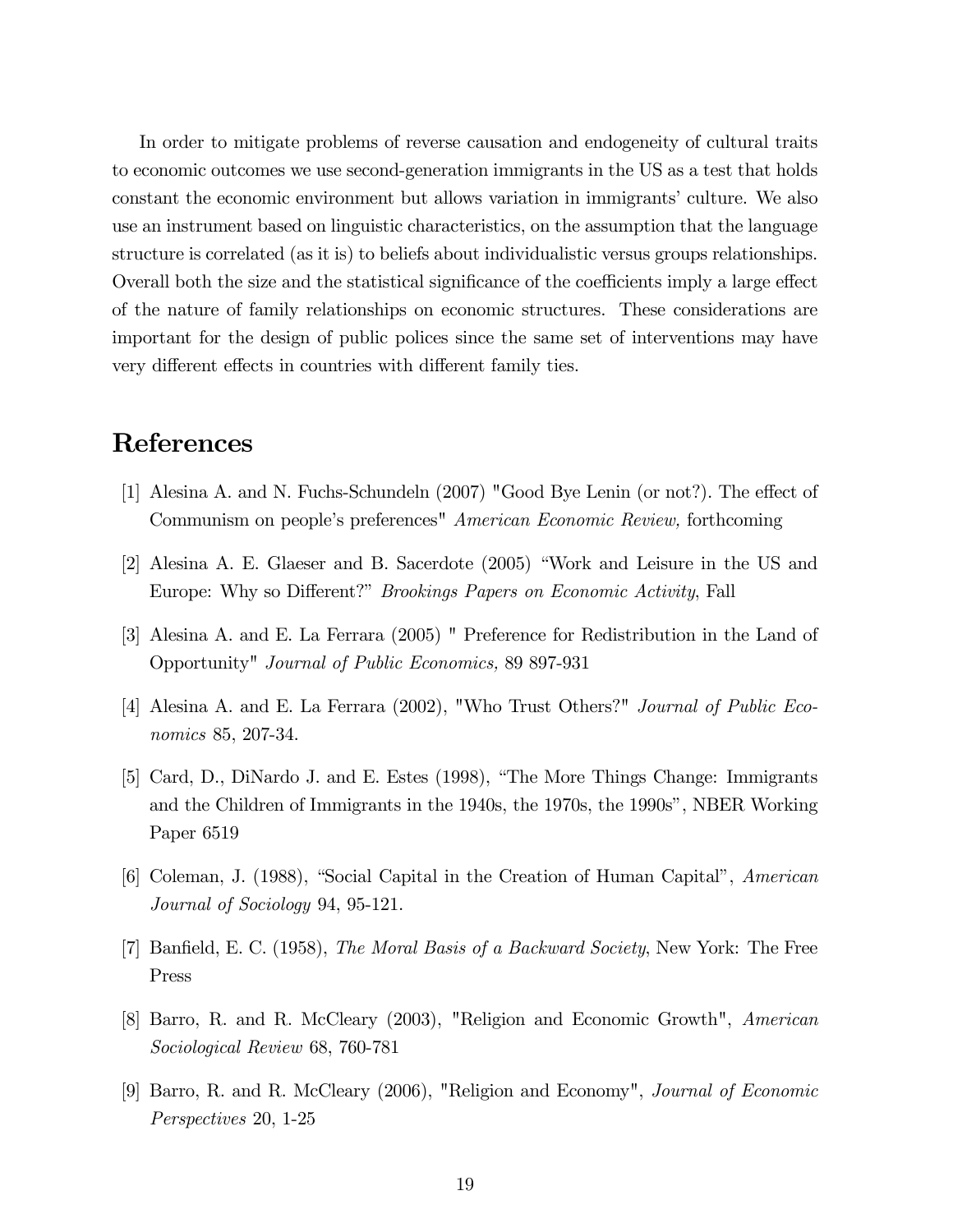- [10] Bertrand, M. and A. Schoar (2006), "The Role of Family in Family Firms", Journal of Economic Perspectives, Spring 2006
- [11] Blanchard O. (2004), "The Economic Future of Europe" Journal of Economic Perspectives
- [12] Blachflower D. and A. Oswald (2004)' Wellbeing over time in Britain and in the US" Journal of Public Economics, 88, 1359-86
- [13] Burda M. D. Hammermesh and P. Weil (2006), "Different but Equal: Total Work, Gender and Social Norms in EU and US Time Use", mimeo
- [14] Di Tella R, R. Mc Culloch and A. Oswald A. (2001) "Preferences for Inflation and Unemployment: Evidence from Surveys on Happiness<sup>"</sup> American Economic Review, 91, 335-41
- [15] Easton, S.T. and M.A. Walker (1997), "Income, Growth and Economic Freedom", American Economic Review 87(2), 328-332.
- [16] Esping-Andersen (1999), Social Foundation of Post-Industrial Economies, Oxford, Oxford University Press, 1999
- [17] Fernandez R and A. Fogli (2005), "Culture: An Empirical Investigation of Beliefs, Work and Fertility", NBER Working Paper 11268
- [18] Fortin, N. (2005), "Gender Role Attitudes and the Labour Market Outcomes of Women Across OECD Countries", Oxford Review of Economic Policy 21(3)
- [19] Fukuyama, F. (1995) Trust: The Social Virtues and the Creation of Prosperity, New York: Free Press
- [20] Gambetta, A. (1990), The Sicilian Mafia, Oxford University Press, Oxford UK
- [21] Giuliano, P. (2003), "On the Determinants of Living Arrangements in Western Europe: Does Cultural Origin Matter?", UC Berkeley, mimeo.
- [22] Giuliano, P. (2007), "Living Arrangements in Western Europe: Does Cultural Origin Matter?", Journal of the European Economic Association, forthcoming
- [23] Guiso, L., P. Sapienza and L. Zingales (2003), "People's Opium? Religion and Economic Attitudes", Journal of Monetary Economics, 50, 225-282.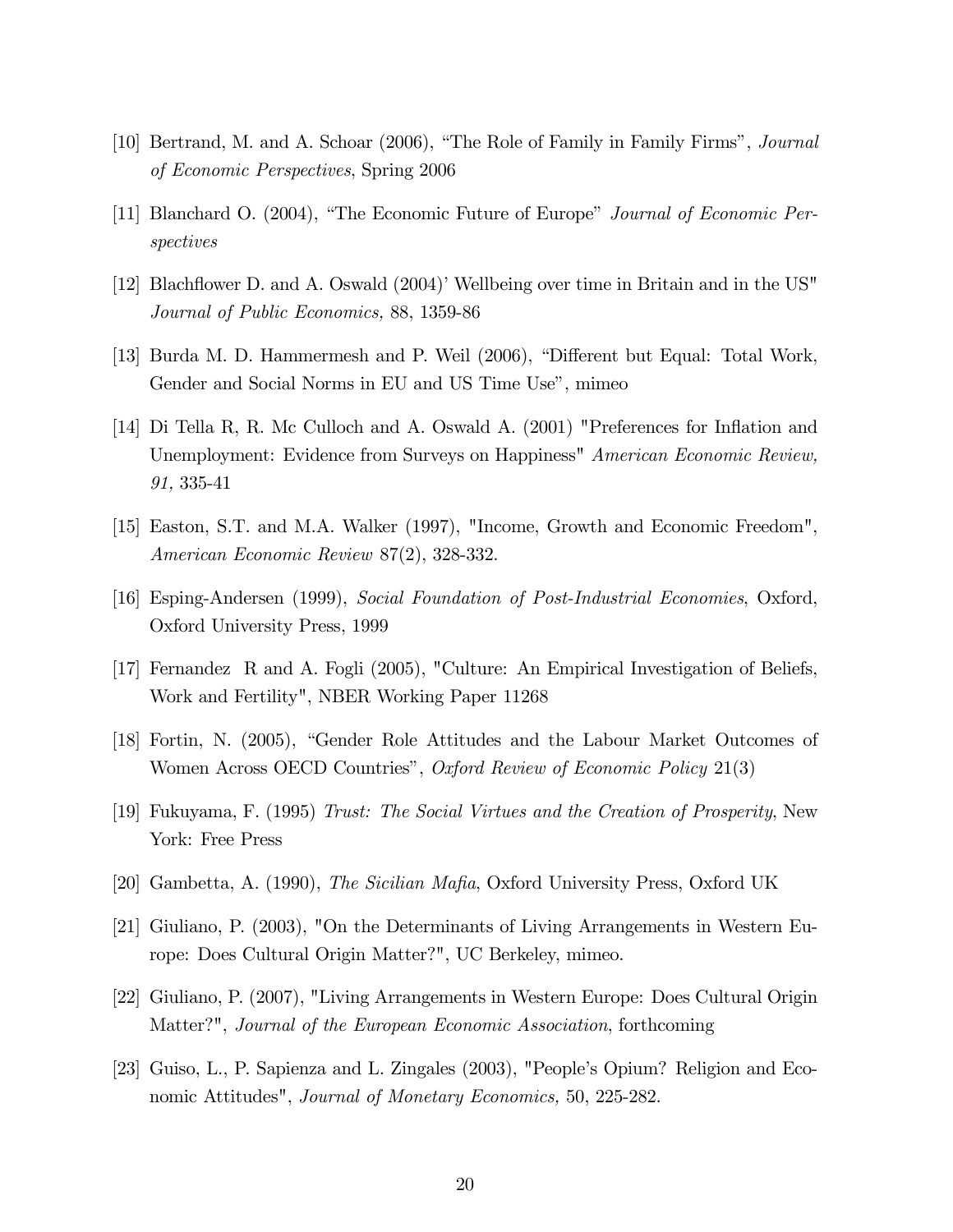- [24] Guiso, L., P. Sapienza and L. Zingales (2004), "Cultural Biases in Economic Exchange", NBER Working Paper 11005
- [25] Guiso, L., P. Sapienza and L. Zingales (2006), "Does Culture Affect Economic Outcomes?" Journal of Economic Perspectives, Spring 2006
- [26] Hill, J. H. and B. Manheim (1992), "Language and World View", Annual Review of Anthropology, 21, 381-406
- [27] Kashima, E. and Y. Kashima (1998), "Culture and Language: The Cause of Cultural Dimensions and Personal Pronoun Use", *Journal of Cross-Cultural Psychology*, 29: 461-487
- [28] Knack, S., P. Keefer (1997), "Does Social Capital Have an Economic Payoffs? A Cross-Country Investigation", Quarterly Journal of Economics 112 (4), 1251-1288
- [29] Knack, S., P. J. Zak (2001), "Trust and Growth", Economic Journal 111 (470), 295-321
- [30] Inglehart, R. and W. Baker (2000), "Modernization, Cultural Change and the Persistent of Traditional Values", American Sociological Review, 65: 19-51
- [31] La Ferrara (2003), "Kin Groups and Reciprocity: A Model of Credit Transactions in Ghana", American Economic Review
- [32] Layard, R.: "Happiness Lessons from a New Science" (2005), Penguin, UK.
- [33] Licht, A., C. Goldschmidt and H. Schwartz (1994), "Culture Rules: The Foundations of the Rule of Law and Other Norms of Governance", Berkeley, mimeo
- [34] Prescott E. (2004) "Why Do Americans Work so much more than Europeans?" Federal Reserve of Minneapolis Quarterly Review
- [35] Putnam (1993), Making Democracy Work. Civic Traditions in Modern Italy, Princeton-NJ: Princeton University Press.
- [36] Reher, D., "Family Ties in Western Europe: Persistent Contrasts", Population and Development Review, XXIV (1998), 203-234
- [37] Schwartz, S., A. Bardi and G. Bianchi (2000), "Values Adaptation to the Imposition and Collapse of Communist Regimes in East-Central Europe", in Renshon, S. A. and J. Duckitt Eds. Political Psychology: Cultural and Cross-Cultural Foundations. New York: New York University Press.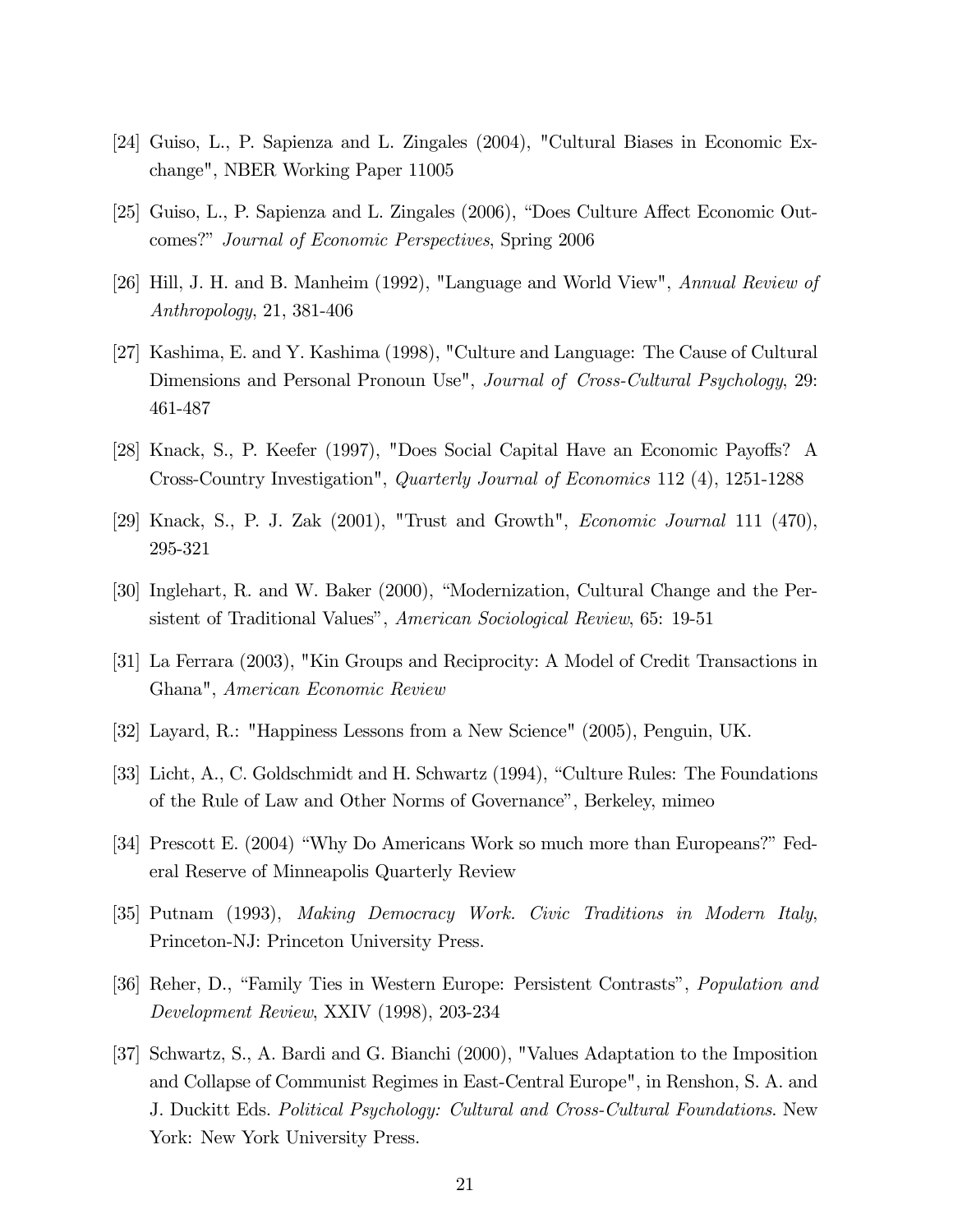- [38] Semin, G. R. and M. Rubini (1990), "Unfolding the Concept of Person by Verbal Abuse", European Journal of Social Psychology, 20, 463-374
- [39] Tabellini (2006), "Culture and Institutions: Economic Development in the Regions of Europe", mimeo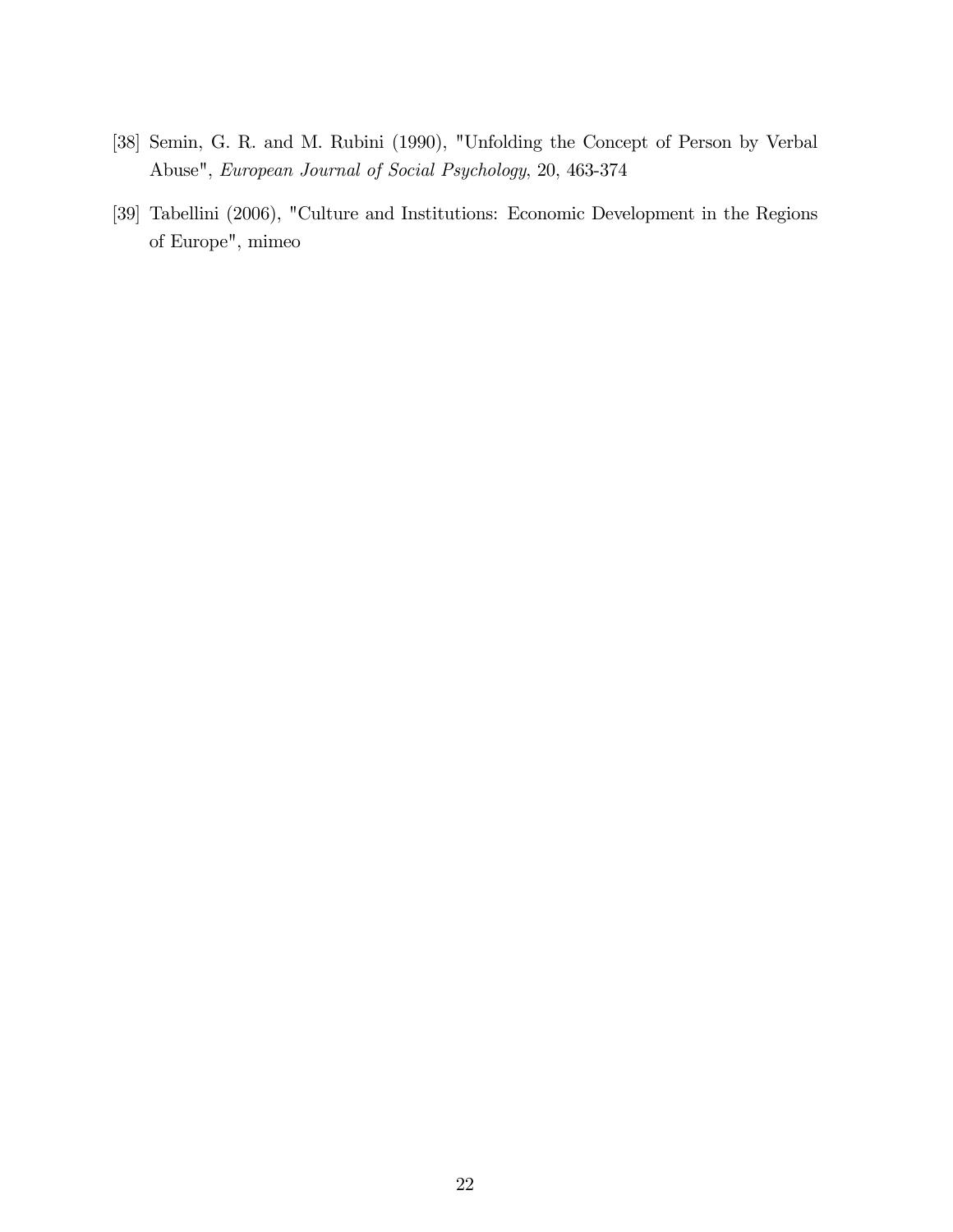| Family Important      | Family<br>Important<br>1.0000 | Parental<br>Duties | Respect and<br>love parents | Principal<br>component | Sum |
|-----------------------|-------------------------------|--------------------|-----------------------------|------------------------|-----|
| Parental Duties       | 0.3558                        | 1.0000             |                             |                        |     |
| Respect and Love Par. | 0.5585                        | 0.5225             | 1.0000                      |                        |     |
| Principal Component   | 0.6910                        | 0.8514             | 0.8506                      |                        |     |
| Sum                   | 0.5364                        | 0.8391             | 0.9012                      | 0.9740                 |     |

# Table 1 Correlation among Family Values

Correlations are calculated at the country level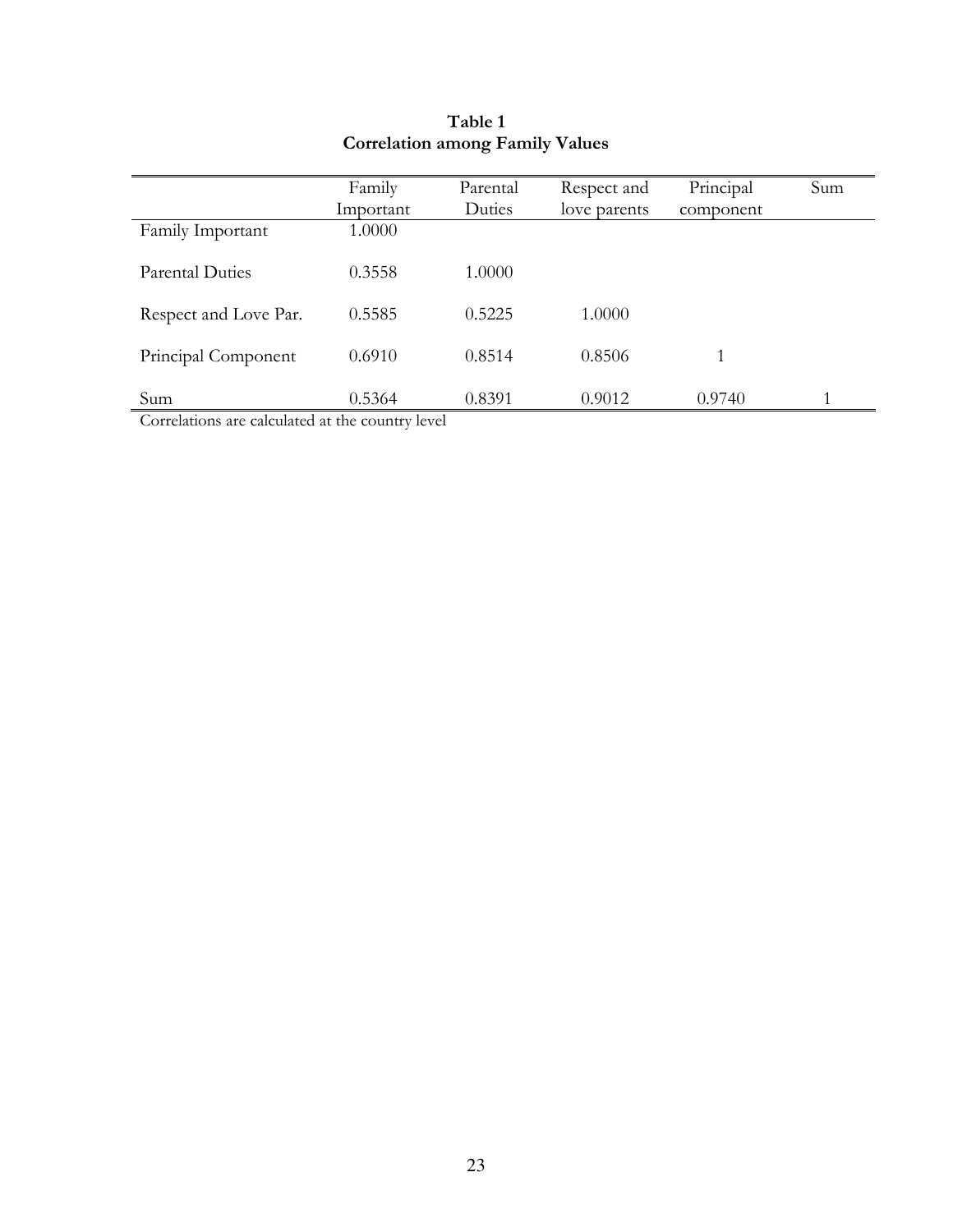|                  | (1)           | oree + memphesion<br>(2) | (3)                  |
|------------------|---------------|--------------------------|----------------------|
|                  | Women LFP     | Youth LFP                | Youth LFP            |
|                  |               |                          | (excluding students) |
| Weak family ties | 0.015         | 0.008                    | 0.009                |
|                  | $(0.003)$ *** | $(0.003)$ **             | $(0.001)$ ***        |
| Primary          | $-0.224$      | 0.108                    | $-0.184$             |
|                  | $(0.008)$ *** | $(0.009)$ ***            | $(0.011)$ ***        |
|                  | $-0.093$      | 0.131                    | $-0.070$             |
| Secondary        |               |                          |                      |
|                  | $(0.007)$ *** | $(0.008)$ ***            | $(0.005)$ ***        |
| Age              | 0.084         | 0.213                    | $-0.026$             |
|                  | $(0.002)$ *** | $(0.012)$ ***            | $(0.006)$ ***        |
| Age squared      | $-0.001$      | $-0.004$                 | 0.000                |
|                  | $(0.000)$ *** | $(0.000)$ ***            | $(0.000)$ ***        |
| Catholic         | $-0.031$      | $-0.009$                 | 0.001                |
|                  | $(0.013)$ **  | (0.014)                  | (0.006)              |
| Protestant       | $-0.018$      | $-0.009$                 | 0.001                |
|                  | (0.015)       | (0.017)                  | (0.007)              |
| Orthodox         | 0.010         | $-0.028$                 | $-0.001$             |
|                  | (0.021)       | (0.027)                  | (0.012)              |
| Jews             | $-0.072$      | 0.006                    | 0.033                |
|                  | (0.053)       | (0.058)                  | $(0.010)$ ***        |
| Muslim           | $-0.069$      | $-0.025$                 | $-0.035$             |
|                  | $(0.017)$ *** | (0.019)                  | $(0.011)$ ***        |
| Hindu            | $-0.065$      | $-0.105$                 | $-0.035$             |
|                  | $(0.030)$ **  | $(0.037)$ ***            | (0.036)              |
| <b>Buddhist</b>  | $-0.032$      | $-0.027$                 | $-0.031$             |
|                  | (0.026)       | (0.035)                  | (0.026)              |
| Other            | 0.017         | $-0.003$                 | $-0.008$             |
|                  | (0.015)       | (0.016)                  | (0.007)              |
| Married          | $-0.124$      |                          |                      |
|                  | $(0.009)$ *** |                          |                      |
| Single           | 0.096         |                          |                      |
|                  | $(0.011)$ *** |                          |                      |
| Male             |               | 0.274                    | 0.259                |
|                  |               | $(0.006)$ ***            | $(0.005)$ ***        |
| Observations     | 40763         | 26138                    | 19926                |

Table2 Family ties, Youth and Female Labor Force Participation

Robust standard errors in parenthesis, regressions controls for country fixed effects \* significant at 10%; \*\* significant at 5%; \*\*\* significant at 1%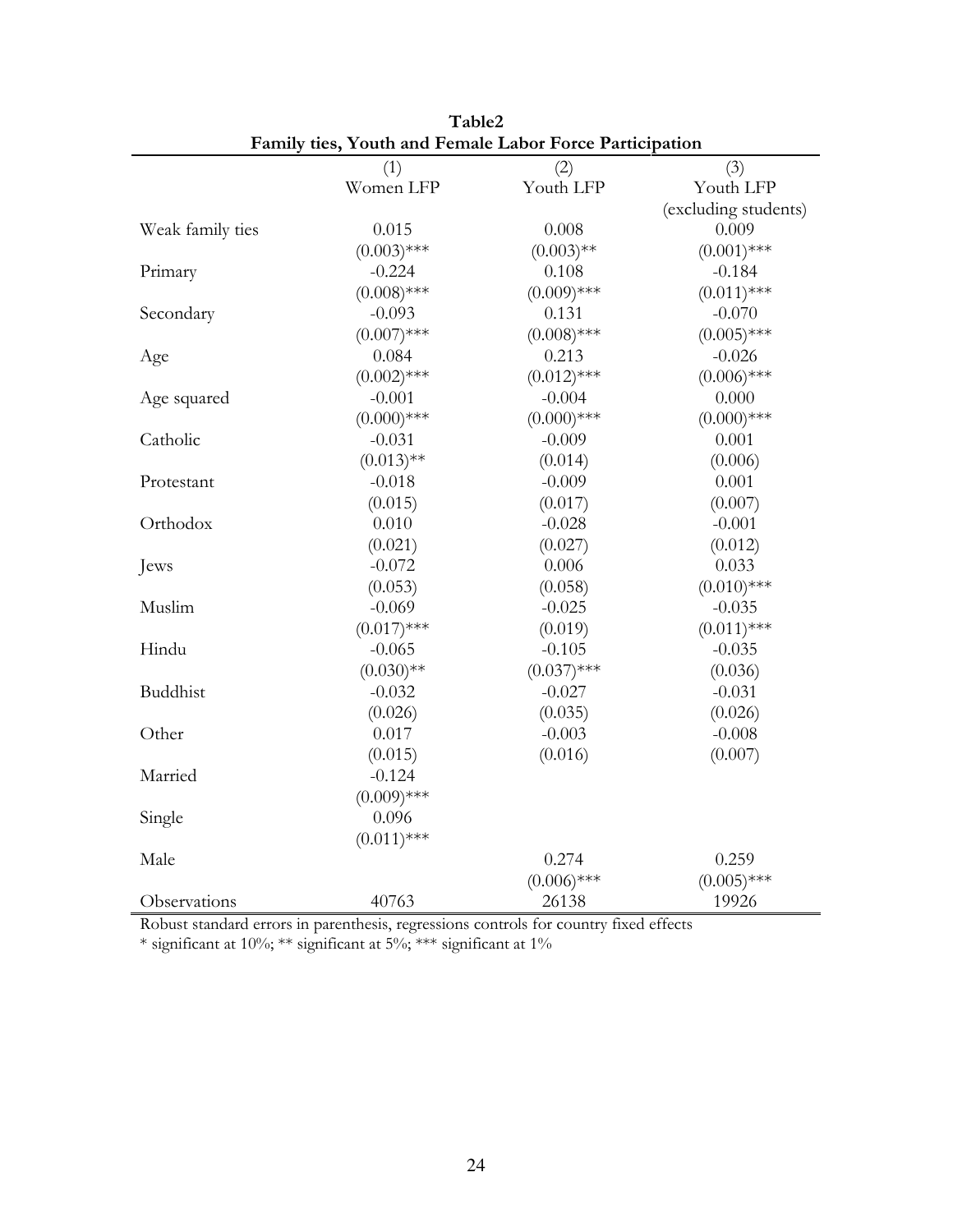|                     |               |               |               | <b>Family Ties and Home Production</b> |               |               |                |               |               |               |
|---------------------|---------------|---------------|---------------|----------------------------------------|---------------|---------------|----------------|---------------|---------------|---------------|
|                     | (1)           | (2)           | (3)           | (4)                                    | (5)           | (6)           | (7)            | (8)           | (9)           | (10)          |
| Weak fam. ties      | $-7.546$      | $-8.171$      | $-7.482$      | $-10.057$                              | $-14.694$     | $-12.465$     | $-12.052$      | $-14.201$     | $-7.025$      | $-10.362$     |
|                     | $(4.074)*$    | $(2.751)$ **  | $(3.040)$ **  | $(5.189)*$                             | $(3.837)$ *** | $(2.489)$ *** | $(2.962)$ ***  | $(3.912)$ *** | $(3.632)*$    | $(4.550)*$    |
| Age                 | 8.311         | 8.197         | 8.166         | 8.545                                  | 8.553         | 8.560         | 8.514          | 8.534         | 8.601         | 8.587         |
|                     | $(0.694)$ *** | $(0.722)$ *** | $(0.726)$ *** | $(0.851)$ ***                          | $(0.830)$ *** | $(0.837)$ *** | $(0.848)$ ***  | $(0.844)$ *** | $(0.836)$ *** | $(0.856)$ *** |
| Age squared         | $-0.102$      | $-0.100$      | $-0.100$      | $-0.103$                               | $-0.103$      | $-0.104$      | $-0.103$       | $-0.103$      | $-0.104$      | $-0.104$      |
|                     | $(0.009)$ *** | $(0.009)$ *** | $(0.009)$ *** | $(0.011)$ ***                          | $(0.011)$ *** | $(0.011)$ *** | $(0.011)$ ***  | $(0.011)$ *** | $(0.011)$ *** | $(0.011)$ *** |
| Secondary educ.     | $-7.639$      | $-6.099$      | $-5.453$      | $-7.110$                               | $-6.917$      | $-7.114$      | $-6.588$       | $-6.703$      | $-7.359$      | $-7.745$      |
|                     | $(2.048)$ *** | $(2.341)$ **  | $(2.495)*$    | $(2.791)$ **                           | $(2.812)$ **  | $(2.785)$ **  | $(3.018)*$     | $(2.671)$ **  | $(2.611)$ **  | $(2.738)$ **  |
| Tertiary educ.      | $-16.005$     | $-13.313$     | $-12.360$     | $-14.046$                              | $-13.933$     | $-14.122$     | $-13.334$      | $-13.598$     | $-14.155$     | $-14.813$     |
|                     | $(2.180)$ *** | $(2.486)$ *** | $(2.638)$ *** | $(2.805)$ ***                          | $(2.839)$ *** | $(2.911)$ *** | $(3.154)$ ***  | $(2.620)$ *** | $(2.630)$ *** | $(2.903)$ *** |
| Employed            | $-29.473$     | $-29.157$     | $-29.066$     | $-29.779$                              | $-29.803$     | $-29.734$     | $-29.859$      | $-29.809$     | $-29.979$     | $-29.629$     |
|                     | $(3.573)$ *** | $(3.557)$ *** | $(3.575)$ *** | $(4.329)$ ***                          | $(4.370)$ *** | $(4.357)$ *** | $(4.349)$ ***  | $(4.435)$ *** | $(4.361)$ *** | $(4.350)$ *** |
| Female              | 53.616        | 53.726        | 53.745        | 55.657                                 | 55.694        | 55.739        | 55.702         | 55.686        | 55.604        | 55.723        |
|                     | $(6.595)$ *** | $(6.574)$ *** | $(6.583)$ *** | $(8.360)$ ***                          | $(8.357)$ *** | $(8.344)$ *** | $(8.357)$ ***  | $(8.335)$ *** | $(8.350)$ *** | $(8.356)$ *** |
| Real GDP            |               | $-0.000$      |               | $-0.001$                               | $-0.000$      | 0.000         | 0.000          | $0.000\,$     | 0.001         | $-0.000$      |
|                     |               | $(0.000)$ *** |               | (0.001)                                | (0.001)       | (0.001)       | (0.001)        | (0.001)       | (0.001)       | (0.001)       |
| Years of educ.      |               |               | $-1.588$      | 0.108                                  | $-0.702$      | $-1.236$      | $-1.473$       | $-0.457$      | $-4.490$      | 0.638         |
| (Barro-Lee)         |               |               | $(0.495)$ *** | (1.795)                                | (1.502)       | (1.806)       | (2.010)        | (1.524)       | $(1.805)$ **  | (1.771)       |
| Marginal tax rate,  |               |               |               |                                        |               | 42.849        | 67.404         |               |               |               |
| single $(100)$      |               |               |               |                                        |               | $(12.923)$ ** | $(18.455)$ *** |               |               |               |
| Marginal tax rate,  |               |               |               |                                        | $-2.580$      |               | $-7.280$       |               |               |               |
| spouse $(100,0)$    |               |               |               |                                        | (10.006)      |               | (10.194)       |               |               |               |
| Marginal tax rate,  |               |               |               |                                        | 37.610        |               | $-10.768$      |               |               |               |
| spouse (100,67)     |               |               |               |                                        | (29.146)      |               | (25.977)       |               |               |               |
| Real expenditure on |               |               |               |                                        |               |               |                |               | 4.348         |               |
| cash benefits per   |               |               |               |                                        |               |               |                |               | (2.776)       |               |
| child $(0-14)$      |               |               |               |                                        |               |               |                |               |               |               |
| Real expenditure on |               |               |               |                                        |               |               |                |               | 0.622         |               |
| parental leave per  |               |               |               |                                        |               |               |                |               | (0.498)       |               |
| child $(0-3)$       |               |               |               |                                        |               |               |                |               |               |               |
| Real Expenditure on |               |               |               |                                        |               |               |                |               | $-1.192$      |               |
| family services per |               |               |               |                                        |               |               |                |               | (4.237)       |               |
| child $(0-14)$      |               |               |               |                                        |               |               |                |               |               |               |

Table 3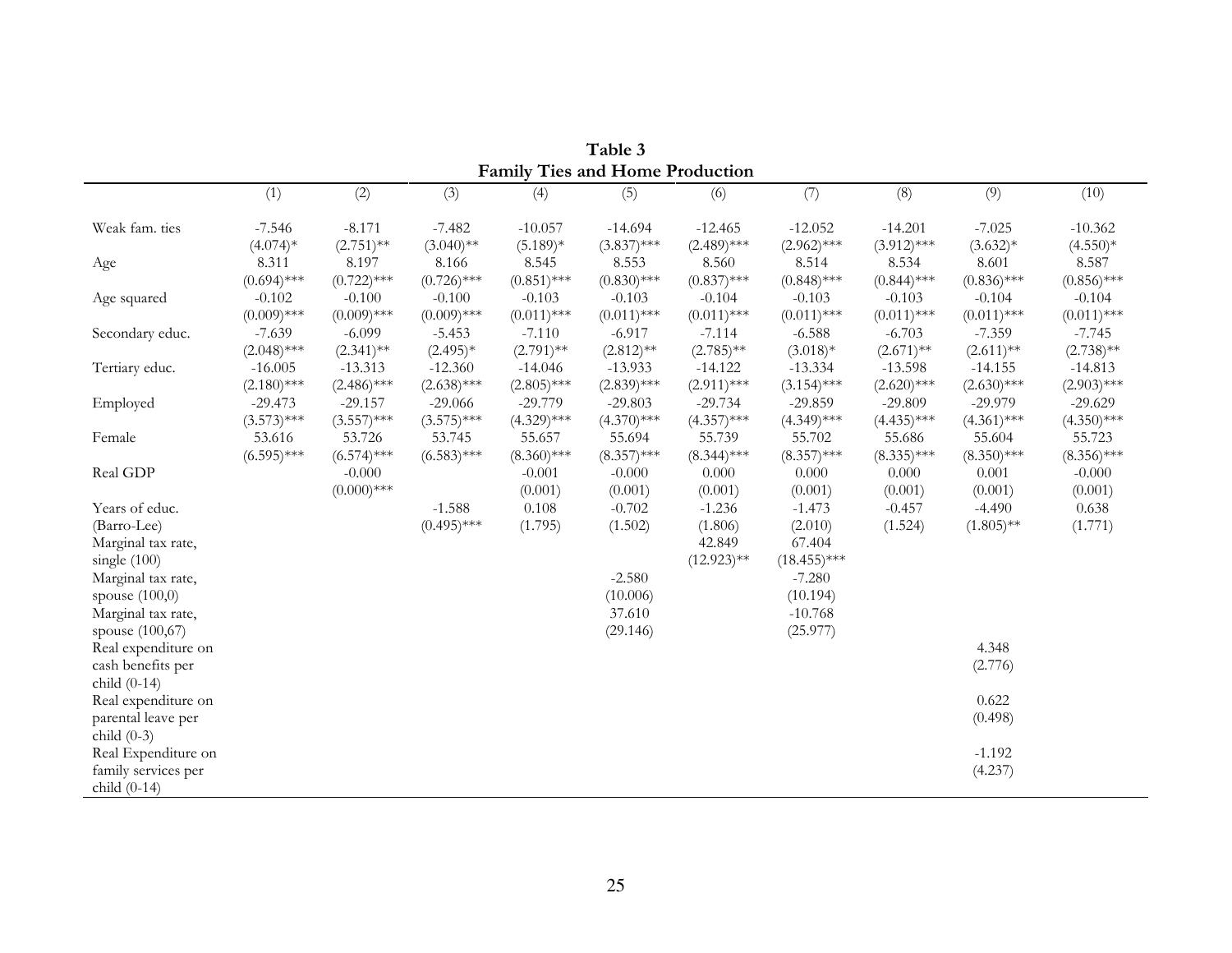| Employment<br>Protection Index |        |        |        |        |        |        |        | 4.414<br>$(1.258)$ *** |        |                         |
|--------------------------------|--------|--------|--------|--------|--------|--------|--------|------------------------|--------|-------------------------|
| Average tax wedge              |        |        |        |        |        |        |        |                        |        | 33.360<br>$(12.146)$ ** |
| Observations                   | 132588 | 132588 | 132588 | 102555 | 102555 | 102555 | 102555 | 102555                 | 102555 | 102555                  |
| R-squared                      | 0.21   | 0.21   | 0.21   | 0.24   | 0.24   | 0.24   | 0.24   | 0.24                   | 0.24   | 0.24                    |

Standard errors are clustered at the country level \* significant at 10%; \*\* significant at 5%; \*\*\* significant at 1%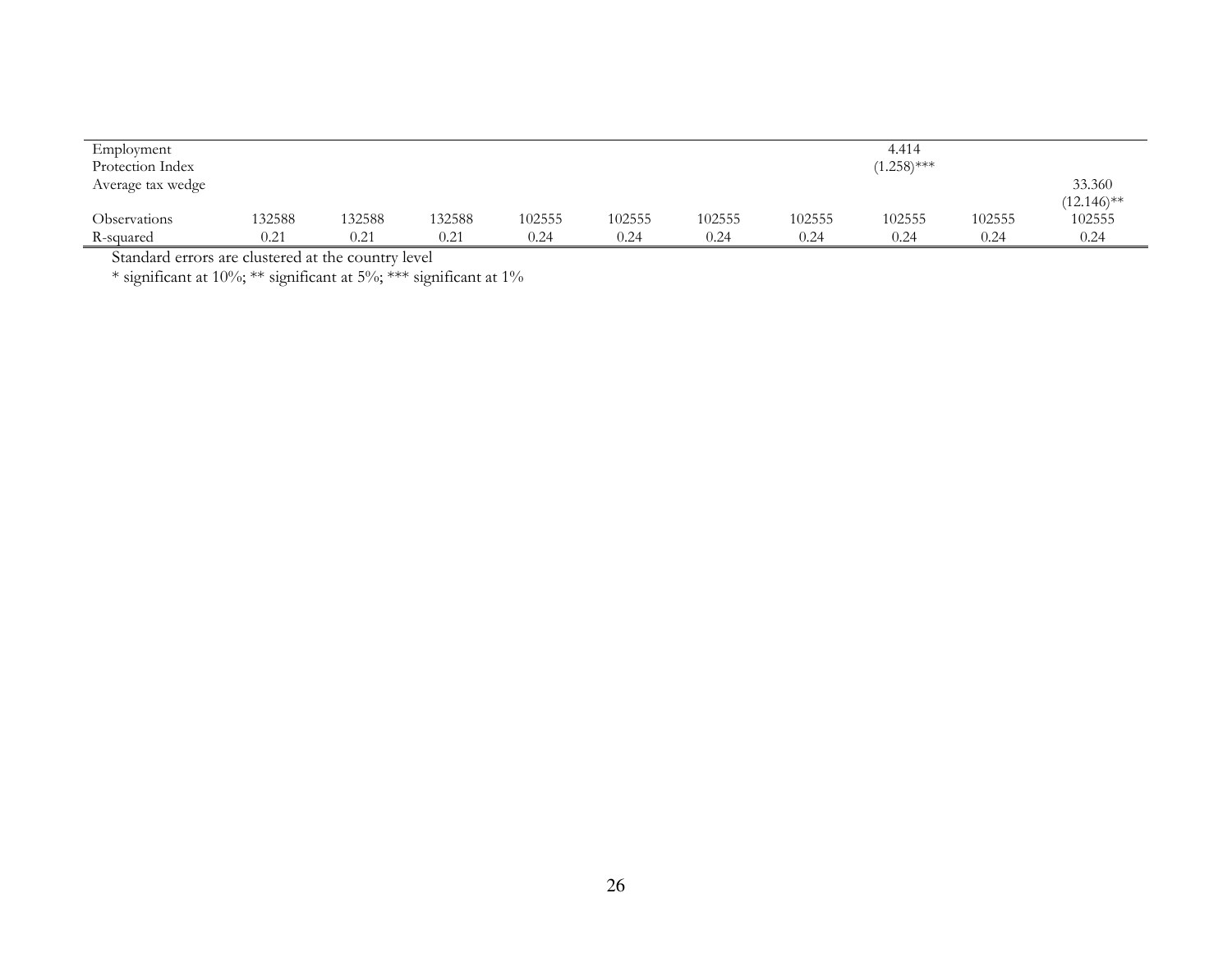|                     | т анниу<br>(1) | These the trace of women in the society and I criming<br>(2) | (3)           | (4)           |
|---------------------|----------------|--------------------------------------------------------------|---------------|---------------|
|                     | Job Scarce     | Woman Housewife                                              | Working Mom   | Fertility     |
| Weak Family Ties    | $-0.017$       | $-0.052$                                                     | $-0.001$      | $-0.071$      |
|                     | $(0.001)$ ***  | $(0.003)$ ***                                                | (0.003)       | $(0.006)$ *** |
| Male                | 0.095          | 0.065                                                        | $-0.162$      |               |
|                     | $(0.003)$ ***  | $(0.006)$ ***                                                | $(0.006)$ *** |               |
| Primary Education   | 0.165          | 0.168                                                        | $-0.155$      | 0.963         |
|                     | $(0.004)$ ***  | $(0.009)$ ***                                                | $(0.008)$ *** | $(0.020)$ *** |
| Secondary Education | 0.078          | 0.065                                                        | $-0.079$      | 0.372         |
|                     | $(0.004)$ ***  | $(0.008)$ ***                                                | $(0.007)$ *** | $(0.016)$ *** |
| Age                 | 0.001          | 0.002                                                        | 0.003         | 0.271         |
|                     | $(0.000)$ ***  | $(0.001)*$                                                   | $(0.001)$ *** | $(0.004)$ *** |
| Age Squared         | 0.000          | 0.000                                                        | $-0.000$      | $-0.003$      |
|                     | $(0.000)**$    | $(0.000)**$                                                  | $(0.000)$ *** | $(0.000)$ *** |
| Catholic            | 0.033          | 0.044                                                        | $-0.000$      | 0.053         |
|                     | $(0.006)$ ***  | $(0.013)$ ***                                                | (0.012)       | $(0.030)*$    |
| Protestant          | 0.029          | 0.044                                                        | $-0.026$      | 0.105         |
|                     | $(0.007)$ ***  | $(0.015)$ ***                                                | $(0.014)*$    | $(0.034)$ *** |
| Orthodox            | 0.023          | $-0.019$                                                     | $-0.027$      | $-0.006$      |
|                     | $(0.011)$ **   | (0.023)                                                      | (0.021)       | (0.047)       |
| Jews                | 0.056          | 0.031                                                        | 0.042         | 0.359         |
|                     | $(0.023)$ **   | (0.048)                                                      | (0.045)       | $(0.111)$ *** |
| Muslim              | 0.114          | 0.066                                                        | $-0.100$      | 0.271         |
|                     | $(0.010)$ ***  | $(0.019)$ ***                                                | $(0.018)$ *** | $(0.045)$ *** |
| Hindu               | 0.098          | 0.056                                                        | $-0.028$      | 0.057         |
|                     | $(0.018)$ ***  | (0.034)                                                      | (0.030)       | (0.067)       |
| Buddhist            | 0.038          | 0.013                                                        | $-0.014$      | $-0.024$      |
|                     | $(0.014)$ ***  | (0.021)                                                      | (0.020)       | (0.052)       |
| Other               | 0.039          | 0.026                                                        | $-0.068$      | 0.176         |
|                     | $(0.008)$ ***  | $(0.015)*$                                                   | $(0.014)$ *** | $(0.036)$ *** |
| Observations        | 92262          | 82588                                                        | 84967         | 36197         |
| R-squared           | 0.21           | 0.10                                                         | 0.09          | 0.44          |

Table 4 Family Ties, the Role of Women in the Society and Fertility

Robust standard errors in parenthesis, regressions control for country fixed effects

\* significant at 10%; \*\* significant at 5%; \*\*\* significant at 1%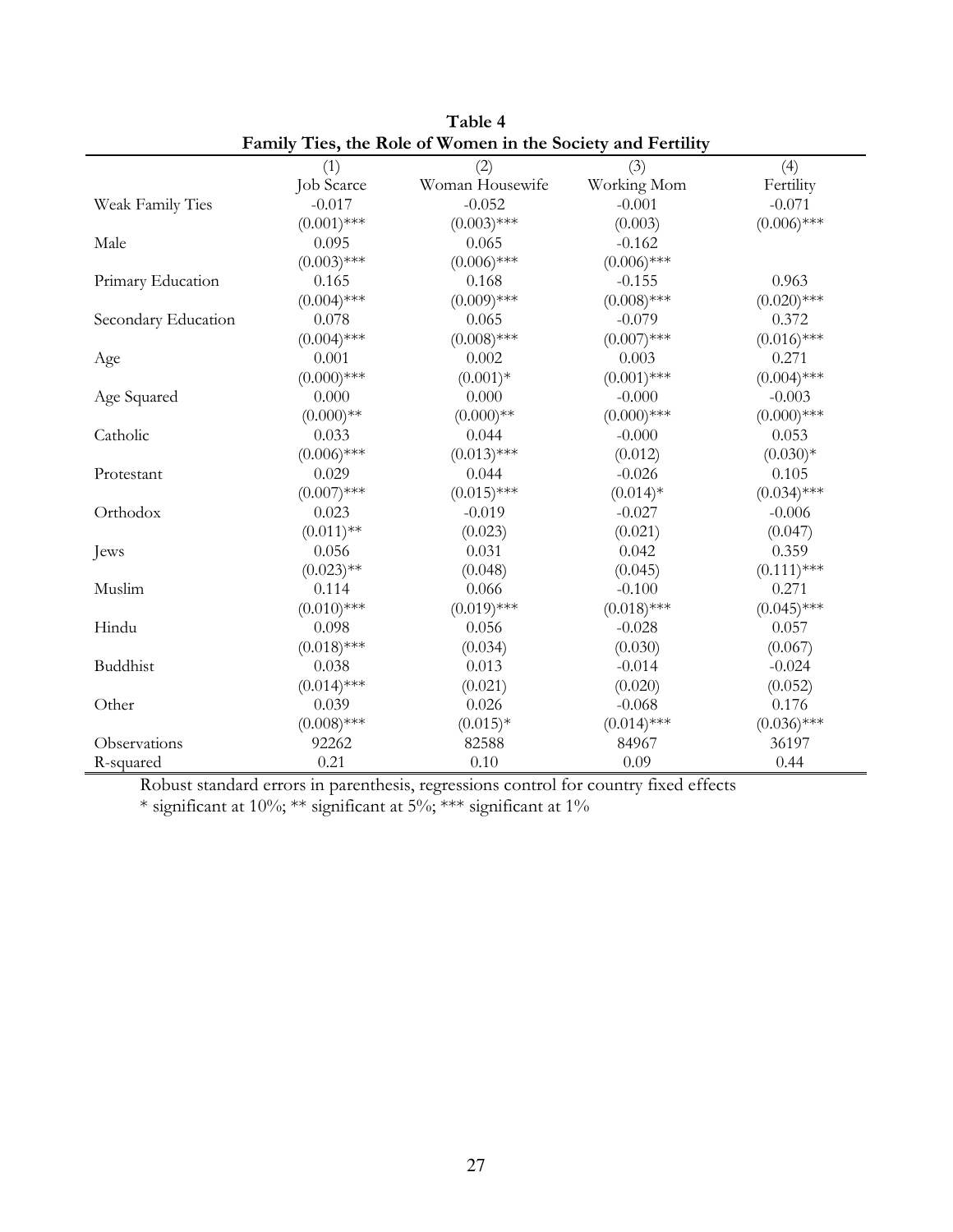| amily Ties and the Kole of the Governmen |                          |
|------------------------------------------|--------------------------|
|                                          | (1)                      |
|                                          | Extensive welfare        |
|                                          | (lower number) or        |
|                                          | people                   |
|                                          | responsibility           |
| Weak family ties                         | $-0.021$                 |
|                                          | $(0.012)*$               |
| Male                                     | 0.043                    |
|                                          | $(0.023)*$               |
| Primary                                  | $-0.023$                 |
|                                          | (0.035)                  |
| Secondary                                | $-0.022$                 |
|                                          | (0.032)                  |
| Age                                      | 0.015                    |
|                                          | $(0.005)$ ***            |
| Age squared                              | $-0.000$                 |
|                                          | $(0.000)$ ***            |
| Catholic                                 | 0.043                    |
|                                          | (0.042)                  |
| Protestant                               | 0.003                    |
|                                          | (0.060)                  |
| Orthodox                                 | 0.188                    |
|                                          | $(0.068)$ ***            |
| Jews                                     | $-0.081$                 |
|                                          | (0.234)                  |
| Muslim                                   | $-0.025$                 |
|                                          | (0.057)                  |
| Hindu                                    | $-0.096$                 |
|                                          | (0.123)                  |
| Buddhist                                 | 0.110                    |
|                                          | $(0.056)$ **<br>0.116    |
| Other                                    |                          |
| Married                                  | $(0.054)$ **<br>$-0.038$ |
|                                          | (0.042)                  |
| Single                                   | 0.025                    |
|                                          | (0.052)                  |
| Observations                             | 15253                    |
| R-squared                                | 0.11                     |
|                                          |                          |

|  | Table 5 |                                            |  |
|--|---------|--------------------------------------------|--|
|  |         | Family Ties and the Role of the Government |  |
|  |         |                                            |  |

Robust standard errors in parenthesis, regressions control for country fixed effects

 $\hspace{0.1mm}^*$  significant at 10%; \*\*\* significant at 1%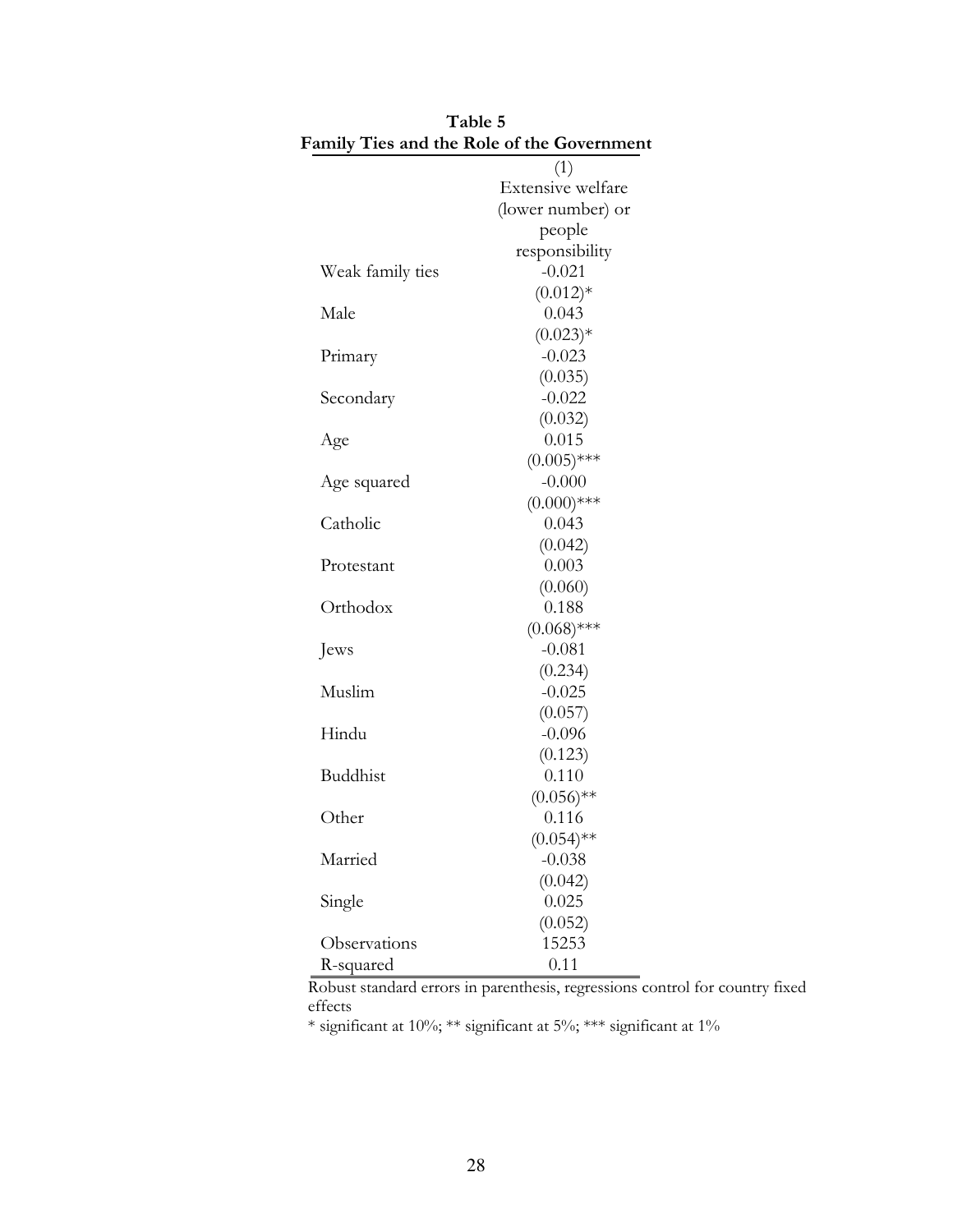|                     | Family Ties, Trust and Inward Looking Attitudes |                 |  |  |  |  |  |
|---------------------|-------------------------------------------------|-----------------|--|--|--|--|--|
|                     | (1)                                             | (2)             |  |  |  |  |  |
|                     | Trust                                           | New ideas are   |  |  |  |  |  |
|                     |                                                 | better than old |  |  |  |  |  |
|                     |                                                 | ones            |  |  |  |  |  |
| <b>Weak Ties</b>    | 0.004                                           | 0.064           |  |  |  |  |  |
|                     | $(0.001)$ ***                                   | $(0.014)$ ***   |  |  |  |  |  |
| Male                | 0.013                                           | 0.139           |  |  |  |  |  |
|                     | $(0.003)$ ***                                   | $(0.028)$ ***   |  |  |  |  |  |
| Primary education   | $-0.093$                                        | $-0.064$        |  |  |  |  |  |
|                     | $(0.004)$ ***                                   | (0.040)         |  |  |  |  |  |
| Secondary education | $-0.068$                                        | 0.043           |  |  |  |  |  |
|                     | $(0.004)$ ***                                   | (0.035)         |  |  |  |  |  |
| Age                 | 0.002                                           | $-0.029$        |  |  |  |  |  |
|                     | $(0.000)$ ***                                   | $(0.005)$ ***   |  |  |  |  |  |
| Age squared         | $-0.000$                                        | 0.000           |  |  |  |  |  |
|                     | $(0.000)$ ***                                   | $(0.000)**$     |  |  |  |  |  |
| Catholic            | 0.002                                           | 0.004           |  |  |  |  |  |
|                     | (0.006)                                         | (0.049)         |  |  |  |  |  |
| Protestant          | 0.017                                           | $-0.055$        |  |  |  |  |  |
|                     | $(0.008)$ **                                    | (0.056)         |  |  |  |  |  |
| Orthodox            | $-0.014$                                        | $-0.128$        |  |  |  |  |  |
|                     | (0.011)                                         | (0.116)         |  |  |  |  |  |
| Jews                | 0.049                                           | 0.058           |  |  |  |  |  |
|                     | $(0.024)$ **                                    | (0.169)         |  |  |  |  |  |
| Muslim              | 0.037                                           | 0.048           |  |  |  |  |  |
|                     | $(0.009)$ ***                                   | (0.097)         |  |  |  |  |  |
| Hindu               | 0.027                                           | 0.024           |  |  |  |  |  |
|                     | $(0.016)*$                                      | (0.132)         |  |  |  |  |  |
| <b>Buddhist</b>     | 0.012                                           | 0.399           |  |  |  |  |  |
|                     | (0.014)                                         | $(0.162)$ **    |  |  |  |  |  |
| Other               | 0.013                                           | $-0.064$        |  |  |  |  |  |
|                     | $(0.007)*$                                      | (0.063)         |  |  |  |  |  |
| Observations        | 89314                                           | 37033           |  |  |  |  |  |
| R-squared           | 0.10                                            | 0.18            |  |  |  |  |  |

| Table 6                                                |
|--------------------------------------------------------|
| <b>Family Ties, Trust and Inward Looking Attitudes</b> |

Robust standard errors in parenthesis, regressions control for country fixed effects \* significant at 10%; \*\* significant at 5%; \*\*\* significant at 1%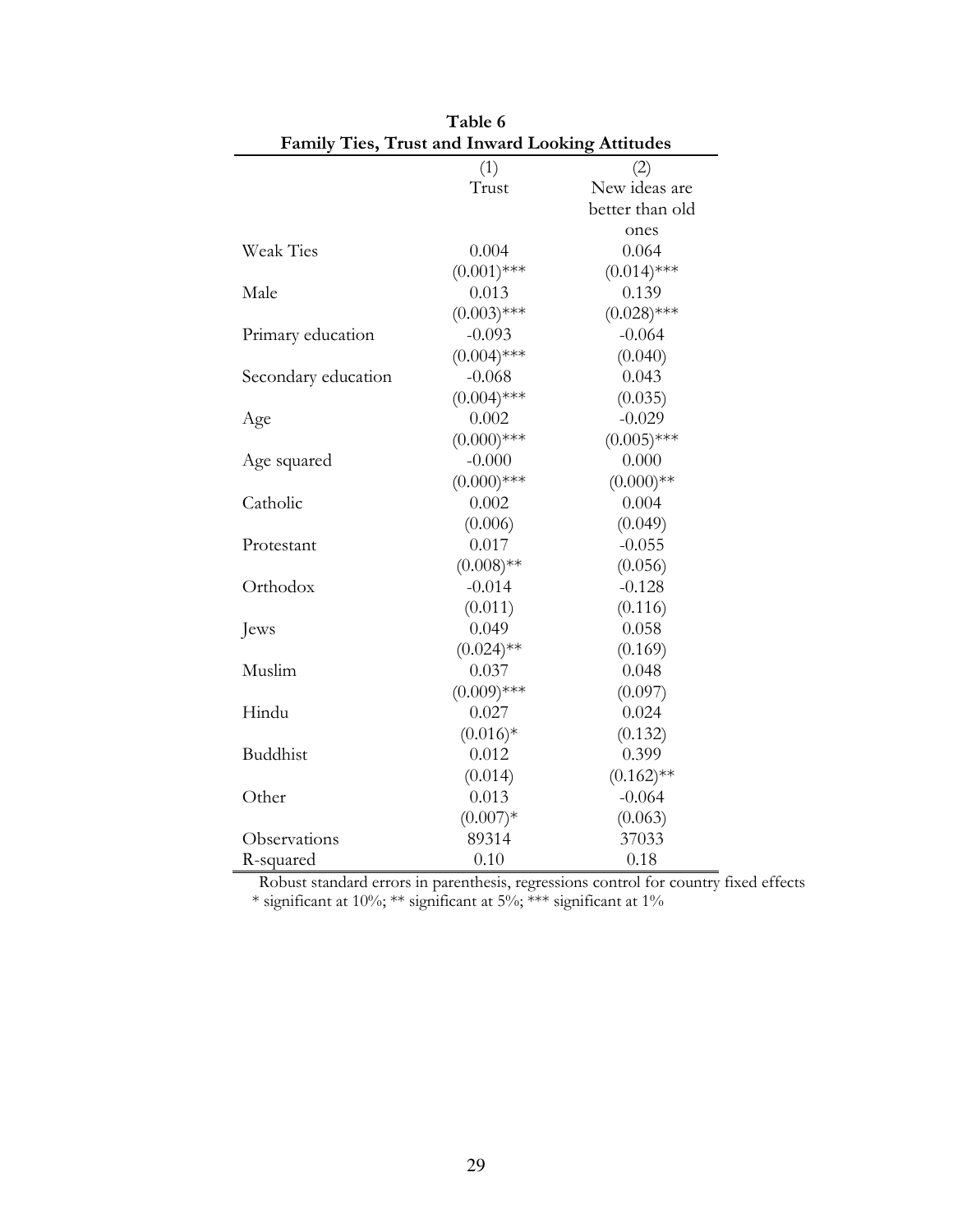|                 | Pannly Ties, Happiness and Life Sausiacuon |                   |
|-----------------|--------------------------------------------|-------------------|
|                 | (1)                                        | (2)               |
|                 | Happiness                                  | Life Satisfaction |
| Weak ties       | $-0.050$                                   | $-0.122$          |
|                 | $(0.002)$ ***                              | $(0.008)$ ***     |
| Male            | $-0.036$                                   | $-0.093$          |
|                 | $(0.005)$ ***                              | $(0.016)$ ***     |
| Primary         | $-0.145$                                   | $-0.519$          |
|                 | $(0.007)$ ***                              | $(0.022)$ ***     |
| Secondary       | $-0.044$                                   | $-0.260$          |
|                 | $(0.006)$ ***                              | $(0.020)$ ***     |
| Employed        | $-0.001$                                   | 0.038             |
|                 | (0.006)                                    | $(0.020)*$        |
| Unem            | $-0.146$                                   | $-0.618$          |
|                 | $(0.010)$ ***                              | $(0.033)$ ***     |
| Age             | $-0.016$                                   | $-0.056$          |
|                 | $(0.001)$ ***                              | $(0.003)$ ***     |
| Age squared     | 0.000                                      | 0.001             |
|                 | $(0.000)$ ***                              | $(0.000)$ ***     |
| Married         | 0.277                                      | 0.652             |
|                 | $(0.008)$ ***                              | $(0.027)$ ***     |
| Single          | 0.125                                      | 0.347             |
|                 | $(0.011)$ ***                              | $(0.034)$ ***     |
| Catholic        | 0.064                                      | 0.141             |
|                 | $(0.010)$ ***                              | $(0.033)$ ***     |
| Protestant      | 0.099                                      | 0.347             |
|                 | $(0.012)$ ***                              | $(0.038)$ ***     |
| Orthodox        | 0.032                                      | 0.008             |
|                 | $(0.018)*$                                 | (0.065)           |
| Jews            | $-0.031$                                   | 0.099             |
|                 | (0.039)                                    | (0.123)           |
| Muslim          | 0.037                                      | 0.123             |
|                 | $(0.015)$ **                               | $(0.053)$ **      |
| Hindu           | 0.053                                      | 0.268             |
|                 | $(0.028)*$                                 | $(0.085)$ ***     |
| <b>Buddhist</b> | 0.019                                      | 0.184             |
|                 | (0.020)                                    | $(0.067)$ ***     |
| Other           | 0.057                                      | 0.106             |
|                 | $(0.012)$ ***                              | $(0.039)$ ***     |
| Observations    | 88531                                      | 89317             |
| R-squared       | 0.17                                       | 0.23              |

Table 7 Family Ties, Happiness and Life Satisfaction

Robust standard errors in parenthesis, regressions control for country fixed effects \* significant at 10%; \*\* significant at 5%; \*\*\* significant at 1%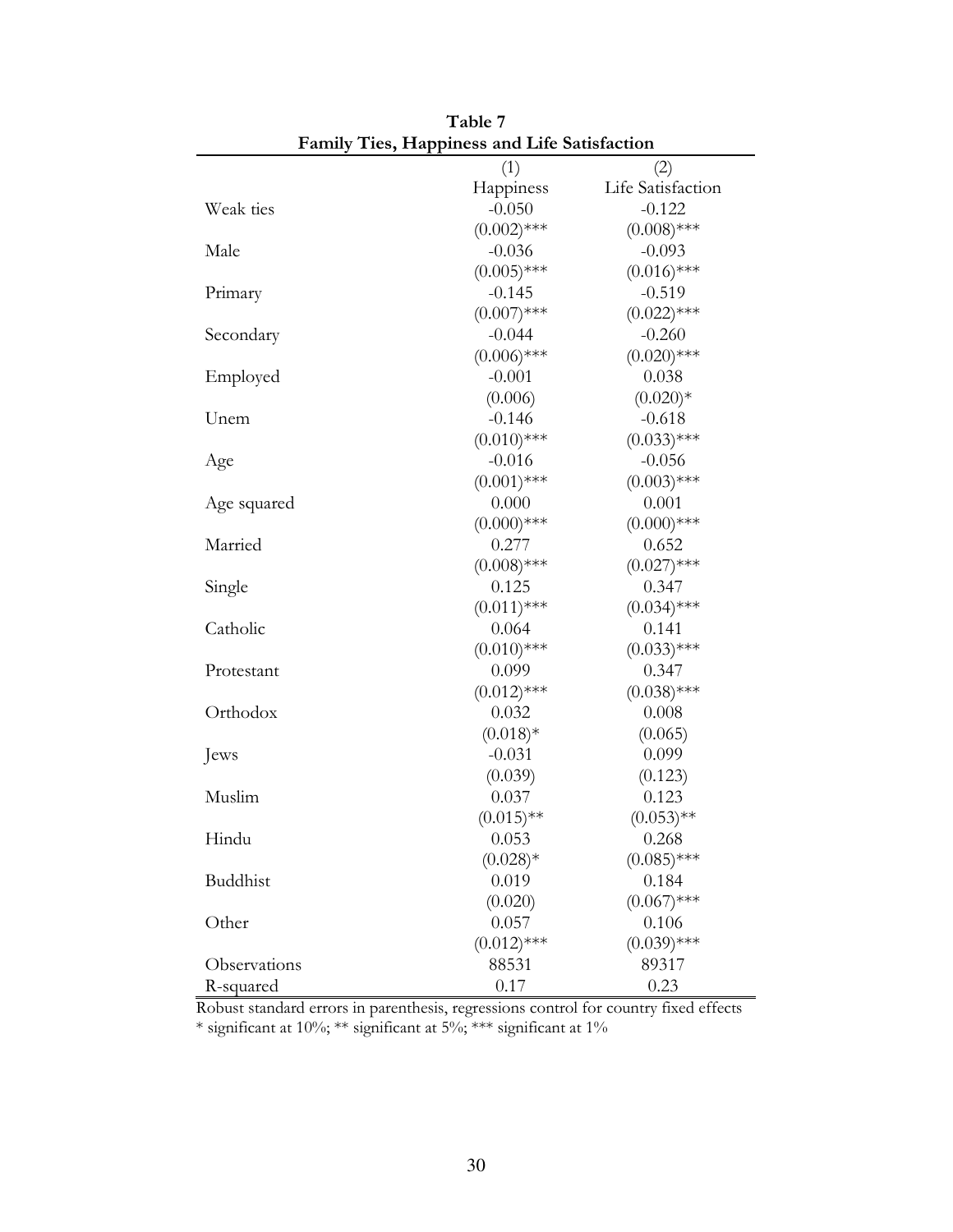|                                 |               |               |               | Family Ties and Youth Labor Force Participation |               |               |               |               |
|---------------------------------|---------------|---------------|---------------|-------------------------------------------------|---------------|---------------|---------------|---------------|
|                                 |               |               |               | Second Generation Immigrants, 15-29 years old   |               |               |               |               |
|                                 | (1)           | (2)           | (3)           | (4)                                             | (5)           | (6)           | (7)           | (8)           |
|                                 | Youth LFP     | Youth LFP     | Youth LFP     | Youth LFP                                       | Youth LFP     | Youth LFP     | Youth LFP     | Youth LFP     |
|                                 |               |               |               |                                                 |               |               |               | (no Mexican)  |
| Weak Family Ties                | 0.100         | 0.092         | 0.084         | 0.091                                           | 0.082         | 0.083         | 0.091         | 0.091         |
|                                 | $(0.021)$ *** | $(0.022)$ *** | $(0.024)$ *** | $(0.023)$ ***                                   | $(0.027)$ *** | $(0.027)$ *** | $(0.024)$ *** | $(0.025)$ *** |
| Age                             | 0.424         | 0.404         | 0.410         | 0.408                                           | 0.403         | 0.403         | 0.403         | 0.331         |
|                                 | $(0.034)$ *** | $(0.032)$ *** | $(0.029)$ *** | $(0.033)$ ***                                   | $(0.033)$ *** | $(0.033)$ *** | $(0.033)$ *** | $(0.025)$ *** |
| Age squared                     | $-0.008$      | $-0.008$      | $-0.008$      | $-0.008$                                        | $-0.008$      | $-0.008$      | $-0.008$      | $-0.006$      |
|                                 | $(0.001)$ *** | $(0.001)$ *** | $(0.001)$ *** | $(0.001)$ ***                                   | $(0.001)$ *** | $(0.001)$ *** | $(0.001)$ *** | $(0.001)$ *** |
| Female                          | $-0.078$      | $-0.084$      | $-0.080$      | $-0.085$                                        | $-0.082$      | $-0.082$      | $-0.082$      | $-0.058$      |
|                                 | $(0.013)$ *** | $(0.013)$ *** | $(0.012)$ *** | $(0.012)$ ***                                   | $(0.013)$ *** | $(0.013)$ *** | $(0.013)$ *** | $(0.012)$ *** |
| Up to 12 years of school.       |               | $-0.093$      | $-0.066$      | $-0.095$                                        | $-0.089$      | $-0.089$      | $-0.091$      | $-0.098$      |
|                                 |               | $(0.026)$ *** | $(0.025)$ *** | $(0.022)$ ***                                   | $(0.027)$ *** | $(0.027)$ *** | $(0.026)$ *** | $(0.030)$ *** |
| Some college                    |               | $-0.030$      | $-0.016$      | $-0.037$                                        | $-0.029$      | $-0.029$      | $-0.029$      | $-0.048$      |
|                                 |               | (0.028)       | (0.028)       | (0.027)                                         | (0.028)       | (0.028)       | (0.028)       | $(0.025)*$    |
| Married                         |               | 0.023         | 0.028         | 0.024                                           |               |               |               |               |
|                                 |               | (0.015)       | $(0.015)*$    | $(0.015)*$                                      |               |               |               |               |
| Divorced                        |               | 0.054         | 0.065         | 0.061                                           |               |               |               |               |
|                                 |               | $(0.023)$ **  | $(0.022)$ *** | $(0.021)$ ***                                   |               |               |               |               |
| Real household income           |               |               | 0.000         | 0.000                                           |               |               |               |               |
|                                 |               |               | $(0.000)$ *** | $(0.000)$ ***                                   |               |               |               |               |
| Ethnic Human Capital            |               |               |               | $-0.021$                                        |               |               |               |               |
|                                 |               |               |               | $(0.008)$ ***                                   |               |               |               |               |
| Youth LFP 1980 original country |               |               |               |                                                 |               |               | 0.000         |               |
|                                 |               |               |               |                                                 |               |               | (0.002)       |               |
| Youth LFP 1990 original country |               |               |               |                                                 |               | 0.001         |               |               |
|                                 |               |               |               |                                                 |               | (0.002)       |               |               |
| Youth LFP 2000 original country |               |               |               |                                                 | 0.001         |               |               |               |
|                                 |               |               |               |                                                 | (0.002)       |               |               |               |
| Observations                    | 22831         | 22831         | 22831         | 22166                                           | 22675         | 22675         | 22675         | 11541         |

| Table 8                                         |
|-------------------------------------------------|
| Family Ties and Youth Labor Force Participation |
| Second Generation Immigrants, 15-29 years old   |

Marginal Effects From Probit Regressions. Standard errors are clustered at the country of origin level and control for state fixed effects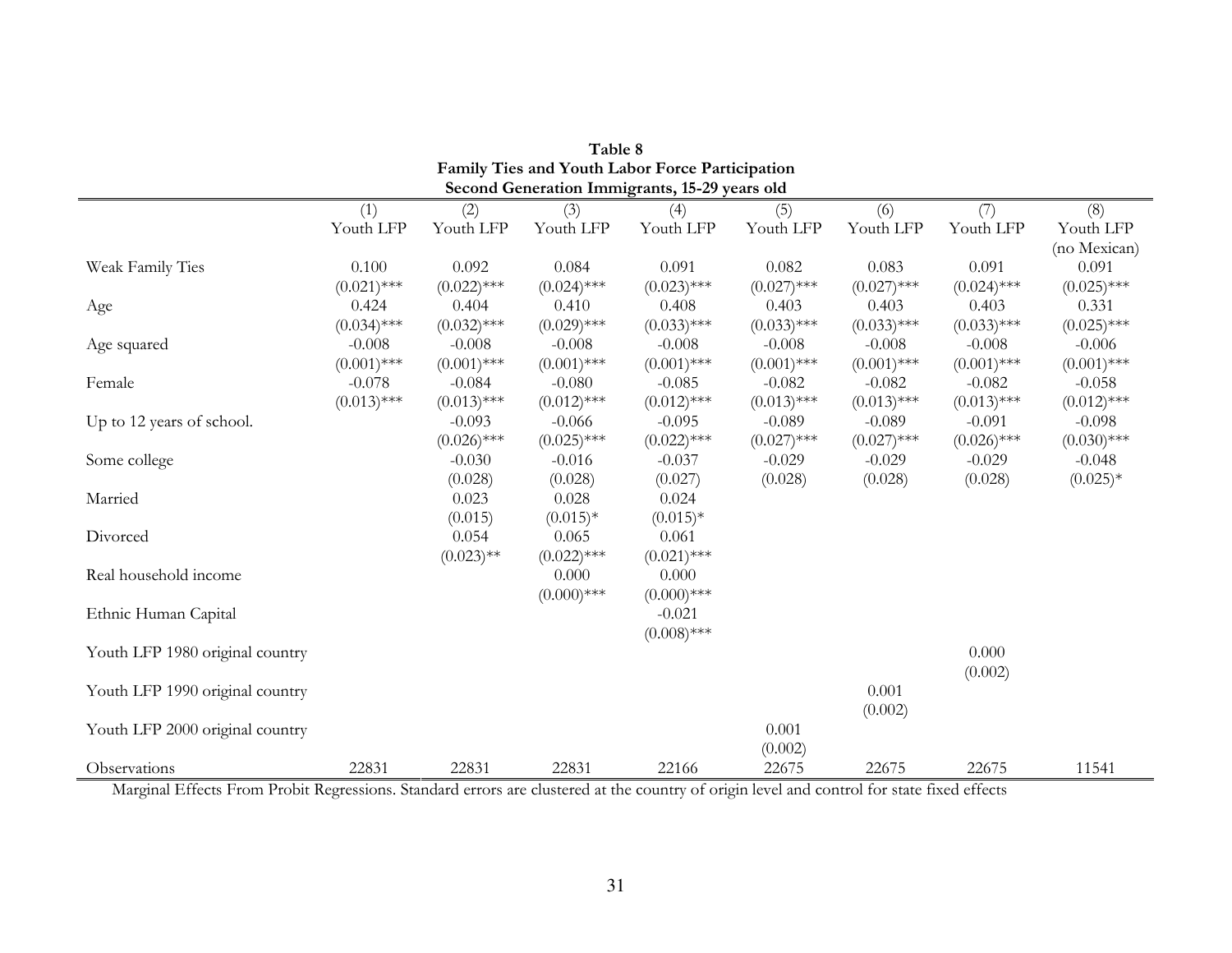| <b>Family Ties and Female Labor Force Participation</b> |               |               |                                     |               |               |               |               |
|---------------------------------------------------------|---------------|---------------|-------------------------------------|---------------|---------------|---------------|---------------|
|                                                         |               |               | <b>Second Generation Immigrants</b> |               |               |               |               |
|                                                         | (1)           | (2)           | (3)                                 | (4)           | (5)           | (6)           | (7)           |
|                                                         | Female LFP    | Female LFP    | Female LFP                          | Female LFP    | Female LFP    | Female LFP    | Female LFP    |
|                                                         |               |               |                                     |               |               |               | (no Mexicans) |
| Weak Family Ties                                        | 0.045         | 0.015         | 0.010                               | 0.017         | 0.021         | 0.021         | 0.023         |
|                                                         | $(0.015)$ *** | (0.015)       | (0.017)                             | (0.016)       | (0.017)       | (0.018)       | (0.018)       |
| Age                                                     | 0.071         | 0.062         | 0.062                               | 0.062         | 0.062         | 0.062         | 0.056         |
|                                                         | $(0.005)$ *** | $(0.003)$ *** | $(0.003)$ ***                       | $(0.003)$ *** | $(0.003)$ *** | $(0.003)$ *** | $(0.003)$ *** |
| Age squared                                             | $-0.001$      | $-0.001$      | $-0.001$                            | $-0.001$      | $-0.001$      | $-0.001$      | $-0.001$      |
|                                                         | $(0.000)$ *** | $(0.000)$ *** | $(0.000)$ ***                       | $(0.000)$ *** | $(0.000)$ *** | $(0.000)$ *** | $(0.000)$ *** |
| Up to 12 years of school                                |               | $-0.199$      | $-0.171$                            | $-0.178$      | $-0.201$      | $-0.201$      | $-0.184$      |
|                                                         |               | $(0.014)$ *** | $(0.012)$ ***                       | $(0.014)$ *** | $(0.016)$ *** | $(0.016)$ *** | $(0.013)$ *** |
| Some College                                            |               | $-0.034$      | $-0.015$                            | $-0.020$      | $-0.036$      | $-0.036$      | $-0.052$      |
|                                                         |               | $(0.017)$ **  | (0.019)                             | (0.019)       | $(0.018)$ **  | $(0.018)$ **  | $(0.016)$ *** |
| Married                                                 |               | $-0.058$      | $-0.068$                            | $-0.071$      | $-0.058$      | $-0.058$      | $-0.081$      |
|                                                         |               | $(0.019)$ *** | $(0.020)$ ***                       | $(0.020)$ *** | $(0.019)$ *** | $(0.019)$ *** | $(0.011)$ *** |
| Divorced                                                |               | 0.064         | 0.073                               | 0.070         | 0.064         | 0.064         | 0.043         |
|                                                         |               | $(0.014)$ *** | $(0.015)$ ***                       | $(0.016)$ *** | $(0.014)$ *** | $(0.014)$ *** | $(0.015)$ *** |
| Real hous. Income                                       |               |               | 0.000                               | 0.000         |               |               |               |
|                                                         |               |               | $(0.000)$ ***                       | $(0.000)$ *** |               |               |               |
| Ethnic Human Capital                                    |               |               |                                     | $-0.018$      |               |               |               |
|                                                         |               |               |                                     | $(0.008)$ **  |               |               |               |
| Female LFP 1990                                         |               |               |                                     |               |               | $-0.001$      |               |
|                                                         |               |               |                                     |               |               | (0.001)       |               |
| Female LFP 2000                                         |               |               |                                     |               | $-0.001$      |               |               |
|                                                         |               |               |                                     |               | (0.001)       |               |               |
| Observations                                            | 26547         | 26547         | 26547                               | 26091         | 26459         | 26459         | 17011         |

| Table 9                                                 |
|---------------------------------------------------------|
| <b>Family Ties and Female Labor Force Participation</b> |
| <b>Second Generation Immiorants</b>                     |

 Marginal Effects from Probit Regressions. Standard errors are clustered at the country of origin level and control for state fixed effects \* significant at 10%; \*\* significant at 5%; \*\*\* significant at 1%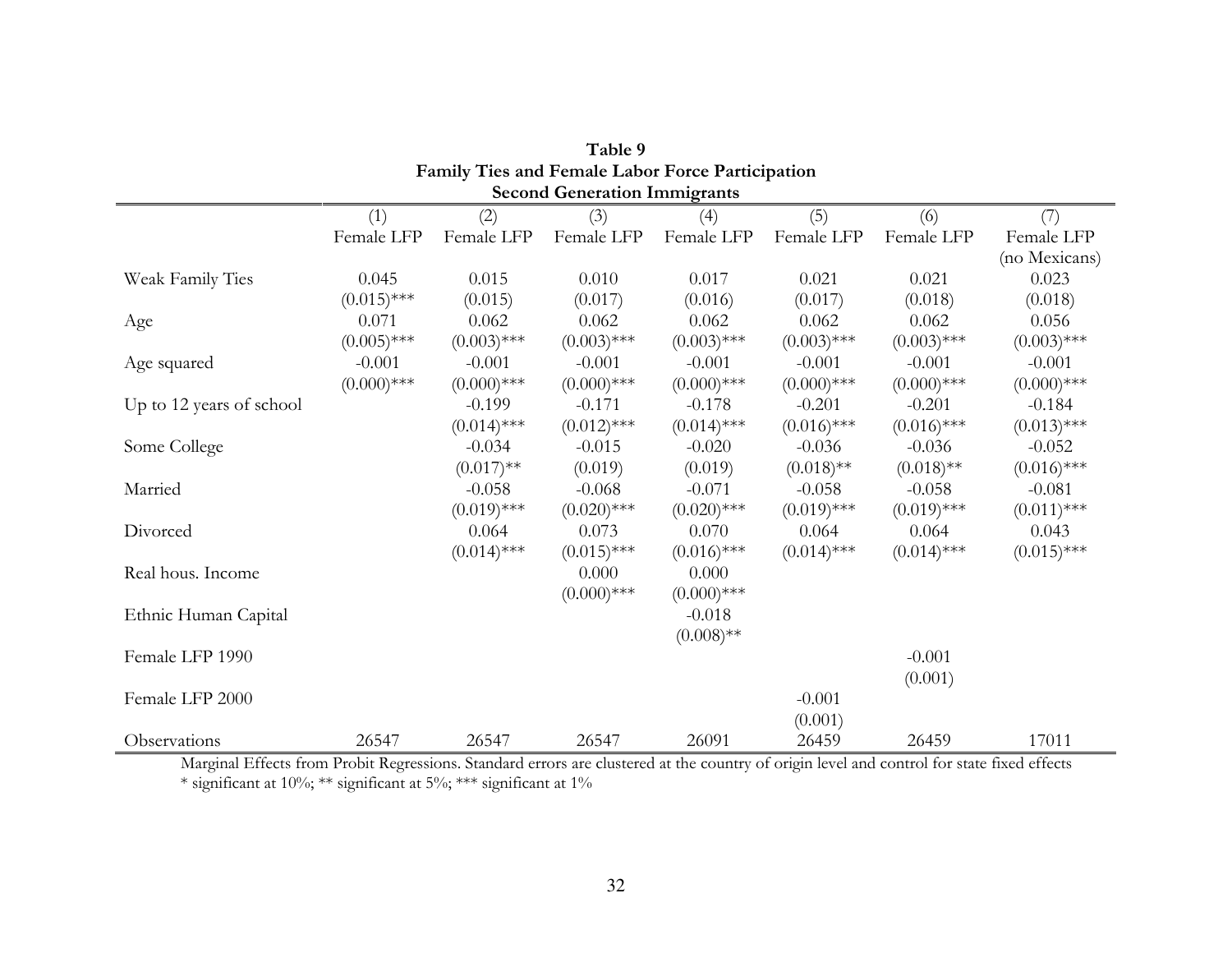|                        | Conege Equeation and Family Ties |                   |                                                                        |                   |                   |  |  |
|------------------------|----------------------------------|-------------------|------------------------------------------------------------------------|-------------------|-------------------|--|--|
|                        |                                  |                   | (Dependent Variables, Dummy for Having at Least Some Years of College) |                   |                   |  |  |
|                        | (1)                              | (2)               | (3)                                                                    | (4)               | (5)               |  |  |
|                        | Some or                          | Some or           | Some or                                                                | Some or           | Some or           |  |  |
|                        | completed college                | completed college | completed college                                                      | completed college | completed college |  |  |
|                        |                                  |                   |                                                                        |                   | (no Mexican)      |  |  |
| Weak Family Ties       | 0.095                            | 0.085             | 0.073                                                                  | 0.120             | $-0.008$          |  |  |
|                        | (0.068)                          | (0.058)           | $(0.036)$ **                                                           | $(0.063)*$        | (0.043)           |  |  |
| Female                 | 0.058                            | 0.062             | 0.064                                                                  | 0.058             | 0.064             |  |  |
|                        | $(0.005)$ ***                    | $(0.005)$ ***     | $(0.005)$ ***                                                          | $(0.005)$ ***     | $(0.007)$ ***     |  |  |
| Female*                | 0.039                            | 0.037             | 0.028                                                                  | 0.035             | 0.028             |  |  |
| (weak family ties)     | $(0.013)$ ***                    | $(0.012)$ ***     | $(0.012)$ **                                                           | $(0.013)$ **      | $(0.012)$ **      |  |  |
| Age                    | 0.317                            | 0.315             | 0.310                                                                  | 0.303             | 0.428             |  |  |
|                        | $(0.054)$ ***                    | $(0.056)$ ***     | $(0.054)$ ***                                                          | $(0.053)$ ***     | $(0.025)$ ***     |  |  |
| Age squared            | $-0.006$                         | $-0.006$          | $-0.006$                                                               | $-0.006$          | $-0.008$          |  |  |
|                        | $(0.001)$ ***                    | $(0.001)$ ***     | $(0.001)$ ***                                                          | $(0.001)$ ***     | $(0.001)$ ***     |  |  |
| Real Hous. Income      |                                  | 0.000             | 0.000                                                                  |                   |                   |  |  |
|                        |                                  | $(0.000)$ ***     | $(0.000)$ ***                                                          |                   |                   |  |  |
| Ethnic Human Capital   |                                  |                   | 0.069                                                                  |                   |                   |  |  |
|                        |                                  |                   | $(0.009)$ ***                                                          |                   |                   |  |  |
| Girls to Boys ratio in |                                  |                   |                                                                        | 0.124             |                   |  |  |
| Tertiary Education     |                                  |                   |                                                                        | (0.123)           |                   |  |  |
| Observations           | 22831                            | 22831             | 22166                                                                  | 20602             | 11541             |  |  |
| R-squared              | 0.30                             | 0.32              | 0.33                                                                   | 0.30              | 0.40              |  |  |

| Table 10                                                              |
|-----------------------------------------------------------------------|
| <b>College Education and Family Ties</b>                              |
| )ependent Variables. Dummy for Having at Least Some Years of College) |

Standard errors are clustered at the country level, the regressions control for state fixed effects

\* significant at 10%; \*\* significant at 5%; \*\*\* significant at 1%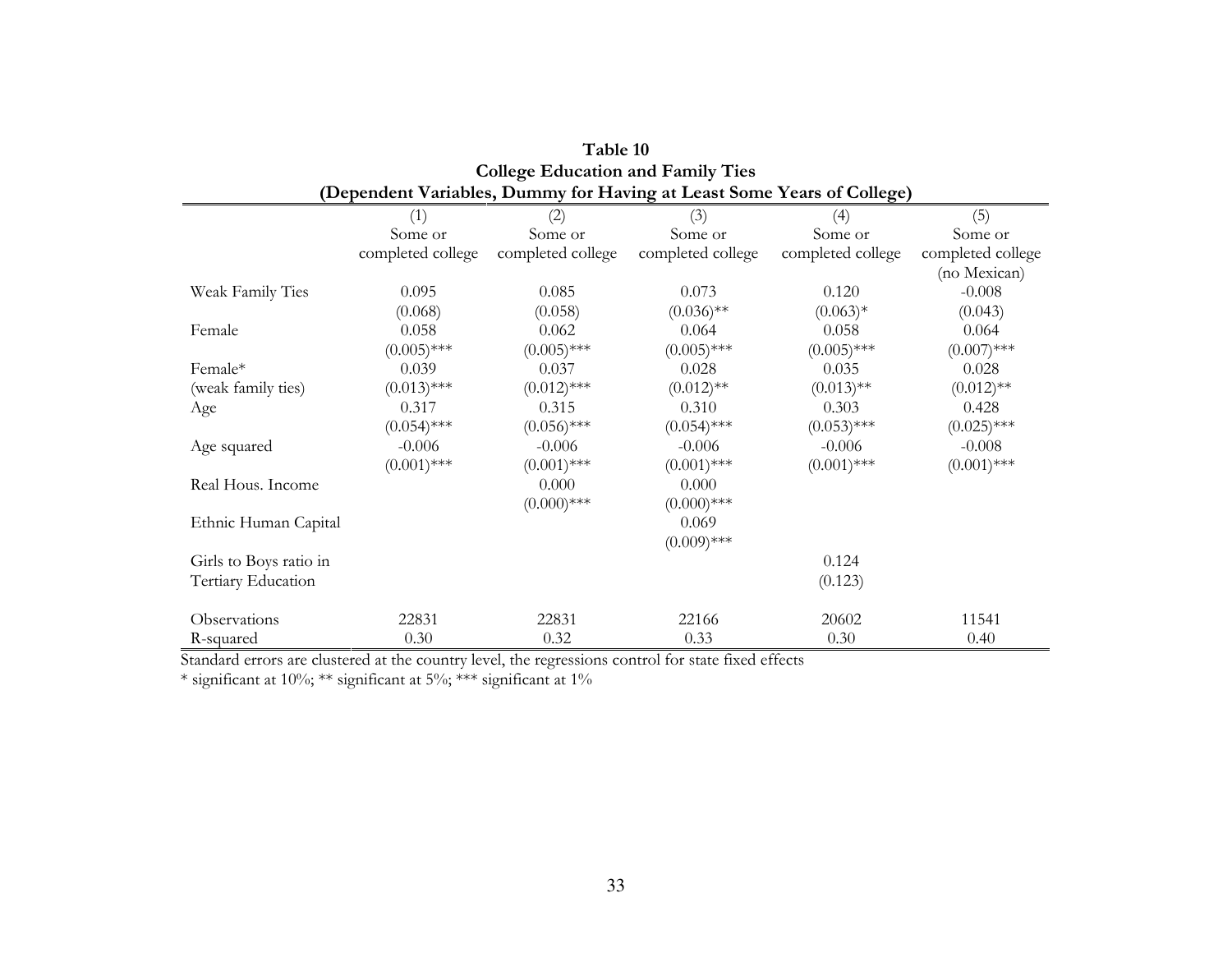|                          | (1)           | 15-29 Tears Old Second Generation Infinite ranks<br>(2) | (3)                  | (4)           | (5)               | (6)           |
|--------------------------|---------------|---------------------------------------------------------|----------------------|---------------|-------------------|---------------|
|                          | Geographical  | Geographical                                            | Geographical         | Geographical  | Geographical      | Geographical  |
|                          | Mobility      | Mobility                                                | Mobility             | Mobility      | Mobility          | Mobility      |
|                          |               |                                                         |                      |               |                   | (no Mexicans) |
| Weak family ties         | 0.020         | 0.016                                                   | 0.028                | 0.029         | 0.030             | 0.017         |
|                          | $(0.005)$ *** | $(0.005)$ ***                                           | $(0.006)$ ***        | $(0.006)$ *** | $(0.006)$ ***     | $(0.006)$ *** |
|                          | 0.027         | 0.031                                                   | 0.040                | 0.033         | 0.035             | 0.038         |
| Age                      | $(0.004)$ *** | $(0.004)$ ***                                           | $(0.011)$ ***        | $(0.009)$ *** | $(0.009)$ ***     | $(0.007)$ *** |
|                          |               |                                                         |                      |               |                   |               |
| Age squared              | $-0.001$      | $-0.001$                                                | $-0.001$             | $-0.001$      | $-0.001$          | $-0.001$      |
|                          | $(0.000)$ *** | $(0.000)$ ***                                           | $(0.000)$ ***        | $(0.000)$ *** | $(0.000)$ ***     | $(0.000)$ *** |
| Female                   | 0.001         | $-0.001$                                                | $-0.005$             | $-0.005$      | $-0.007$          | 0.004         |
|                          | (0.003)       | (0.003)                                                 | (0.006)              | (0.006)       | (0.006)           | (0.006)       |
| Up to 12 years of school |               | $-0.041$                                                | $-0.046$             | $-0.049$      | $-0.054$          | $-0.038$      |
|                          |               | $(0.006)$ ***                                           | $(0.005)$ ***        | $(0.005)$ *** | $(0.006)$ ***     | $(0.008)$ *** |
| Some College             |               | $-0.040$                                                | $-0.050$             | $-0.049$      | $-0.053$          | $-0.044$      |
|                          |               | $(0.003)$ ***                                           | $(0.005)$ ***        | $(0.004)$ *** | $(0.005)$ ***     | $(0.006)$ *** |
| Married                  |               | 0.019                                                   | 0.011                | 0.009         | 0.010             |               |
|                          |               | $(0.004)$ ***                                           | $(0.006)*$           | (0.006)       | (0.006)           |               |
| Divorced                 |               | 0.026                                                   | 0.033                | 0.027         | 0.027             |               |
|                          |               | $(0.009)$ ***                                           | $(0.010)$ ***        | $(0.010)$ *** | $(0.010)$ ***     |               |
| Unemployed               |               |                                                         | 0.031                | 0.027         | 0.027             |               |
|                          |               |                                                         | $(0.007)$ ***        | $(0.007)$ *** | $(0.007)$ ***     |               |
| Real hous. income        |               |                                                         |                      | $-0.000$      | $-0.000$          |               |
|                          |               |                                                         |                      | $(0.000)$ *** | $(0.000)$ ***     |               |
| Ethnic Human Capital     |               |                                                         |                      | 0.002         |                   |               |
|                          |               |                                                         |                      | (0.002)       |                   |               |
| Observations             | 21253         | 21253<br>$\mathbf{D}$ $\mathbf{I}$ $\mathbf{D}$         | 11987<br>$1 \cdot 1$ | 11710         | 11987<br>$\cdots$ | 10659         |

## Table 11 Family Ties and Geographical Mobility 15-29 Years Old Second Generation Immigrants

Marginal Effects from Probit Regressions. Standard Errors are clustered at the country of origin level, the regressions control for state fixed effects

\* significant at 10%; \*\* significant at 5%; \*\*\* significant at 1%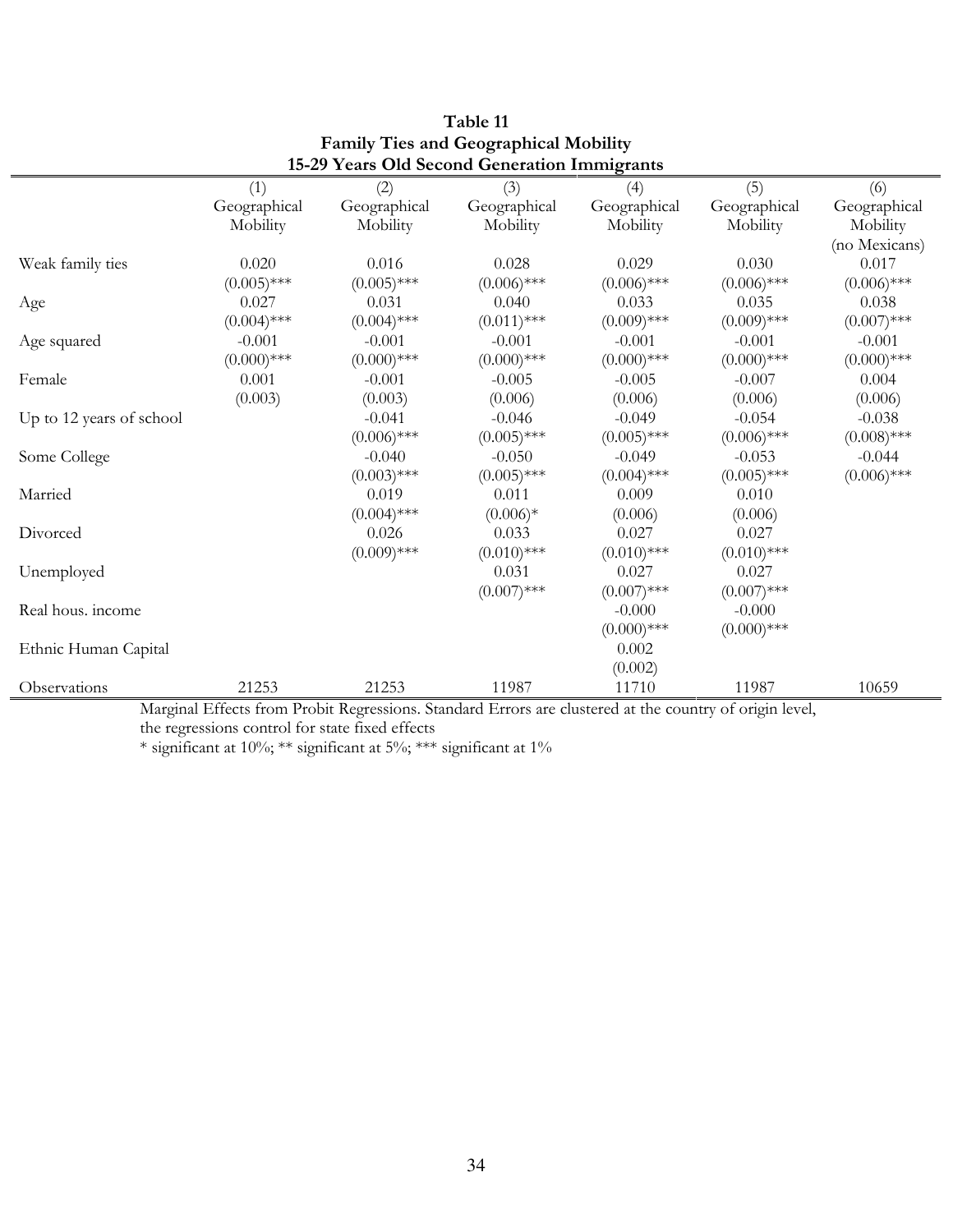| Living at Home with Their Parents<br><b>Second Generation Immigrants</b> |                |                 |                |                |  |
|--------------------------------------------------------------------------|----------------|-----------------|----------------|----------------|--|
|                                                                          |                | 18-33 Years Old |                |                |  |
|                                                                          | (1)            | (2)             | (3)            | (4)            |  |
|                                                                          | Living at Home | Living at Home  | Living at Home | Living at Home |  |
|                                                                          |                |                 |                | (no Mexicans)  |  |
| Weak Family Ties                                                         | $-0.053$       | $-0.062$        | $-0.062$       | $-0.079$       |  |
|                                                                          | $(0.029)*$     | $(0.026)$ **    | $(0.026)$ **   | $(0.022)$ ***  |  |
| Age                                                                      | $-0.200$       | $-0.193$        | $-0.193$       | $-0.210$       |  |
|                                                                          | $(0.014)$ ***  | $(0.015)$ ***   | $(0.015)$ ***  | $(0.022)$ ***  |  |
| Age squared                                                              | 0.003          | 0.003           | 0.003          | 0.003          |  |
|                                                                          | $(0.000)$ ***  | $(0.000)$ ***   | $(0.000)$ ***  | $(0.000)$ ***  |  |
| Female                                                                   | $-0.111$       | $-0.100$        | $-0.099$       | $-0.101$       |  |
|                                                                          | $(0.008)$ ***  | $(0.009)$ ***   | $(0.009)$ ***  | $(0.013)$ ***  |  |
| Up to 12 years of school.                                                | $-0.061$       | 0.023           | 0.015          | $-0.053$       |  |
|                                                                          | $(0.015)$ ***  | (0.017)         | (0.015)        | $(0.017)$ ***  |  |
| Some College                                                             | 0.037          | 0.089           | 0.080          | 0.036          |  |
|                                                                          | $(0.018)$ **   | $(0.018)$ ***   | $(0.016)$ ***  | (0.023)        |  |
| Real Hous. Income                                                        |                | 0.000           | 0.000          |                |  |
|                                                                          |                | $(0.000)$ ***   | $(0.000)$ ***  |                |  |
| Ethnic Human Capital                                                     |                |                 | 0.001          |                |  |
|                                                                          |                |                 | (0.010)        |                |  |
| Observations<br>$M = 1 \cdot 1$                                          | 19664          | 19664           | 19186          | 10642          |  |

# Table 12

Marginal Effects from Probit Regressions. Standard errors are clustered at the country level, Regressions control for state fixed effects

 $\ast$  significant at 10%;  $\ast\ast$  significant at 1% significant at 1%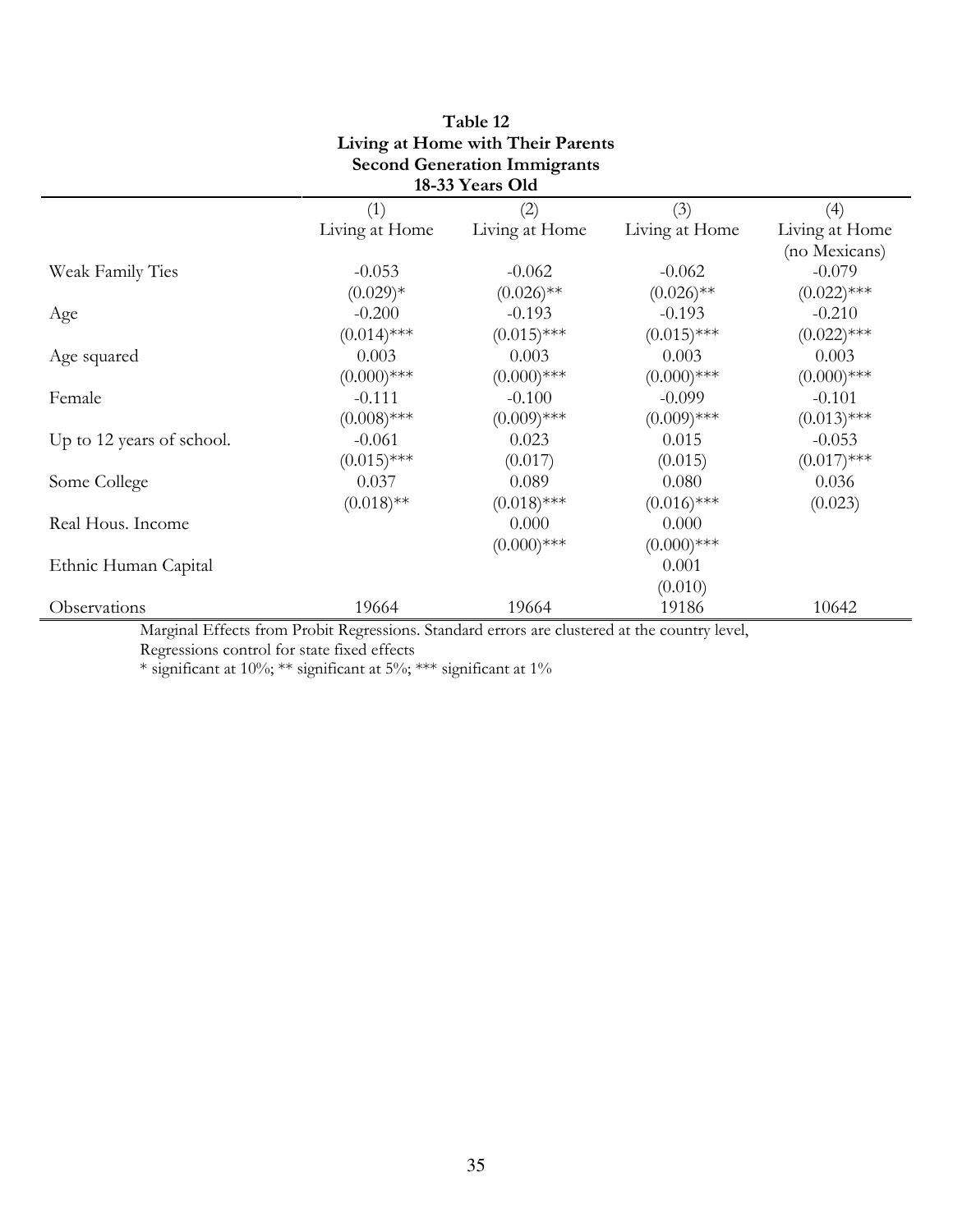| <b>Family Ties and Family size</b> |                           |                           |                           |                                     |                           |                           |                           |                           |
|------------------------------------|---------------------------|---------------------------|---------------------------|-------------------------------------|---------------------------|---------------------------|---------------------------|---------------------------|
|                                    |                           |                           |                           | <b>Second Generation Immigrants</b> |                           |                           |                           |                           |
|                                    | (1)<br>Family size        | (2)<br>Family size        | (3)<br>Family size        | (4)<br>Family size                  | (5)<br>Family size        | (6)<br>Family size        | (7)<br>Family size        | (8)<br>Family size        |
| Weak Family Ties                   | $-0.325$<br>$(0.076)$ *** | $-0.275$<br>$(0.059)$ *** | $-0.305$<br>$(0.070)$ *** | $-0.242$<br>$(0.072)$ ***           | $-0.230$<br>(0.133)       | $-0.330$<br>$(0.172)*$    | $-0.280$<br>(0.161)       | $-0.154$<br>$(0.065)$ **  |
| Age                                | $-0.061$<br>$(0.009)$ *** | $-0.051$<br>$(0.008)$ *** | $-0.058$<br>$(0.009)$ *** | $-0.061$<br>$(0.008)$ ***           | $-0.063$<br>$(0.006)$ *** | $-0.055$<br>$(0.009)$ *** | $-0.064$<br>$(0.004)$ *** | $-0.038$<br>$(0.005)$ *** |
| Age squared                        | 0.000<br>$(0.000)$ ***    | 0.000<br>$(0.000)**$      | 0.000<br>$(0.000)$ ***    | 0.000<br>$(0.000)$ ***              | 0.000<br>$(0.000)$ ***    | 0.000<br>$(0.000)*$       | 0.000<br>$(0.000)$ ***    | 0.000<br>(0.000)          |
| Up to 12 years of school.          |                           | 0.335<br>$(0.086)$ ***    | 0.564<br>$(0.094)$ ***    | 0.493<br>$(0.080)$ ***              | 0.576<br>$(0.097)$ ***    | 0.445<br>$(0.112)$ ***    | 0.593<br>$(0.104)$ ***    | 0.208<br>$(0.053)$ ***    |
| Some college                       |                           | 0.097<br>$(0.039)$ **     | 0.261<br>$(0.040)$ ***    | 0.223<br>$(0.030)$ ***              | 0.222<br>$(0.074)$ ***    | 0.129<br>$(0.069)*$       | 0.224<br>$(0.087)$ **     | 0.078<br>$(0.036)$ **     |
| Ethnic Human Capital               |                           |                           |                           | $-0.194$<br>$(0.032)$ ***           |                           |                           |                           |                           |
| Fam. size 1980 orig.<br>country    |                           |                           |                           |                                     |                           |                           | 0.020                     |                           |
|                                    |                           |                           |                           |                                     |                           |                           | (0.050)                   |                           |
| Fam. size 1970 orig.<br>country    |                           |                           |                           |                                     |                           | $-0.031$                  |                           |                           |
| Fam. size 1990 orig.               |                           |                           |                           |                                     | 0.067                     | (0.093)                   |                           |                           |
| country                            |                           |                           |                           |                                     | (0.059)                   |                           |                           |                           |
| Hous. Real income                  |                           |                           | 0.000<br>$(0.000)$ ***    | 0.000<br>$(0.000)$ ***              |                           |                           |                           |                           |
| Observations                       | 80964                     | 80964                     | 80964                     |                                     | 31789                     | 42467                     | 29863                     | 60419                     |
| R-squared                          | 0.32                      | 0.33                      | 0.36                      |                                     | 0.28                      | 0.33                      | 0.29                      | 0.28                      |

| Table 13                           |
|------------------------------------|
| <b>Family Ties and Family size</b> |
| econd Generation Immiorant         |

Standard errors are clustered at the country of origin level, the regressions control for state fixed effects

 $*$  significant at 10%;  $**$  significant at 5%;  $***$  significant at 1%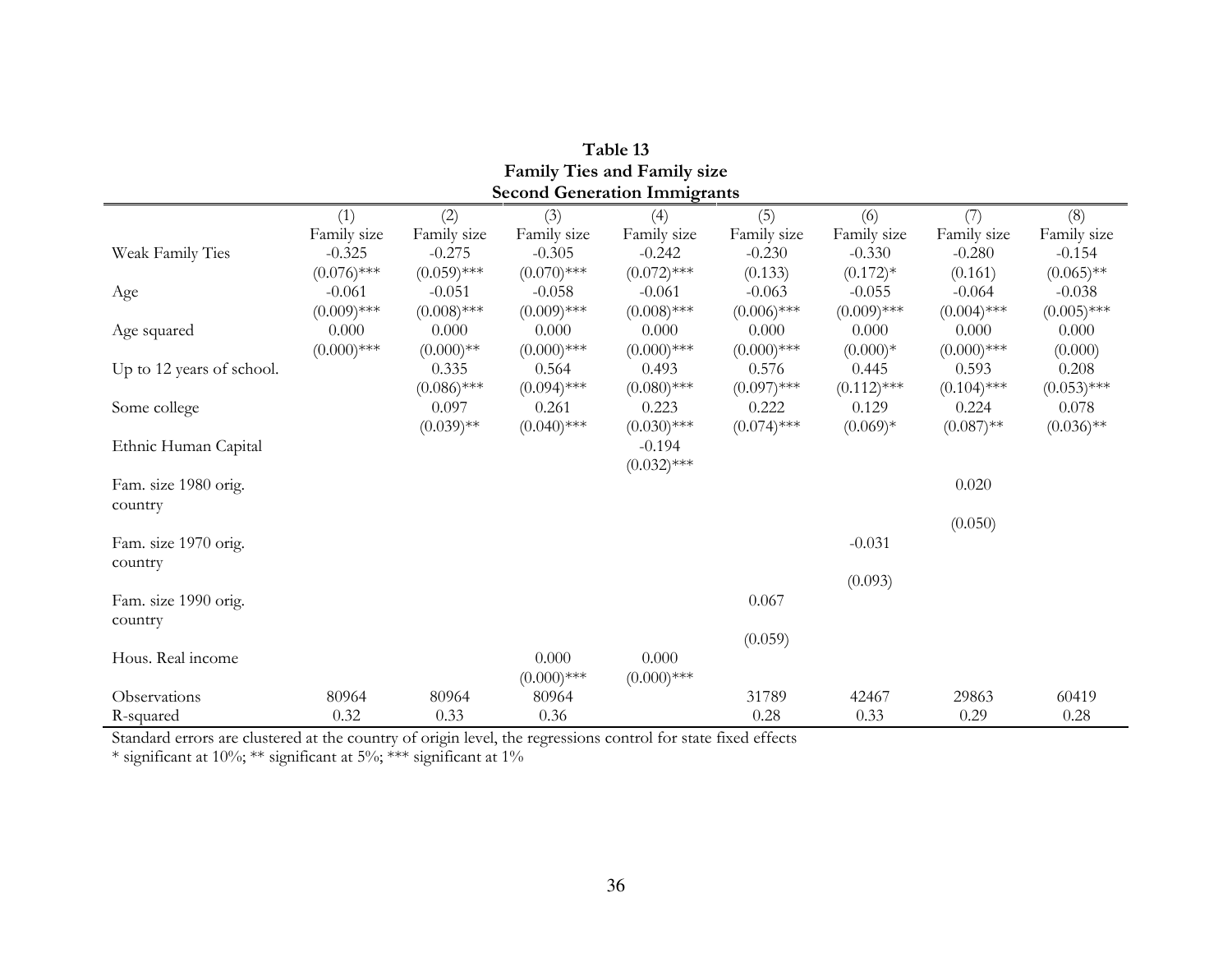| First Generation Immigrants, Married Women 15-54 Years Old |               |               |               |  |  |
|------------------------------------------------------------|---------------|---------------|---------------|--|--|
|                                                            | (1)           | (2)           | (3)           |  |  |
|                                                            | Fertility     | Fertility     | Fertility     |  |  |
|                                                            |               |               | (no Mexicans) |  |  |
| Weak Family Ties                                           | $-0.778$      | $-0.546$      | $-0.510$      |  |  |
|                                                            | $(0.177)$ *** | $(0.231)$ **  | $(0.085)$ *** |  |  |
| Age_wife                                                   | 0.155         | 0.156         | 0.142         |  |  |
|                                                            | $(0.017)$ *** | $(0.017)$ *** | $(0.023)$ *** |  |  |
| Age squared_wife                                           | $-0.001$      | $-0.001$      | $-0.001$      |  |  |
|                                                            | $(0.000)$ *** | $(0.000)$ *** | $(0.000)$ *** |  |  |
| Up to $12$ wife                                            | 0.702         | 0.732         | 0.518         |  |  |
|                                                            | $(0.094)$ *** | $(0.100)$ *** | $(0.049)$ *** |  |  |
| Some college_wife                                          | 0.232         | 0.255         | 0.212         |  |  |
|                                                            | $(0.039)$ *** | $(0.044)$ *** | $(0.018)$ *** |  |  |
| Age_husband                                                | 0.115         | 0.115         | 0.095         |  |  |
|                                                            | $(0.018)$ *** | $(0.019)$ *** | $(0.017)$ *** |  |  |
| Age squared_husband                                        | $-0.001$      | $-0.001$      | $-0.001$      |  |  |
|                                                            | $(0.000)$ *** | $(0.000)$ *** | $(0.000)$ *** |  |  |
| Up to 12_husband                                           | 0.506         | 0.539         | 0.226         |  |  |
|                                                            | $(0.113)$ *** | $(0.110)$ *** | $(0.045)$ *** |  |  |
| Some College_husband                                       | 0.044         | 0.065         | 0.046         |  |  |
|                                                            | (0.037)       | (0.043)       | $(0.025)*$    |  |  |
| Fertility 1990                                             |               | 0.104         |               |  |  |
|                                                            |               | (0.064)       |               |  |  |
| Observations                                               | 93261         | 89429         | 60898         |  |  |
| R-squared                                                  | 0.28          | 0.28          | 0.21          |  |  |

Table 14 Family Ties and Fertility (Number of Children ever Born)

Standard errors are clustered at the country level, the regressions control for state fixed effects and years of immigration dummies

\*significant at 10%; \*\* significant at 5%; \*\*\* significant at 1%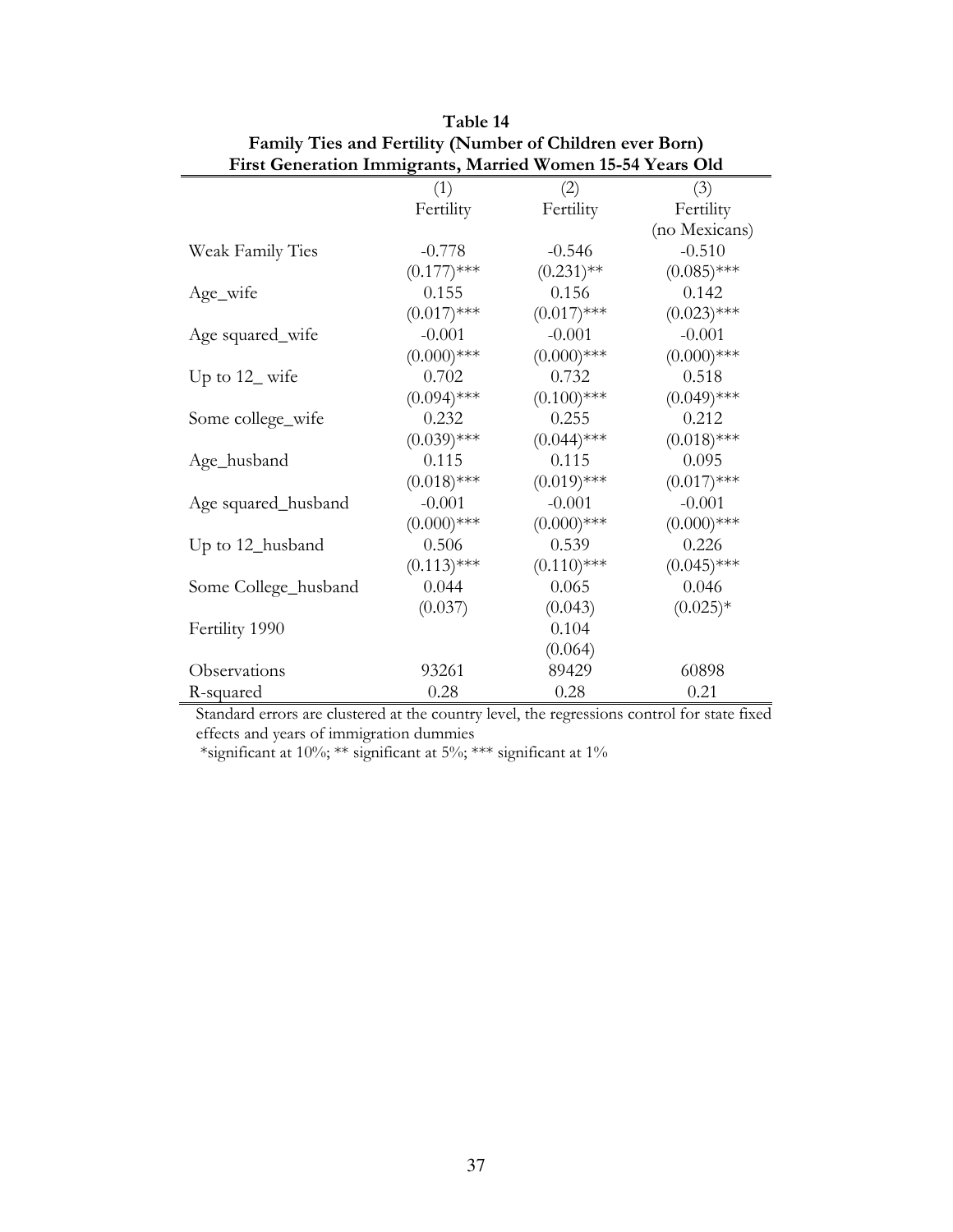|                   | (1)           | (2)           | (3)           | (4)           | (5)           | (6)           |
|-------------------|---------------|---------------|---------------|---------------|---------------|---------------|
|                   | Youth LFP     | Women LFP     | Geographical  | Fam. size     | Some or       | Living at     |
|                   |               |               | mobility      |               | completed     | home          |
|                   |               |               |               |               | college       |               |
| Weak family ties  | 0.138         | 0.028         | 0.042         | $-0.399$      | 0.033         | $-0.117$      |
|                   | $(0.054)$ **  | (0.033)       | $(0.012)$ *** | $(0.211)^*$   | (0.079)       | $(0.039)$ *** |
| Age               | 0.355         | 0.057         | 0.028         | $-0.058$      | 0.310         | $-0.202$      |
|                   | $(0.019)$ *** | $(0.005)$ *** | $(0.004)$ *** | $(0.009)$ *** | $(0.055)$ *** | $(0.011)$ *** |
| Age squared       | $-0.007$      | $-0.001$      | $-0.001$      | 0.000         | $-0.006$      | 0.003         |
|                   | $(0.000)$ *** | $(0.000)$ *** | $(0.000)$ *** | $(0.000)$ *** | $(0.001)$ *** | $(0.000)$ *** |
| Up to 12 years of | $-0.023$      | $-0.149$      | $-0.060$      | 0.550         |               | $-0.005$      |
| school.           |               |               |               |               |               |               |
|                   | (0.015)       | $(0.011)$ *** | $(0.010)$ *** | $(0.101)$ *** |               | (0.013)       |
| Some college      | 0.018         | 0.004         | $-0.071$      | 0.249         |               | 0.053         |
|                   | (0.017)       | (0.017)       | $(0.009)$ *** | $(0.046)$ *** |               | $(0.013)$ *** |
| Real hous.        | 0.000         | 0.000         | $-0.000$      | 0.000         | 0.000         | 0.000         |
| <i>income</i>     |               |               |               |               |               |               |
|                   | $(0.000)$ *** | $(0.000)$ *** | $(0.000)$ *** | $(0.000)$ *** | $(0.000)$ *** | $(0.000)$ *** |
| Female            | $-0.056$      |               | $-0.001$      | $-0.077$      | 0.070         | $-0.076$      |
|                   | $(0.009)$ *** |               | (0.003)       | $(0.034)$ **  | $(0.007)$ *** | $(0.010)$ *** |
| Female*(weak      |               |               |               |               | 0.081         |               |
| family ties)      |               |               |               |               | $(0.032)$ **  |               |
| Observations      | 22329         | 26048         | 20782         | 79242         | 22329         | 19313         |

## Table 15 Instrumental variable regressions Instrumenting Family Ties with Language Pronoun Drop

Standard errors are clustered at the country level, regressions control for state fixed effects

\* significant at 10%; \*\* significant at 5%; \*\*\* significant at 1%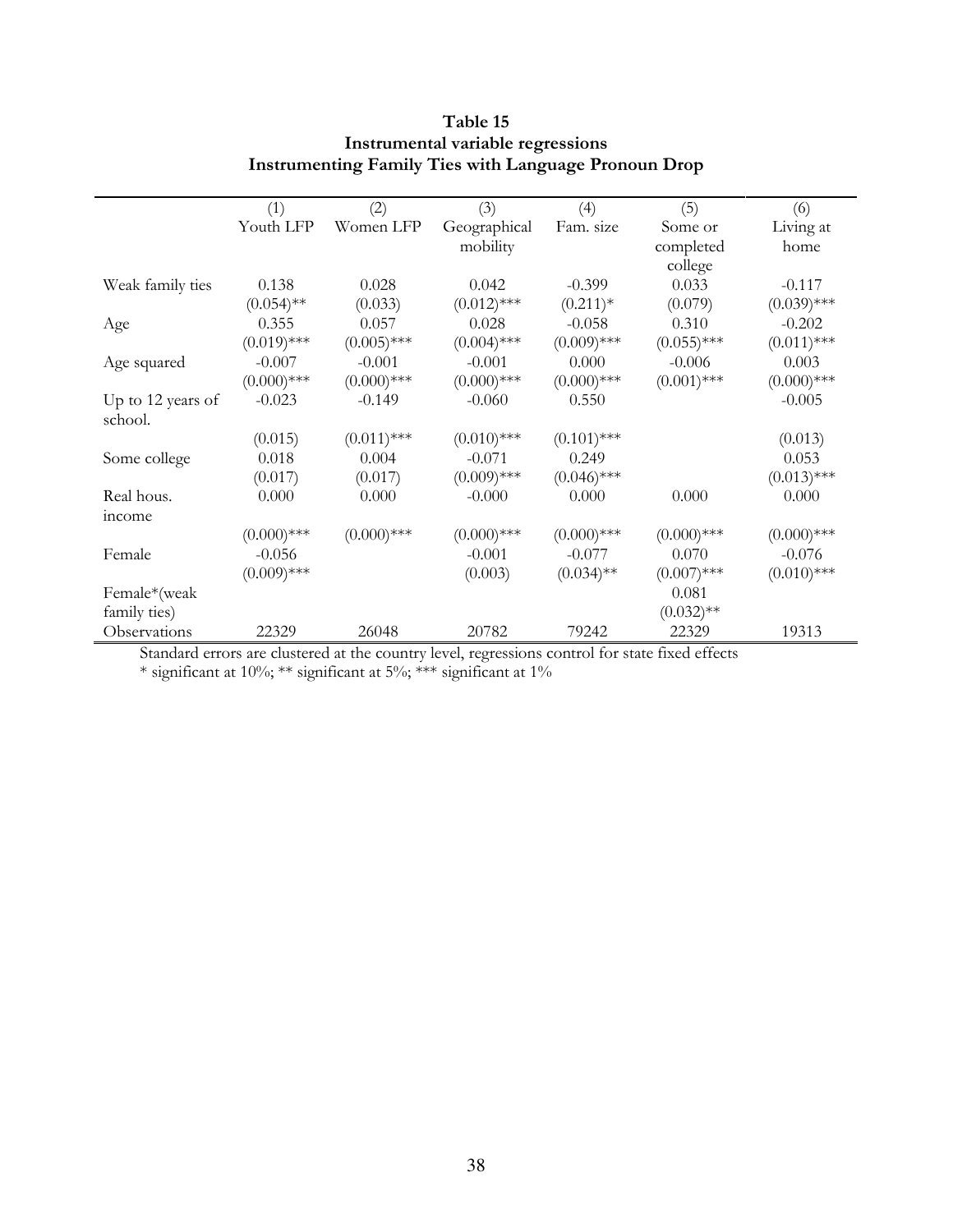| Fertility                                    |
|----------------------------------------------|
| menting Family Ties with Language Pronoun Dr |
| (1)                                          |
| Fertility                                    |
| $-.9417$                                     |
| $(.3901)$ **                                 |
|                                              |
| .1584                                        |
| $(.0181)$ ***                                |
| $-.0013$                                     |
| $(.000)$ ***                                 |
|                                              |
| .7048                                        |
| $(.1143)$ ***                                |
| .2532                                        |
| $(.0592)$ ***                                |
| $.1165***$                                   |
| (.0198)                                      |
| $-.0011***$                                  |
| (.0002)                                      |
| .4800***                                     |
| (.1098)                                      |
| .0253                                        |
| (.0516)                                      |
| 88265                                        |
| .28                                          |
|                                              |

| Table 16                                                    |               |
|-------------------------------------------------------------|---------------|
| Fertility                                                   |               |
| <b>Instrumenting Family Ties with Language Pronoun Drop</b> |               |
|                                                             | (1)           |
|                                                             | Fertility     |
| Weak Family Ties                                            | $-9417$       |
|                                                             | $(.3901)$ **  |
| Age_wife                                                    | .1584         |
|                                                             | $(.0181)$ *** |
| Age squared_wife                                            | $-.0013$      |
|                                                             | $(.000)$ ***  |
| Up to $12$ wife                                             | .7048         |
|                                                             | (1112         |

Standard errors are clustered at the country level, regressions control for state fixed effects and years of immigration dummies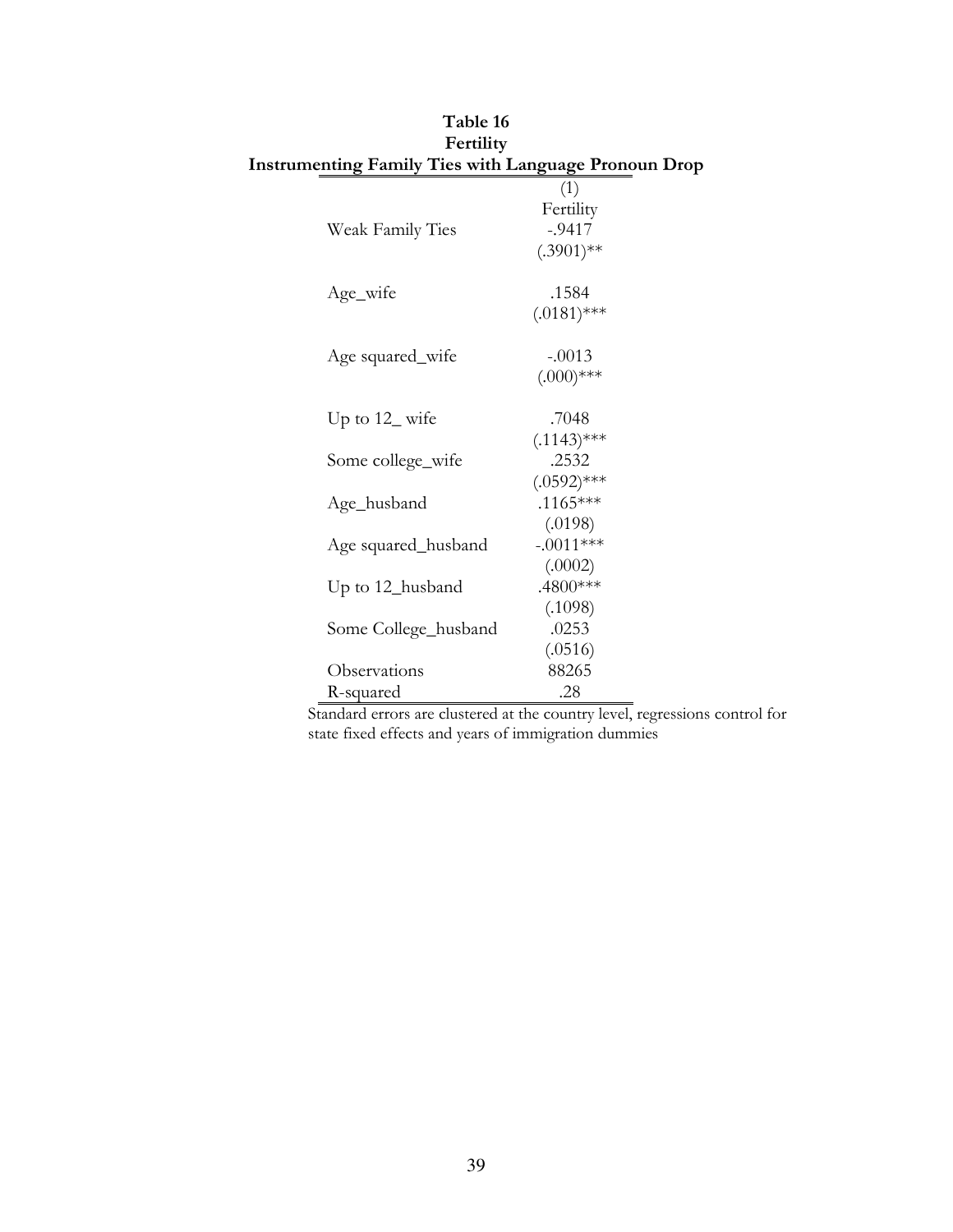| Table 17<br><b>IV Regressions</b> |                  |           |                                 |           |           |           |
|-----------------------------------|------------------|-----------|---------------------------------|-----------|-----------|-----------|
|                                   |                  |           | <b>First Stage Coefficients</b> |           |           |           |
|                                   | Youth            | Migration | Female                          | Family    | Living at | Fertility |
|                                   | LFP <sup>1</sup> |           | LFP                             | Size      | Home      |           |
| Pronoun                           | $.535***$        | $.539***$ | $.397***$                       | $.314***$ | $.507***$ | .388***   |
| Drop                              | (0.0055)         | (.0057)   | (.0048)                         | (.0026)   | (0.058)   | (.0036)   |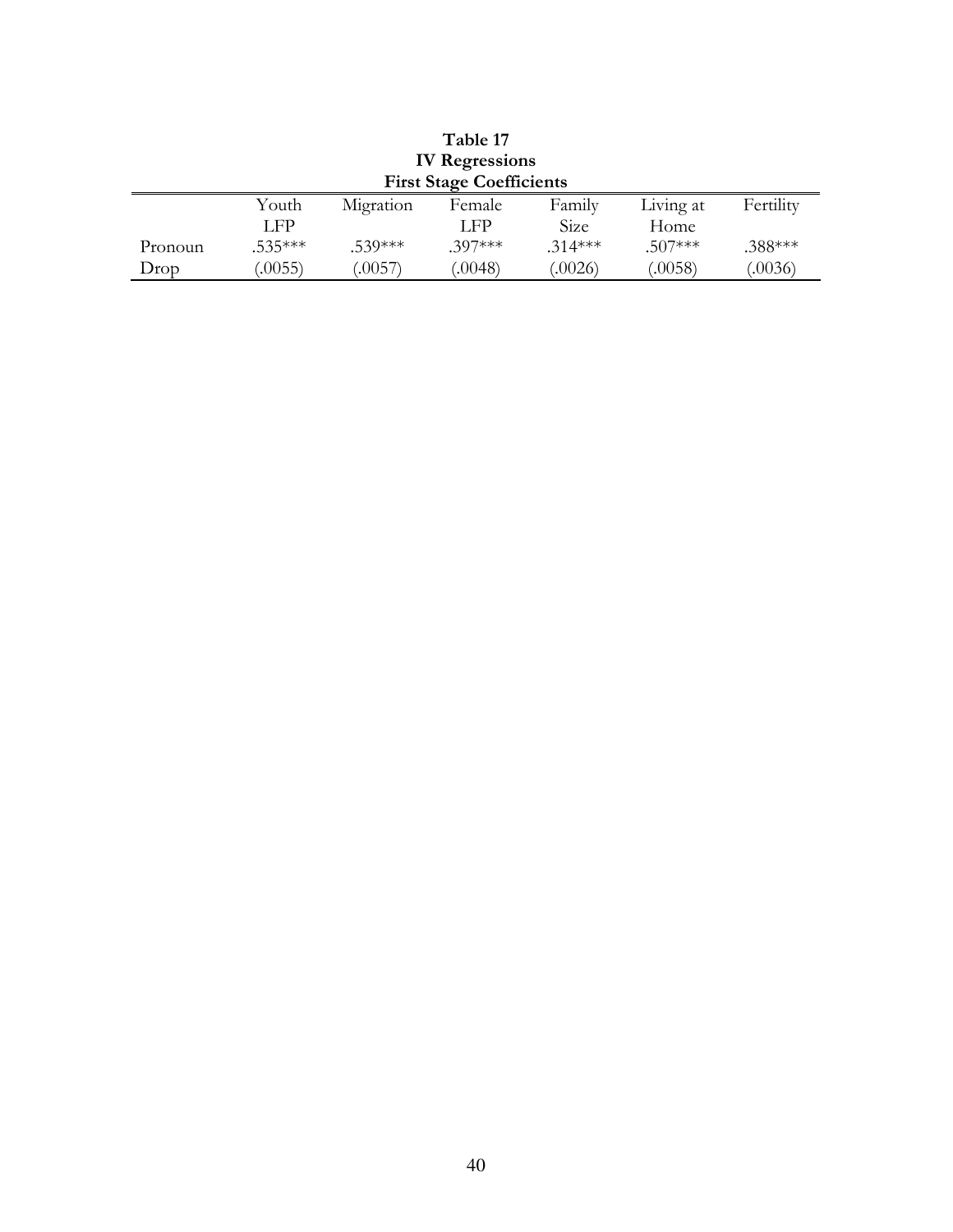

 $\circ$ 

armenia ireland uruguay france slovenia bulgaria hungary new zealand australia slovakia azerbaijan ukraine croatia belgium great britain china latvia republic of czech republic luxembourg japan russian fed.iceland greece switzerland austria norway finland estonia sweden belarus netherlands germanylithuania

0.2

Weakness of Family Ties, whole sample **Weakness of Family Ties, whole sample**  Figure 1a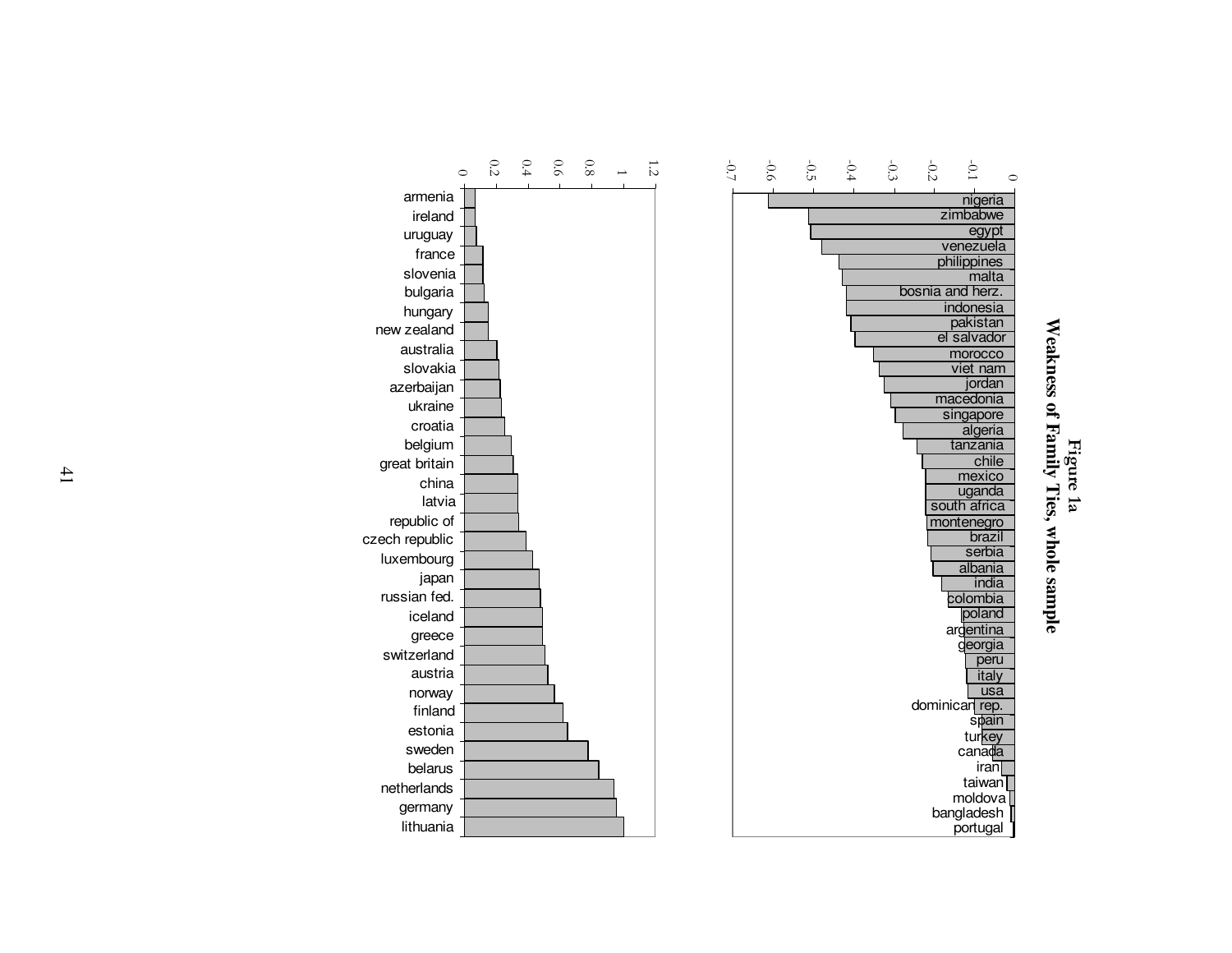

Figure 1b<br>Weakness of Family Ties, OECD countries Weakness of Family Ties, OECD countries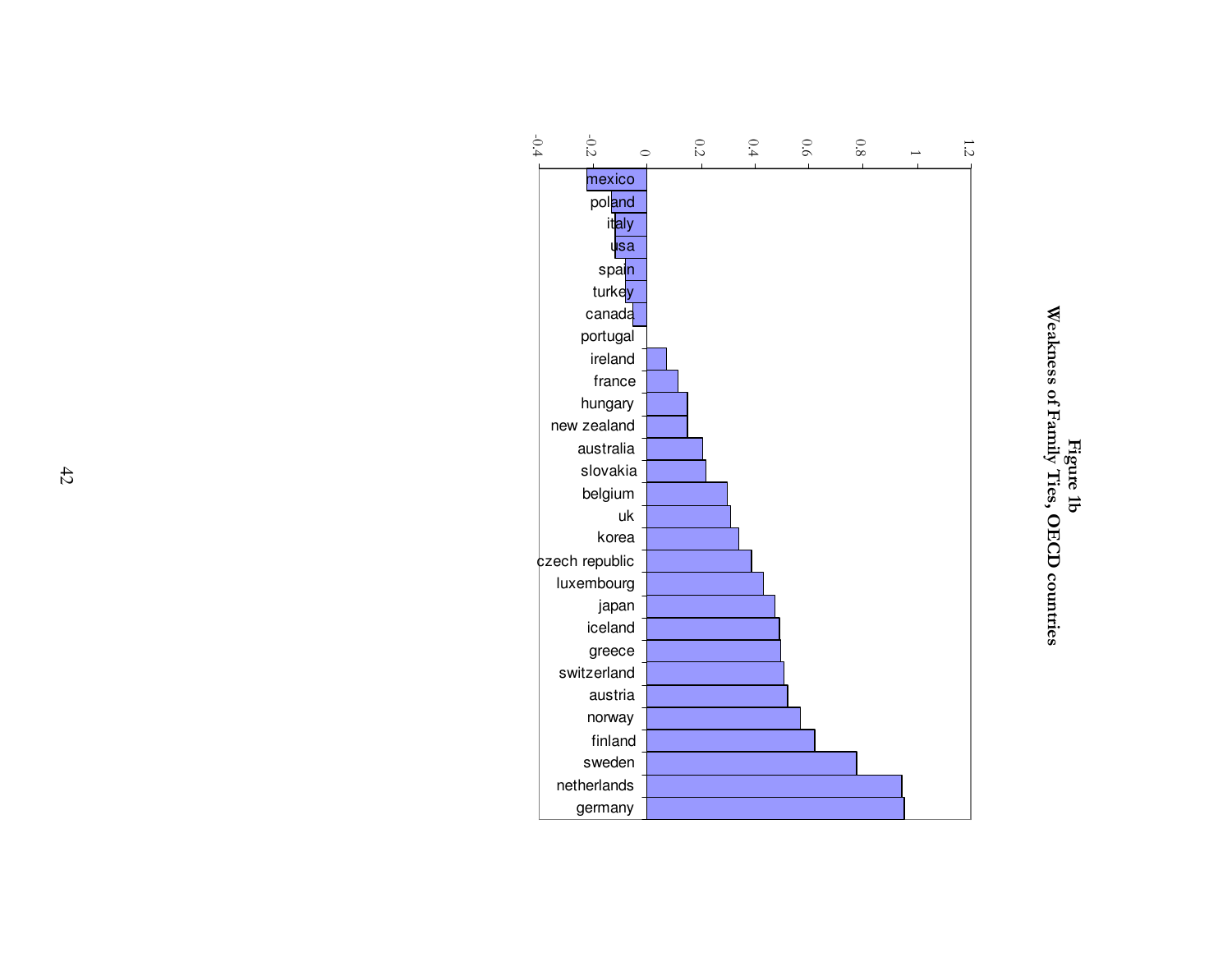Figure 1c Weakness of Family Ties, by Region



| Region 1  | US, UK, Canada, Australia, New Zealand                                                    |
|-----------|-------------------------------------------------------------------------------------------|
| Region 2  | Austria, Belgium, France, Germany, Luxembourg, Netherlands, Switzerland                   |
| Region 3  | Norway, Sweden, Finland, Iceland                                                          |
| Region 4  | Ireland, Italy, Greece, Malta, Portugal, Spain                                            |
|           | Japan, China, Bangladesh, Taiwan, India, Indonesia, Rep. of Korea, Pakistan, Philippines, |
| Region 5  | Singapore, Vietnam                                                                        |
|           | Argentina, Brazil, Chile, Colombia, Dominican Rep., El Salvador, Mexico, Peru, Uruguay,   |
| Region 6  | Venezuela                                                                                 |
| Region 7  | Iran, Jordan, Egypt, Algeria, Morocco                                                     |
| Region 8  | South africa, Nigeria, Zimbabwe, Tanzania, Uganda                                         |
|           | Belarus, Albania, Georgia, Bulgaria, Moldova, Russian Fed., Ukraine, Czech Republic,      |
| Region 9  | Slovakia, Estonia, Latvia, Hungary, Lithuania, Croatia, Slovenia, Macedonia               |
|           | Poland, Montenegro, Serbia, Bosnia and Herzegovina,                                       |
| Region 10 | Turkey, Armenia, Azerbaijan                                                               |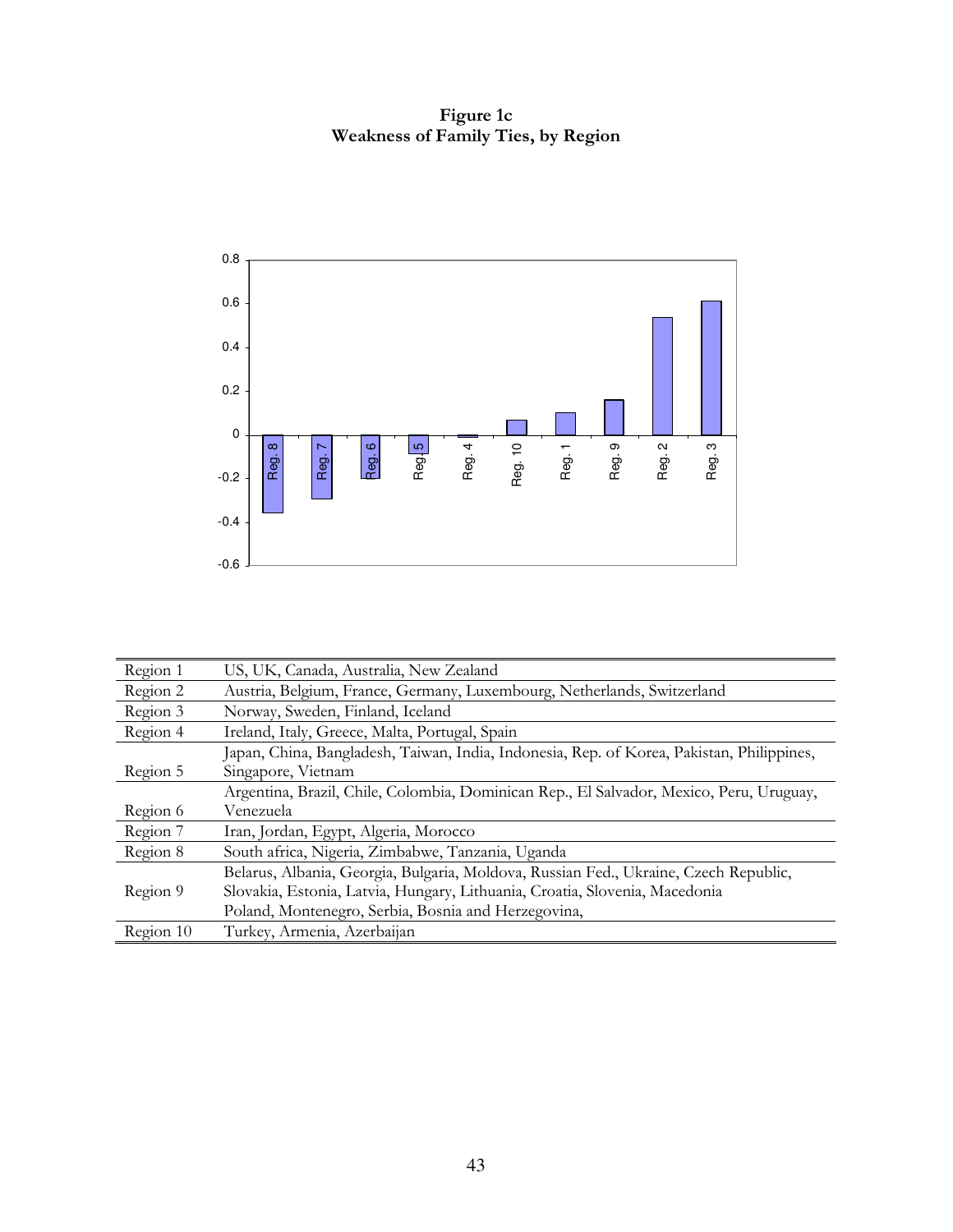Figure 2



a) Family Ties and Female Labor Force Participation

b) Family Ties and Youth Labor Force Participation

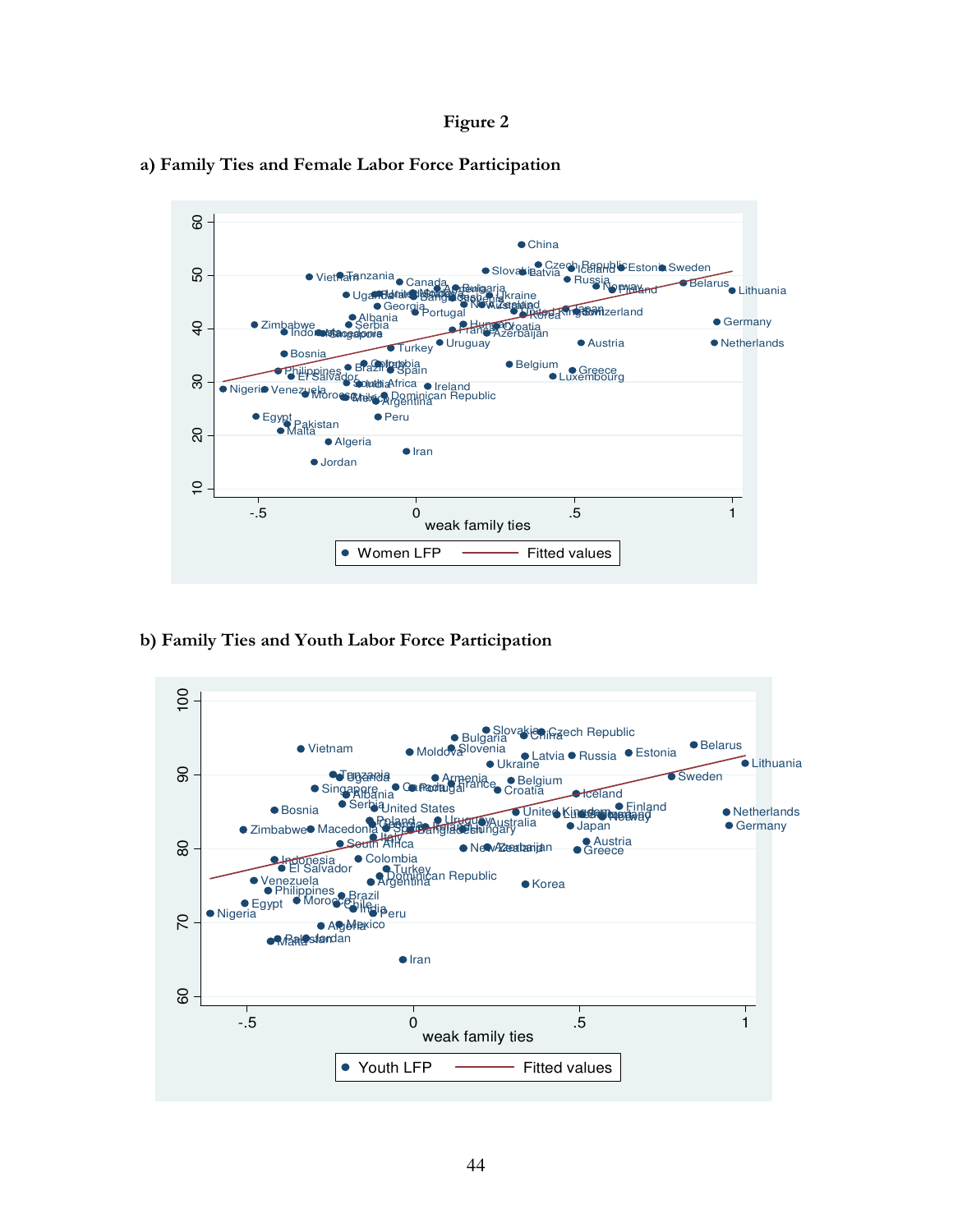# c) Home Production and Family Ties

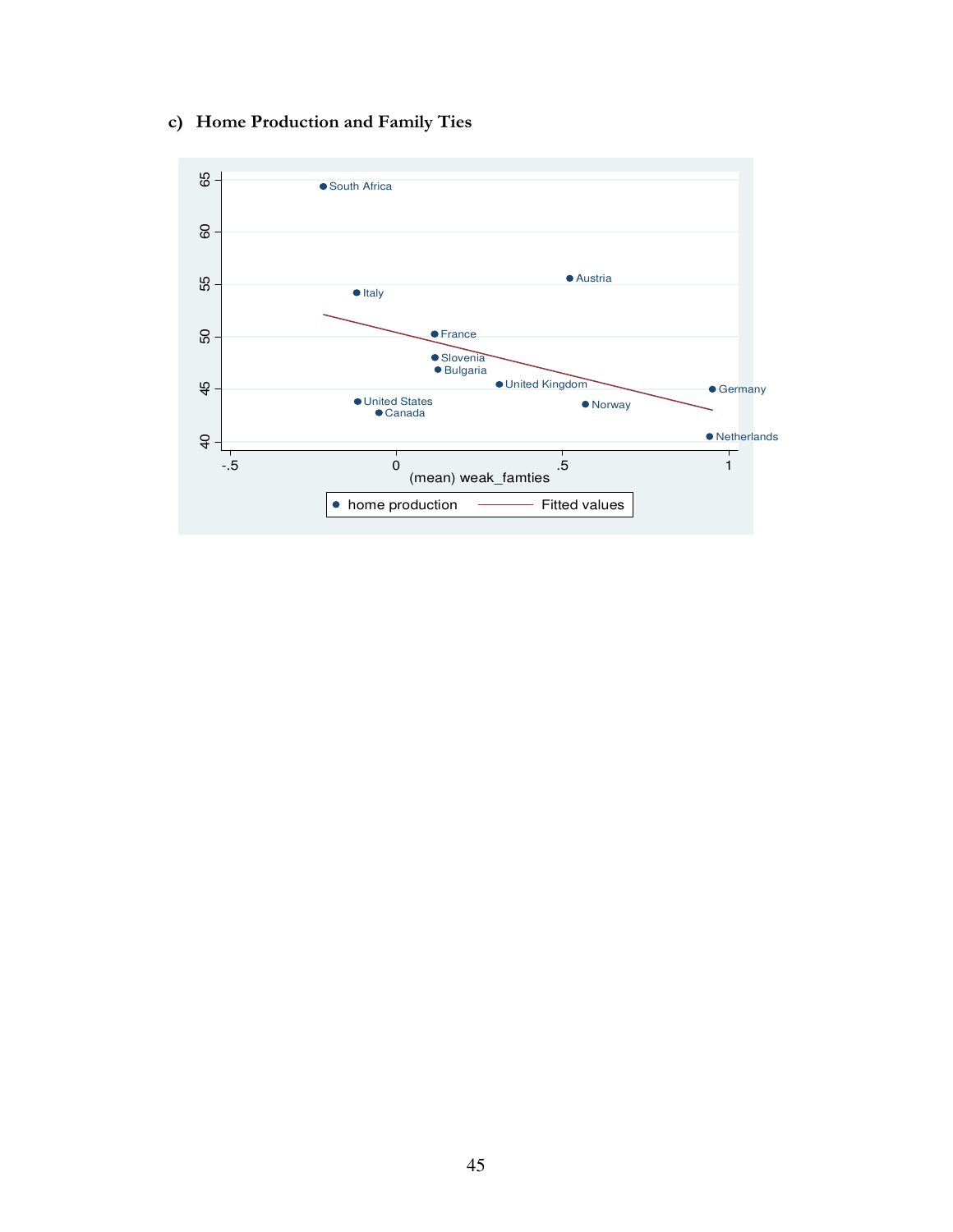Figure 3 Family Ties, the Role of Women in the Society, Fertility and Family Size





b) Family size

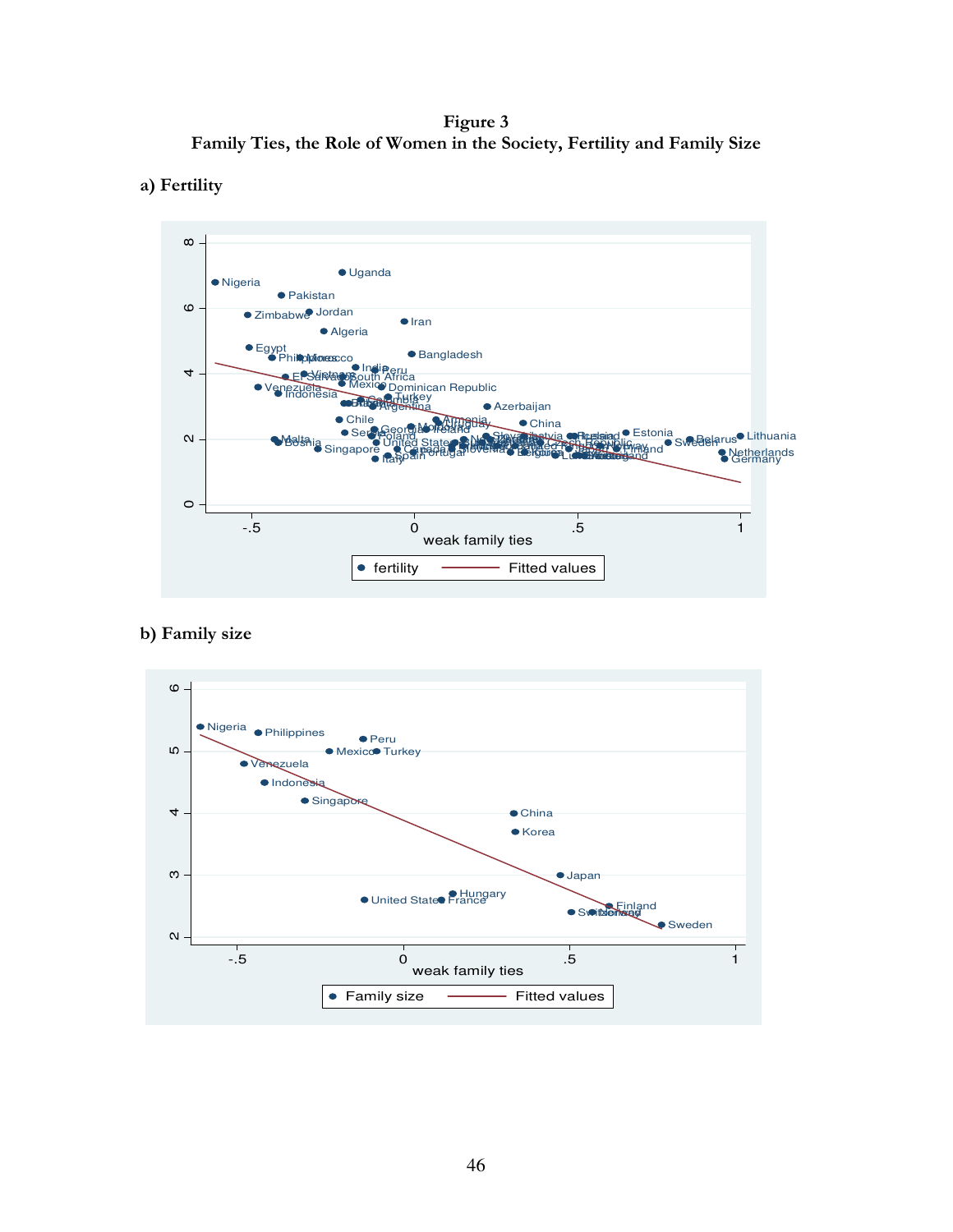#### c) Women in Parliament



#### d) Girls to Boys Ratio in Tertiary Education

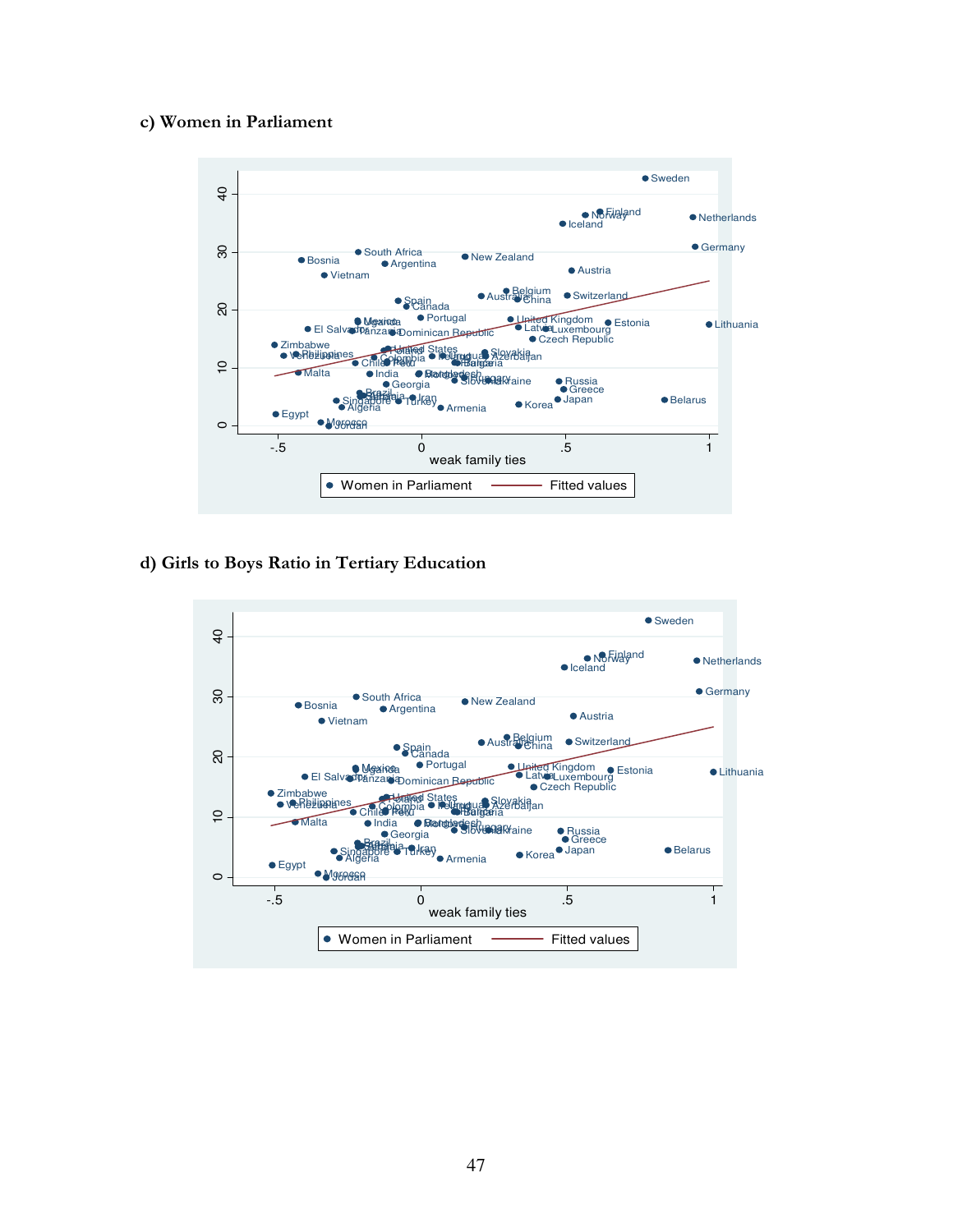# Appendix A

| Variable                      | Obs    | Mean   | Std. Dev. | Min              | Max            |
|-------------------------------|--------|--------|-----------|------------------|----------------|
|                               |        |        |           |                  |                |
| Family Important              | 116914 | 1.123  | 0.383     | 1                | 4              |
| <b>Respect Parents</b>        | 110068 | 1.169  | 0.375     | $\mathbf{1}$     | $\overline{c}$ |
| Parents Responsibility        | 110594 | 1.193  | 0.395     | $\mathbf{1}$     | $\overline{c}$ |
| Family Ties (sum)             | 106762 | 3.461  | 0.724     | $\overline{3}$   | 8              |
| Family ties (PC)              | 106762 | 0.000  | 1.118     | $-0.72$          | 6.48           |
| Trust                         | 114203 | 0.269  | 0.443     | $\theta$         | 1              |
| Happiness                     | 112832 | 3.041  | 0.749     | 1                | $\overline{4}$ |
| Life Satisfaction             | 117264 | 6.525  | 2.580     | 1                | 10             |
| When job scarce               | 118519 | 0.357  | 0.479     | $\overline{0}$   | $\mathbf{1}$   |
| Working mom                   | 104888 | 2.981  | 0.852     | $\mathbf{1}$     | $\overline{4}$ |
| Woman housewife               | 101349 | 2.806  | 0.883     | $\mathbf{1}$     | $\overline{4}$ |
| People/Govern. Responsibility | 111898 | 5.875  | 3.022     | 1                | 10             |
| Private Ownership             | 90468  | 5.086  | 2.935     | $\mathbf{1}$     | 10             |
| Old/New Ideas                 | 73735  | 1.950  | 0.536     | $\mathbf{1}$     | 3              |
| Competition                   | 89379  | 3.654  | 2.551     | 1                | 10             |
| Age                           | 118224 | 40.981 | 16.271    | 15               | 101            |
| Employed                      | 116280 | 0.518  | 0.500     | $\theta$         | 1              |
| Unemployed                    | 116280 | 0.093  | 0.290     | $\theta$         | 1              |
| Out of Labor Force            | 116280 | 0.352  | 0.478     | $\theta$         | 1              |
| Male                          | 118519 | 0.480  | 0.500     | $\theta$         | 1              |
| Female Labor Force Particip.  | 53754  | 0.574  | 0.4944    | $\overline{0}$   | 1              |
| Youth Labor Force Particip.   | 34567  | 0.653  | 0.4760    | $\theta$         | 1              |
| Fertility                     | 44049  | 1.795  | 1.630     | $\overline{0}$   | 8              |
| Primary Education             | 118519 | 0.369  | 0.483     | $\overline{0}$   | $\mathbf{1}$   |
| Secondary Education           | 118519 | 0.418  | 0.493     | $\theta$         | $\mathbf{1}$   |
| College and more              | 118519 | 0.204  | 0.403     | $\theta$         | $\mathbf{1}$   |
| Catholic                      | 103620 | 0.353  | 0.478     | $\overline{0}$   | $\mathbf{1}$   |
| Protestant                    | 103620 | 0.137  | 0.343     | $\theta$         | $\mathbf{1}$   |
| Orthodox                      | 103620 | 0.089  | 0.285     | $\theta$         | $\mathbf{1}$   |
| Jews                          | 103620 | 0.014  | 0.117     | $\overline{0}$   | 1              |
| Muslim                        | 103620 | 0.191  | 0.393     | $\theta$         | 1              |
| Hindu                         | 103620 | 0.019  | 0.136     | $\theta$         | $\mathbf{1}$   |
| <b>Buddhist</b>               | 103620 | 0.015  | 0.122     | $\boldsymbol{0}$ | 1              |
| Other Religions               | 103620 | 0.088  | 0.283     | $\overline{0}$   | $\mathbf{1}$   |
| No Religion                   | 103620 | 0.094  | 0.292     | $\overline{0}$   | $\mathbf{1}$   |

Table A1 World Values Survey- Summary Statistics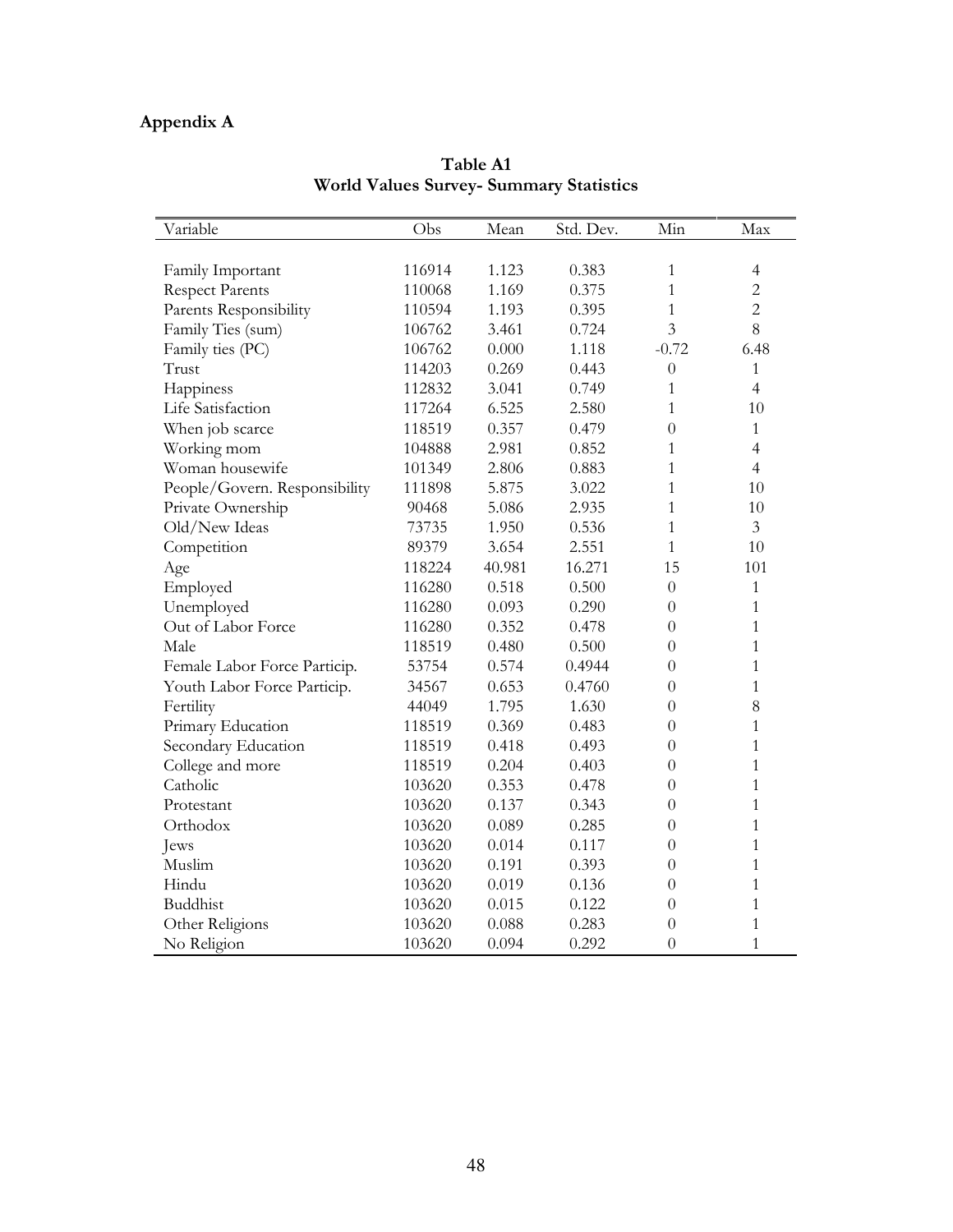| Variable            | Obs.   | Mean  | Std. Dev. | Min              | Max |
|---------------------|--------|-------|-----------|------------------|-----|
| Age                 | 145086 | 32.64 | 9.70      | 15               | 49  |
| Home production     | 145086 | 48.67 | 77.23     | $\left( \right)$ | 900 |
| Employed            | 133950 | 0.69  | 0.46      | $\theta$         | 1   |
| Secondary education | 132588 | 0.34  | 0.47      | $\left( \right)$ | 1   |
| Tertiary education  | 132588 | 0.29  | 0.45      | $\left( \right)$ |     |
| Female              | 145086 | 0.53  | 0.50      |                  |     |

Table A2 Multinational Time Use Study – Summary Statistics

Countries included in the survey are: Canada, Denmark, France, Netherlands, Norway, United Kingdom, United States, Italy, Germany, Austria, Bulgaria, South Africa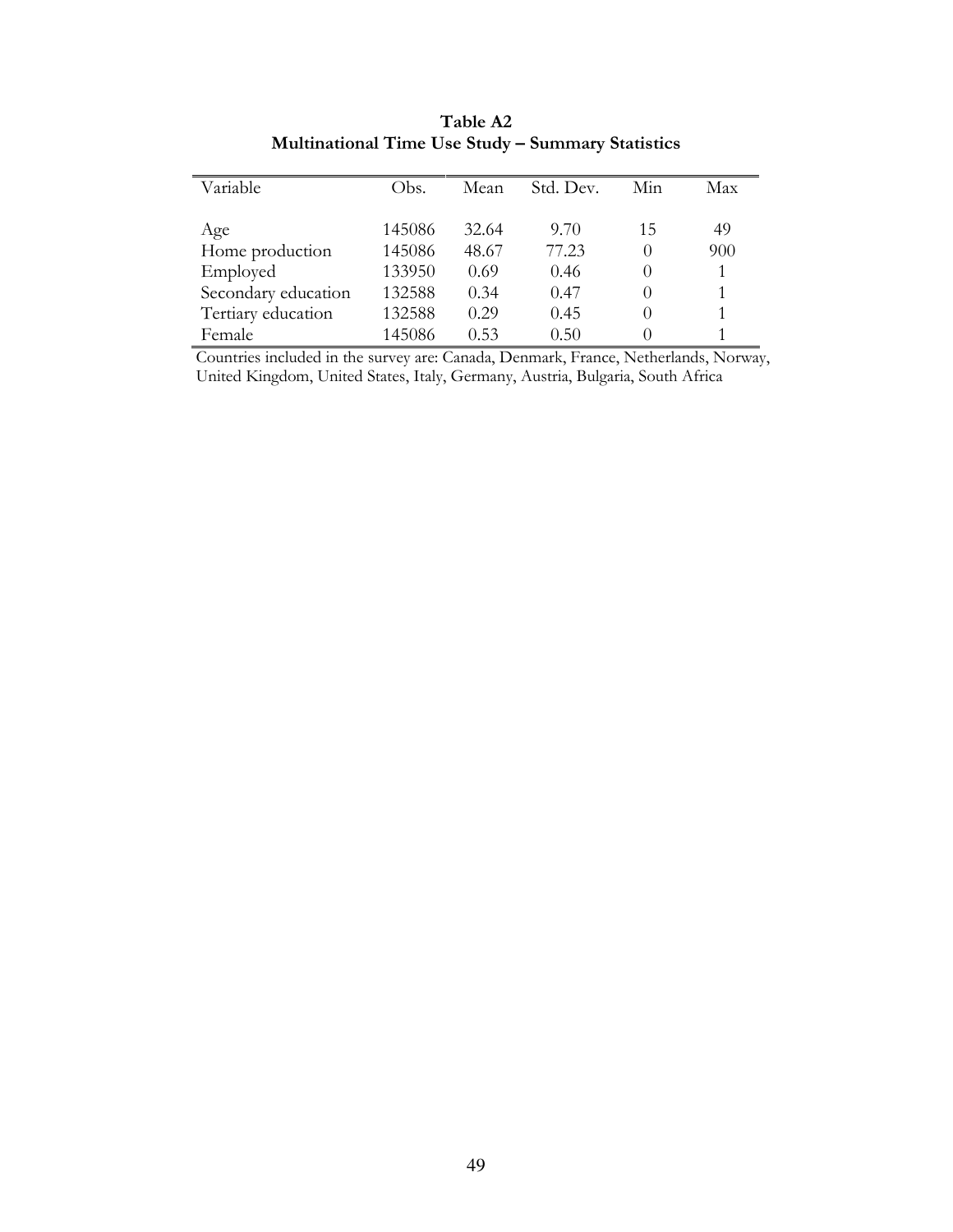## Table A3 Second Generation Immigrants Current Population Survey 1994-2005 Descriptive Statistics

| Variable               | Obs   | Mean  | Std. Dev. | Min | Max |
|------------------------|-------|-------|-----------|-----|-----|
| <b>Family Size</b>     | 80964 | 2.909 | 1.719     |     | 16  |
| Youth Lab. Force Par.  | 22831 | .5915 | .4915     |     |     |
| Female Lab. Force Par. | 26547 | .6661 | .4714     |     |     |
| Stay home              | 19664 | 0.417 | 0.493     |     |     |
| Geographical mobility  | 21268 | 0.062 | 0.241     |     |     |
| Going to college       | 22831 | 0.362 | 0.481     |     |     |

CPS variables

Country of origin variables

| Variable              | Obs   | Mean   | Std. Dev. | Min      | Max   |
|-----------------------|-------|--------|-----------|----------|-------|
| Fam. size 1990        | 14290 | 4.877  | 0.520     | 2.2      | 5.4   |
| Fam. size 1980        | 13551 | 5.231  | 0.467     | 2.3      | 6.6   |
| Fam. size 1970        | 15656 | 4.824  | 0.679     | 2.6      | 6.6   |
| Girls/Boys ratio 1990 | 20602 | 0.830  | 0.231     | 0.2.     | 1.42  |
| Girls/Boys ratio 2000 | 18534 | 1.013  | 0.186     | 0.54     | 1.83  |
| Women Parl. 1990      | 22325 | 11.089 | 3.919     | $\Omega$ | 38.4  |
| Women Parl. 2000      | 22344 | 16.883 | 5.479     | $\Omega$ | 42.7  |
| Youth LFP 1980        | 22675 | 69.550 | 7.442     | 59.27    | 95.72 |
| Youth LFP 1990        | 22675 | 71.634 | 8.110     | 58.79    | 96.05 |
| Youth LFP 2000        | 22675 | 75.142 | 7.254     | 64.96    | 96.1  |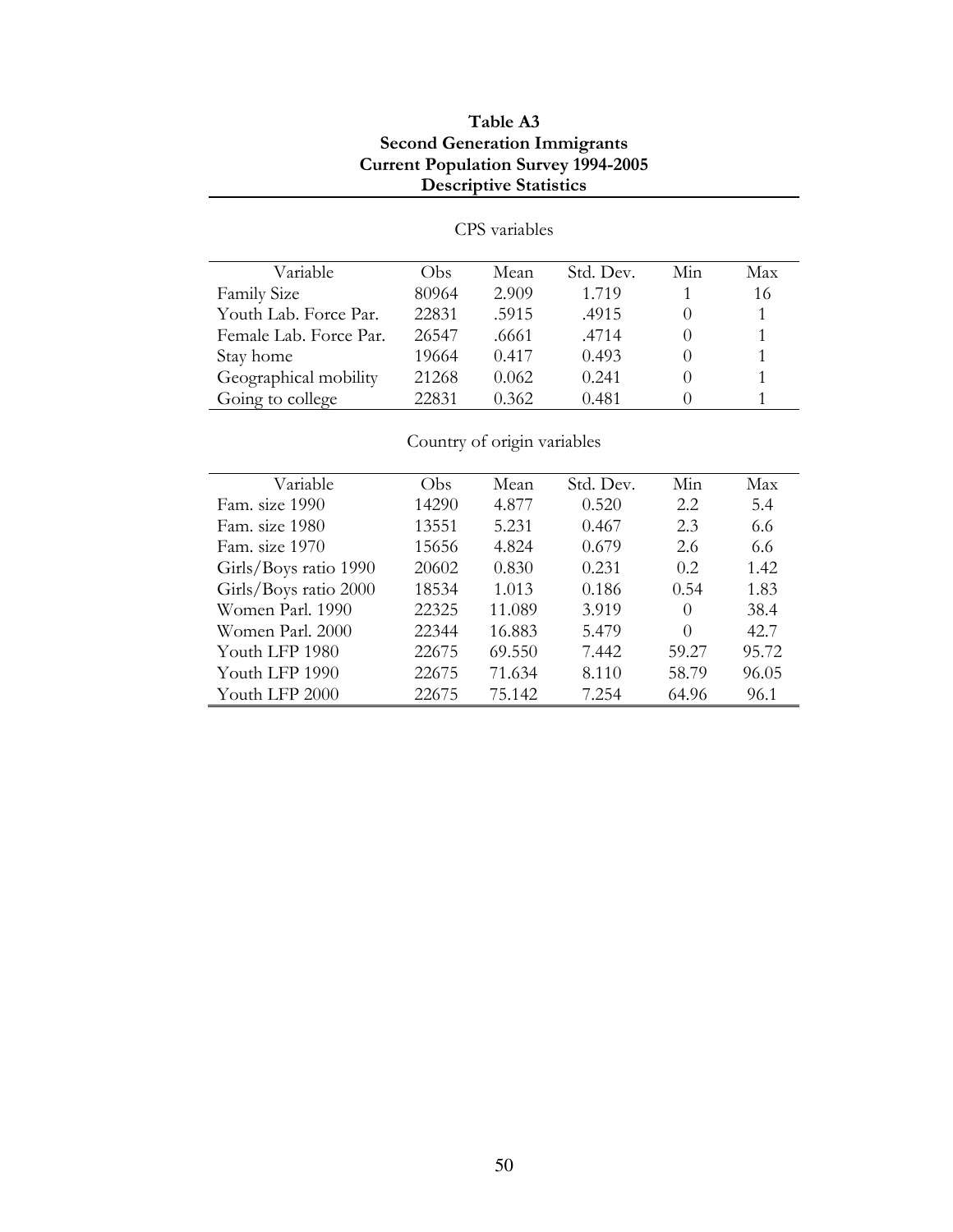## Table A4 First Generation Immigrants Census 1990 Descriptive Statistics

|                                  | Women all |        |           |                |              |  |  |
|----------------------------------|-----------|--------|-----------|----------------|--------------|--|--|
| Variable                         | Obs       | Mean   | Std. Dev. | Min            | Max          |  |  |
| Number of children ever born     | 240384    | 1.726  | 1.757     | $\theta$       | 12           |  |  |
|                                  |           | 0.602  |           |                | 1            |  |  |
| Up to 12 years of college        | 240384    |        | 0.490     | $\theta$       |              |  |  |
| Some College                     | 240384    | 0.215  | 0.411     | $\theta$       | 1            |  |  |
| Employed                         | 236691    | 0.577  | 0.494     | $\theta$       | 1            |  |  |
| Unemployed                       | 236691    | 0.056  | 0.231     | $\Omega$       | 1            |  |  |
| OLF                              | 236691    | 0.367  | 0.482     | $\theta$       | 1            |  |  |
| Married                          | 240384    | 0.636  | 0.481     | $\theta$       | 1            |  |  |
| Divorced                         | 240384    | 0.093  | 0.291     | $\theta$       | 1            |  |  |
| Fertility country of origin 1990 | 233035    | 3.147  | 1.144     | 1.4            | 7.1          |  |  |
| Married Women                    |           |        |           |                |              |  |  |
| Variable                         | Obs       | Mean   | Std. Dev. | Min            | Max          |  |  |
| Children ever born               | 94625     | 2.375  | 1.725     | $\theta$       | 12           |  |  |
| Wife-Age                         | 94625     | 37.012 | 8.808     | 15             | 54           |  |  |
| Wife-Up to 12 years of school    | 94625     | 0.624  | 0.484     | $\theta$       | $\mathbf{1}$ |  |  |
| Wife-Some College                | 94625     | 0.168  | 0.374     | $\Omega$       | $\mathbf{1}$ |  |  |
| Husband-Age                      | 94625     | 40.646 | 10.065    | 15             | 90           |  |  |
| Husband-Up to 12 years of school | 94625     | 0.566  | 0.496     | $\overline{0}$ | 1            |  |  |
| Husband-Some college             | 94625     | 0.159  | 0.365     | $\theta$       | 1            |  |  |
|                                  |           |        |           |                |              |  |  |